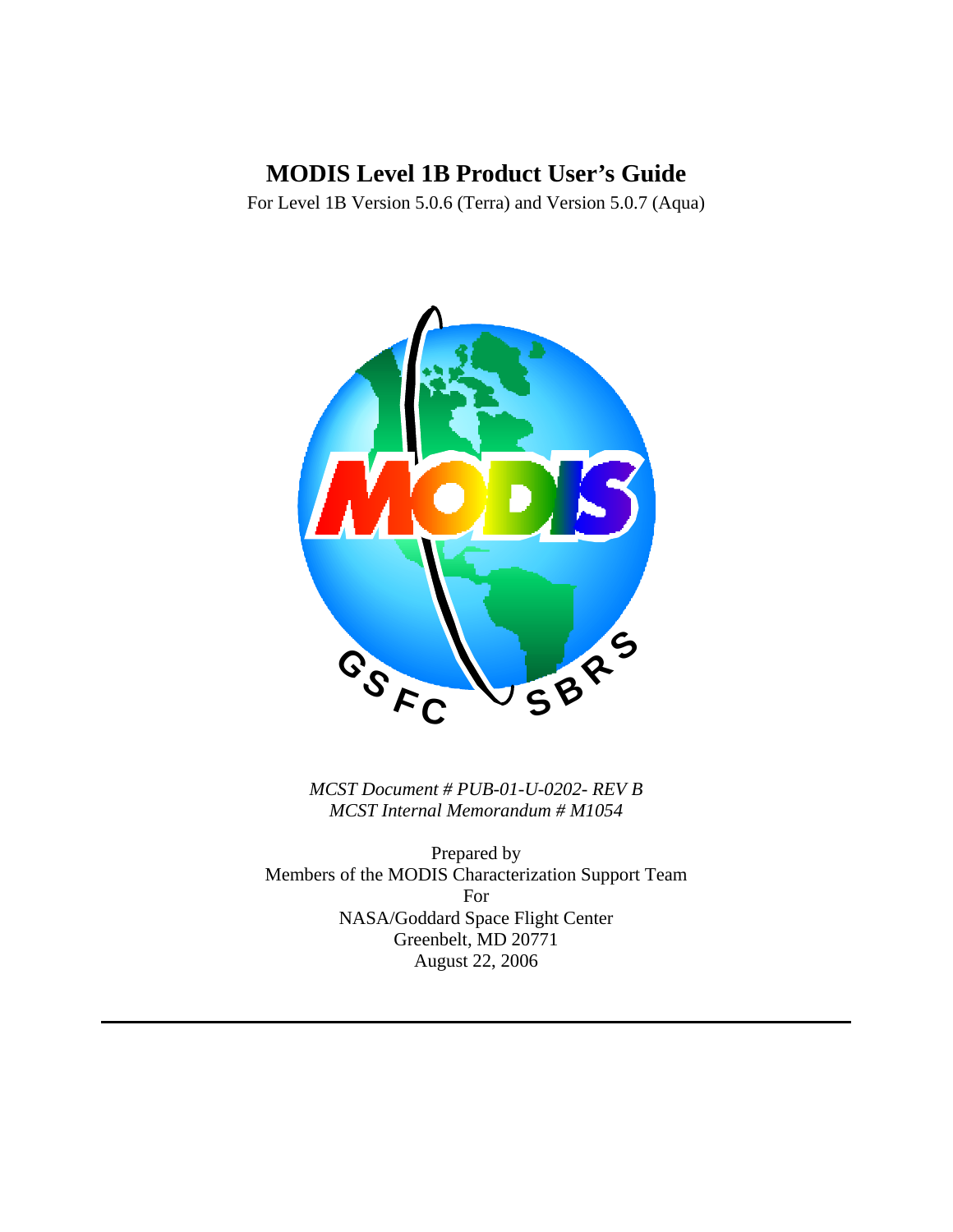## Signature Page

| Written by:  | Gary N. Toller                                      | Date       |
|--------------|-----------------------------------------------------|------------|
|              | MCST Task Leader, SAIC General Sciences Operation   | 10/14/2002 |
| Written by:  | Alice Isaacman                                      | Date       |
|              | MCST Lead Software Engineer, SAIC General Sciences  | 10/14/2002 |
|              | Operation                                           |            |
| Updated by   | James Kuyper                                        | Date       |
|              | MODIS Level 1 Lead, SAIC General Sciences Operation | 08/22/2006 |
|              |                                                     |            |
|              |                                                     |            |
| Approved by: | Dr. Vincent Salomonson                              | Date       |
|              | <b>MCST</b> Project Manager                         |            |
|              |                                                     |            |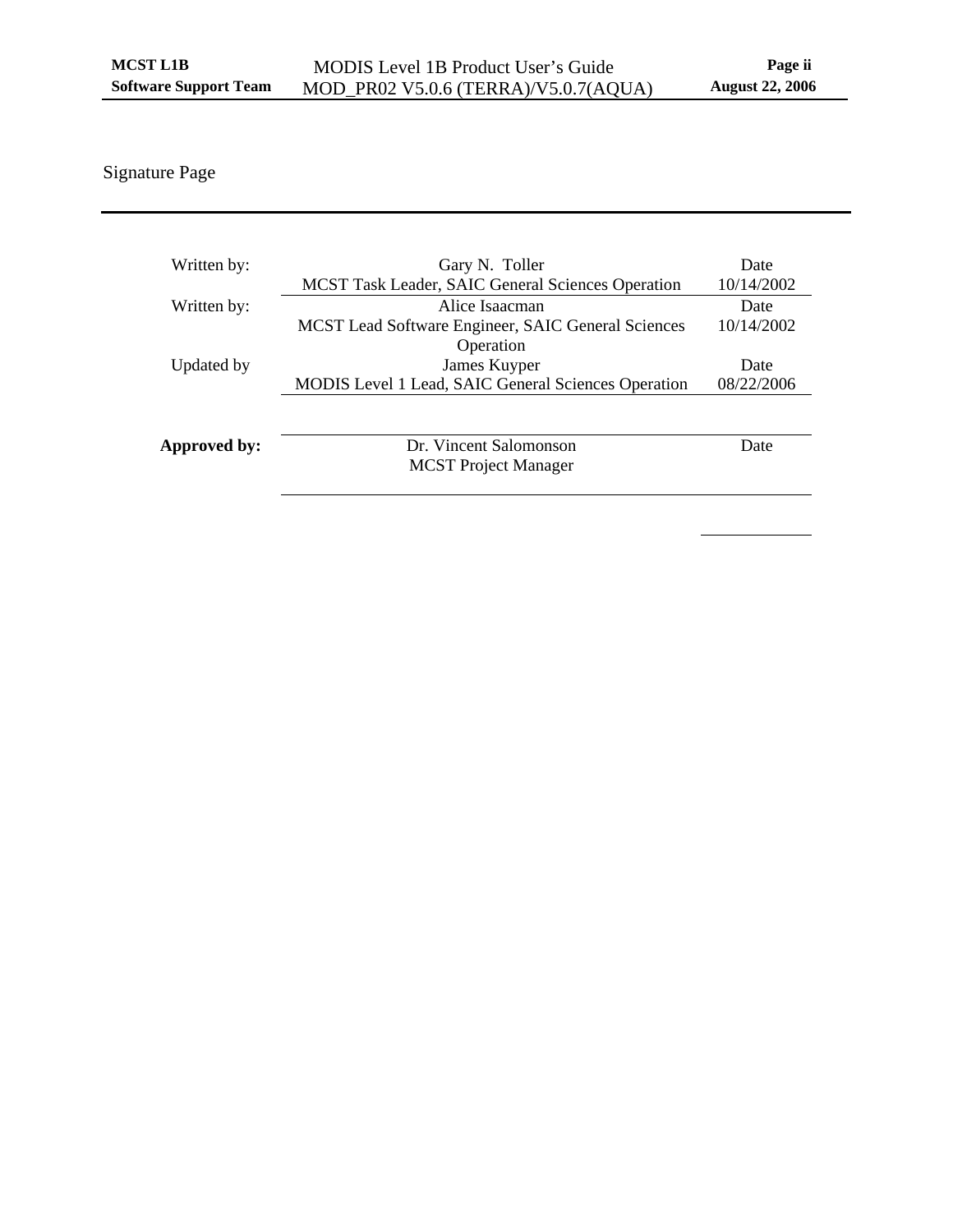# **TABLE OF CONTENTS**

| <b>INTRODUCTION</b><br><b>SECTION 1</b>                                                                                                                                                                | $\mathbf 1$                                         |
|--------------------------------------------------------------------------------------------------------------------------------------------------------------------------------------------------------|-----------------------------------------------------|
| Purpose of the Level 1B Software System and This User's Guide<br><b>Section 1.1</b>                                                                                                                    | $\mathbf{1}$                                        |
| <b>Generation of Level 1B Product Files</b><br><b>Section 1.2</b>                                                                                                                                      | $\overline{2}$                                      |
| <b>SECTION 2</b><br><b>INTRODUCTION TO THE HDF-EOS DATA FORMAT</b>                                                                                                                                     | 4                                                   |
| <b>HDF Data Objects Used in Level 1B Files</b><br><b>Section 2.1</b><br>Section 2.1.1 Scientific Data Sets (SDSs)<br>Section 2.1.2 Fixed length data (Vdata)<br>Section 2.1.3 File (Global) Attributes | 5<br>$\sqrt{5}$<br>$\overline{7}$<br>$\overline{7}$ |
| <b>Extension of HDF to HDF-EOS</b><br><b>Section 2.2</b><br>Section 2.2.1 Overview of the HDF-EOS Swath Structure                                                                                      | 8<br>9                                              |
| <b>SECTION 3</b><br><b>LEVEL 1B EARTH VIEW DATA PRODUCTS</b>                                                                                                                                           | 11                                                  |
| <b>Section 3.1</b><br><b>Architecture Overview</b><br>Section 3.1.1 Classes of Data in Earth View Files                                                                                                | 11<br>11                                            |
| <b>Section 3.2</b><br><b>Metadata in the Level 1B HDF-EOS Earth View Products</b>                                                                                                                      | 15                                                  |
| <b>Science Data in the Level 1B Earth View Products</b><br><b>Section 3.3</b><br>Organization of Scientific Data Sets<br>Section 3.3.1<br>Section 3.3.2 Geolocation Data                               | 17<br>17<br>21                                      |
| <b>Section 3.4</b><br>Day and Night Mode Granules and Their Impact on Products                                                                                                                         | 22                                                  |
| <b>Section 3.5</b><br><b>Summary of Science Data Volume in Earth View Products</b>                                                                                                                     | 24                                                  |
| <b>SECTION 4</b><br><b>CODE AND LUT VERSION METADATA FIELDS</b>                                                                                                                                        | 26                                                  |
| <b>Section 4.1</b><br><b>The PGEVERSION Metadata Field</b>                                                                                                                                             | 26                                                  |
| The ALGORITHMPACKAGEVERSION Metadata Field<br><b>Section 4.2</b>                                                                                                                                       | 27                                                  |
| <b>SECTION 5</b><br><b>EARTH VIEW PRODUCT SCIENTIFIC DATA SETS</b>                                                                                                                                     | 29                                                  |
| <b>Section 5.1</b><br><b>Notation</b>                                                                                                                                                                  | 29                                                  |
| <b>Section 5.2</b><br><b>Ordering of Bands in the SDSs</b>                                                                                                                                             | 29                                                  |
| <b>Section 5.3</b><br><b>Ordering of Detectors in the Product Files</b>                                                                                                                                | 29                                                  |
| <b>Section 5.4</b><br><b>Technical Content of Reflective Solar Bands SDSs</b><br>Section 5.4.1<br>Scaled Integer (SI) Representation of dn**                                                           | 31<br>32                                            |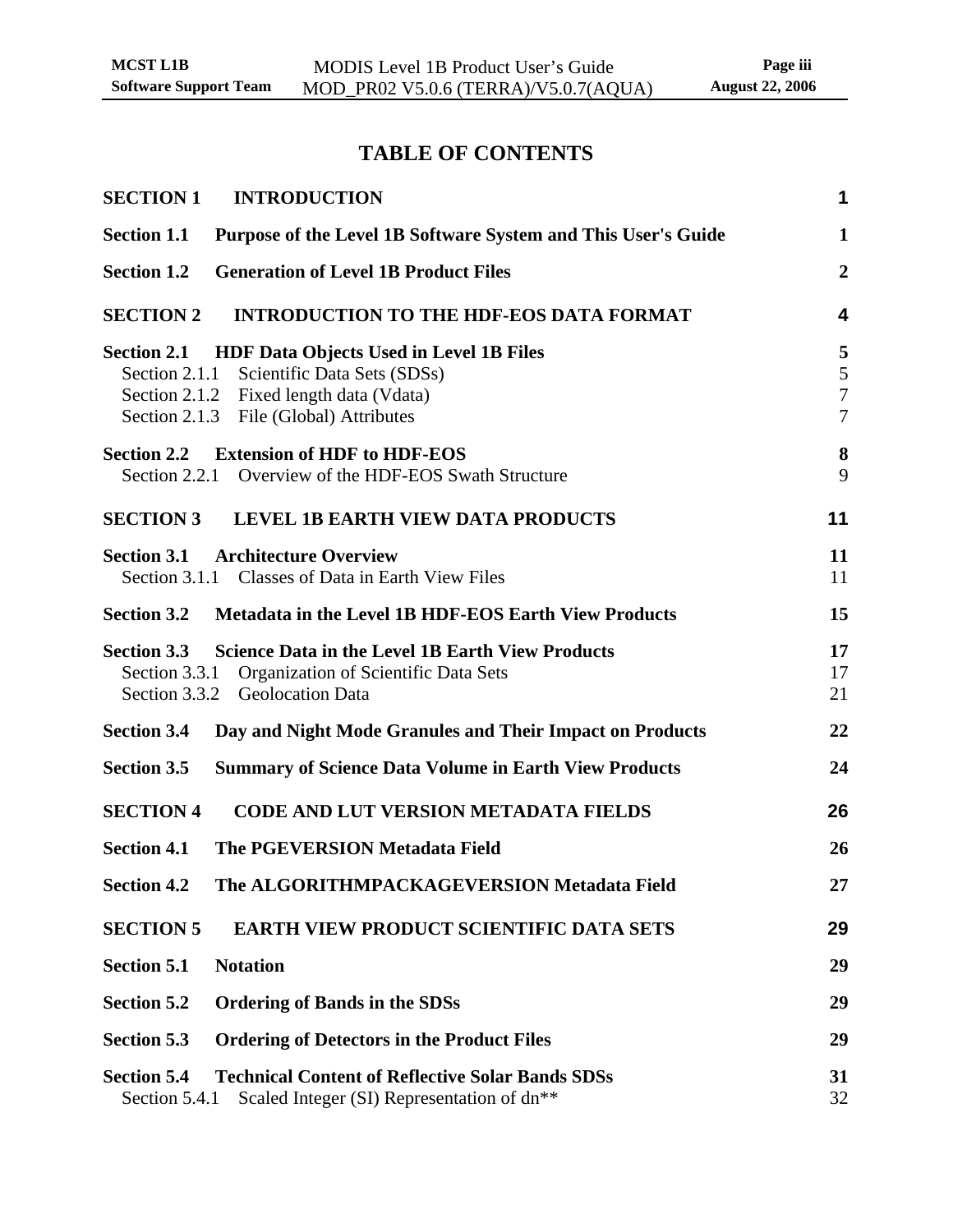| <b>MCST L1B</b>              | MODIS Level 1B Product User's Guide  | Page iv                |
|------------------------------|--------------------------------------|------------------------|
| <b>Software Support Team</b> | MOD_PR02 V5.0.6 (TERRA)/V5.0.7(AQUA) | <b>August 22, 2006</b> |

| Section 5.4.2<br>Section 5.4.3<br>Section 5.4.4<br>Section 5.4.5 | Calculation of Reflectance Products for Reflected Solar Bands<br><b>Calculation of Radiance Products for Reflected Solar Bands</b><br>Science Data Units and Attributes for the Reflective Solar Bands<br>Aggregation                                      | 33<br>33<br>34<br>34       |
|------------------------------------------------------------------|------------------------------------------------------------------------------------------------------------------------------------------------------------------------------------------------------------------------------------------------------------|----------------------------|
| <b>Section 5.5</b><br>Section 5.5.1<br>Section 5.5.2             | <b>Technical Content of Thermal Emissive Band SDSs</b><br>Scaling of Radiances into 16-bit Integers<br>Science Data Units and Attributes for the Thermal Emissive Bands                                                                                    | 35<br>35<br>36             |
| <b>Section 5.6</b>                                               | <b>Quality Assurance: Flagging of Invalid Data Values</b>                                                                                                                                                                                                  | 36                         |
| <b>Section 5.7</b>                                               | <b>Uncertainty Science Data Sets</b>                                                                                                                                                                                                                       | 38                         |
| <b>SECTION 6</b>                                                 | <b>ON-BOARD CALIBRATION FILE ARCHITECTURE</b>                                                                                                                                                                                                              | 39                         |
| <b>SECTION 7</b>                                                 | <b>ABBREVIATIONS AND ACRONYMS</b>                                                                                                                                                                                                                          | 41                         |
| <b>SECTION 8</b>                                                 | <b>GLOSSARY</b>                                                                                                                                                                                                                                            | 43                         |
| <b>SECTION 9</b>                                                 | <b>REFERENCES</b>                                                                                                                                                                                                                                          | 45                         |
| <b>SECTION 10</b>                                                | <b>INDEX</b>                                                                                                                                                                                                                                               | 46                         |
|                                                                  | APPENDIX A AVAILABILITY OF HDF AND HDF TOOLS                                                                                                                                                                                                               | 47                         |
|                                                                  | <b>Appendix A.1 Availability of HDF</b>                                                                                                                                                                                                                    | 47                         |
| <b>Appendix A.2SDP Toolkit</b>                                   |                                                                                                                                                                                                                                                            | 47                         |
| <b>Appendix A.3HDF-EOS</b>                                       |                                                                                                                                                                                                                                                            | 48                         |
| Appendix A.4.3<br>Appendix A.4.4                                 | Appendix A.4 Tools for Reading, Writing and Displaying HDF-EOS files<br>Appendix A.4.1 HDF-EOS Standards and Tools and Information Center<br>Appendix A.4.2 EOSVIEW<br>Interactive Data Language (IDL)<br>Other Tools Available from Research Systems Inc. | 48<br>48<br>49<br>49<br>49 |
| <b>APPENDIX B</b>                                                | <b>SAMPLE OF HDF-EOS SWATH STRUCTURE</b>                                                                                                                                                                                                                   | 50                         |
| <b>APPENDIX C</b>                                                | <b>RSB EARTH VIEW DATA PRODUCTS</b>                                                                                                                                                                                                                        | 53                         |
| Appendix C.1                                                     | Algorithm for Calculation of $dn**$ inside Level 1B                                                                                                                                                                                                        | 53                         |
| <b>Appendix C.2</b>                                              | <b>Calculation of reflectance scales and offsets in Level 1B</b>                                                                                                                                                                                           | 54                         |
| Appendix C.3                                                     | Calculation of radiance scales and offsets in Level 1B.                                                                                                                                                                                                    | 54                         |
| <b>Appendix C.4</b>                                              | Calculation of $dn^*$ from $dn^{**}$                                                                                                                                                                                                                       | 55                         |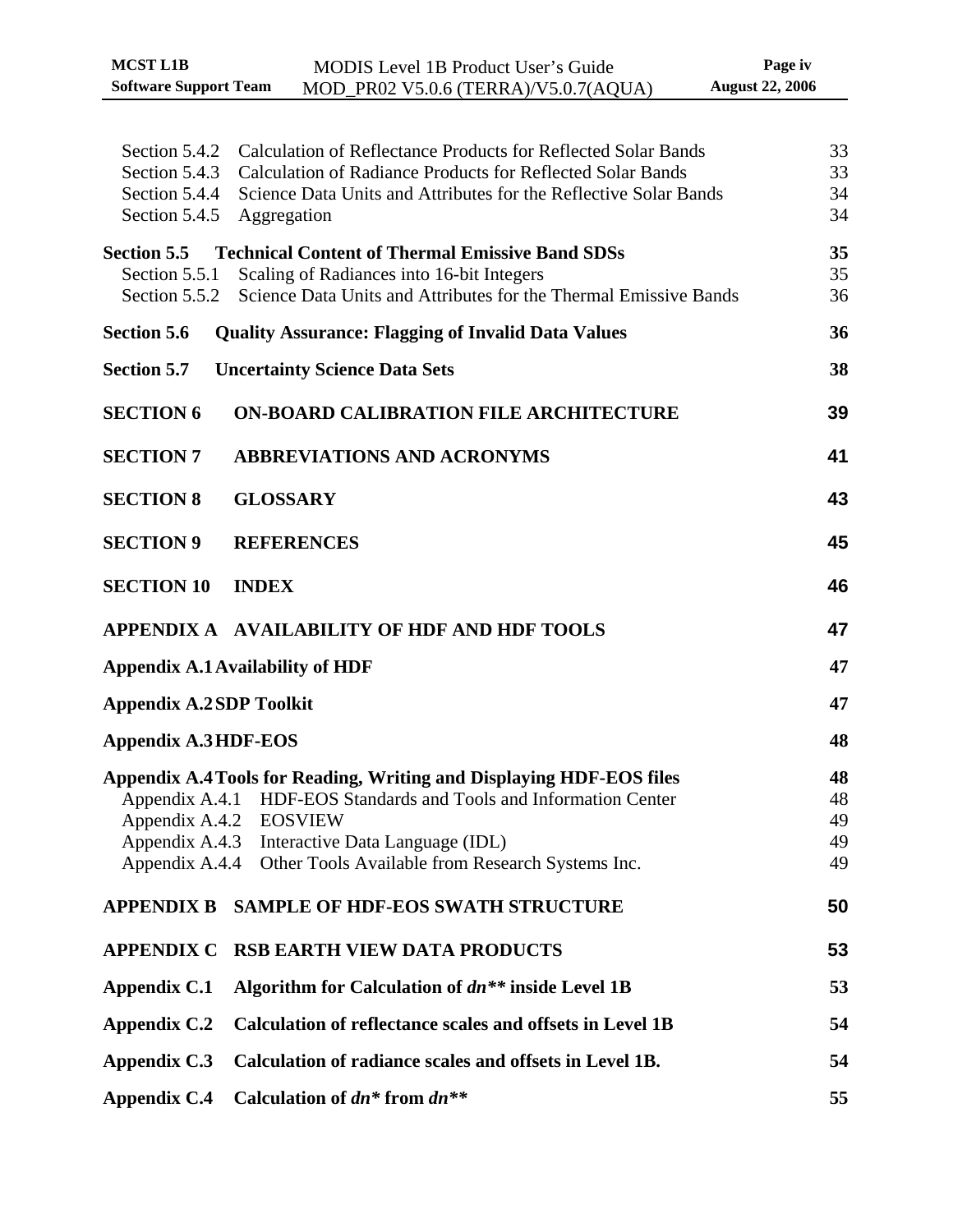## **TABLES**

| Table 1.2.1: Summary of Level 1B Products                                           | 3         |
|-------------------------------------------------------------------------------------|-----------|
| Table 3.3.1: Level 1B Product Band Groupings                                        | 17        |
| Table 3.3.2: Summary of Science Data Sets in the MODIS Level 1B Earth View Products | <b>20</b> |
| Table 3.4.1: Summary of the MODIS Level 1B Earth View Product Volume                | 22        |
| Table 3.5.1: Approximate Data Volume in 203-Scan L1B 250m EV Products               | 24        |
| Table 3.5.2: Approximate Data Volume in 203-Scan L1B 500m EV Products               | 24        |
| Table 3.5.3: Approximate Data Volume in 203-Scan L1B 1km EV Products                | 25        |
| Table 5.2.1: Ordering of Bands in Science Data Sets                                 | 29        |
| Table 5.4.1: Summary of Units for Reflective Solar Band Calibrated Products         | 34        |
| Table 5.5.1: Summary of Units for Thermal Emissive Band Calibrated Products         | 36        |
| Table 5.6.1: Reserved Data Values Which Signal Why Data Cannot Be Calibrated        | 37        |
| Table C-1: Number of Detectors, Samples and Resolutions for Reflective Solar Bands  | 57        |
|                                                                                     |           |

## **FIGURES**

| Figure 1-1: Image at 1km Resolution of the Great Lakes Area                                    |           |
|------------------------------------------------------------------------------------------------|-----------|
| Figure 2-1: Schematic of the Required and Optional Components (Attributes) of an SDS           | 5         |
| Figure 2-2: Schematic of Vdata Components Defined by HDF                                       | 7         |
| Figure 2-3: Schematic of a Satellite Swath.                                                    | 9         |
| Figure 3-1: Data Volume Occupied by Each Data Class in a 250m Day Mode Product File            | <b>12</b> |
| Figure 3-2: Block Diagram of the Architecture of the MODIS Level 1B 250m Products              | 14        |
| Figure 3-3: Size of 2-Dimensional Images at Different Spatial Resolutions in a 203-Scan        |           |
| <b>Granule</b>                                                                                 | 19        |
| Figure 4-1: Hypothetical Example of the Impact of Look Up Table Changes on Version             |           |
| <b>Numbers</b>                                                                                 | 28        |
| Figure 5-1: Summary of Ordering of Detectors in Level 1B 1km Earth View Science Data           |           |
| <b>Sets</b>                                                                                    | 30        |
| Figure 5-2: Relationship Between $dn^{**}$ and its Integer Representation (SI) in the Level 1B |           |
| <b>Product Files</b>                                                                           | 32        |
| Figure 5-3: Relationship Between TEB Radiance $(L)$ and its Integer Representation $(SI)$ in   |           |
| the Level 1B Product Files                                                                     | 35        |
|                                                                                                |           |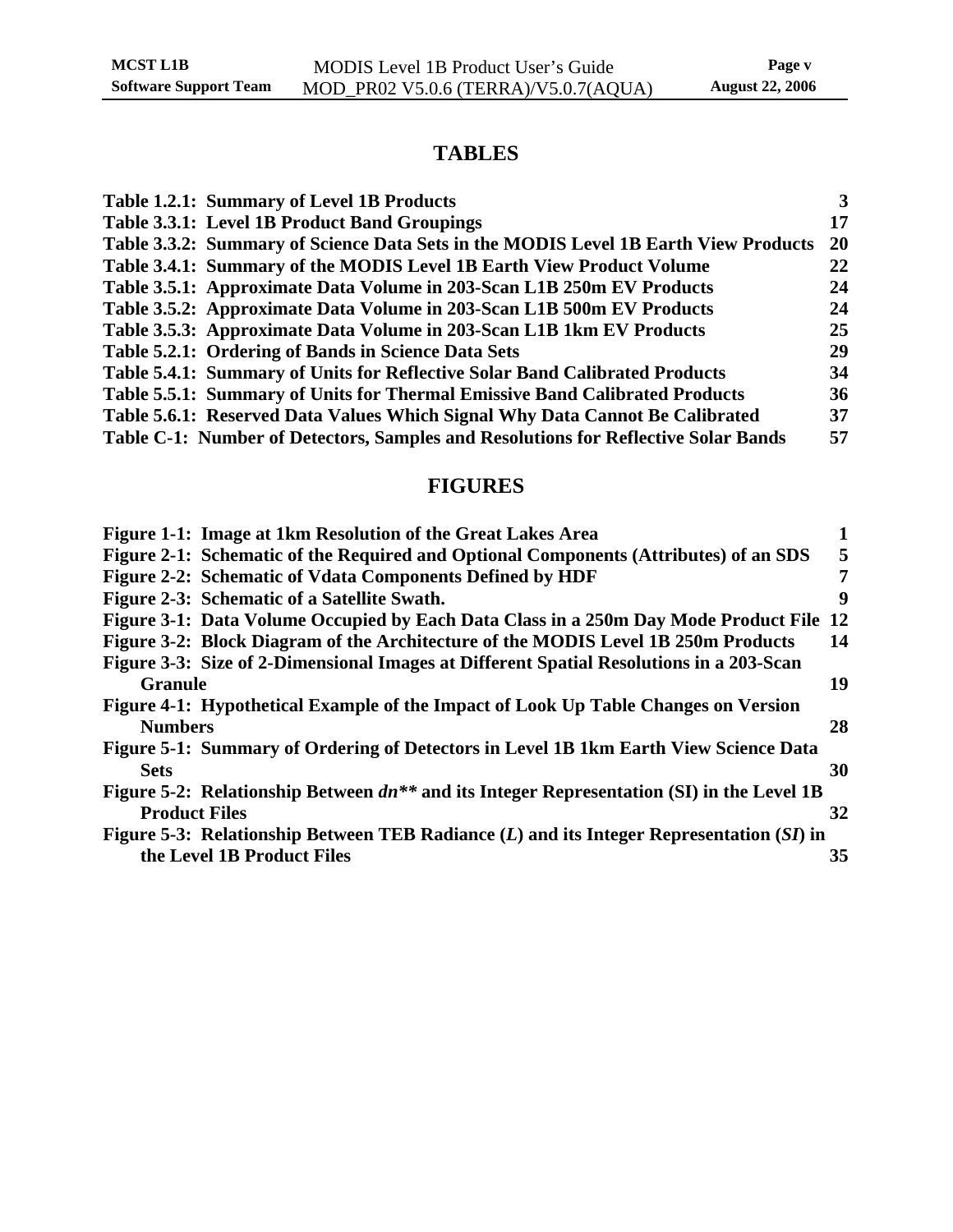## <span id="page-5-0"></span>**SECTION 1 INTRODUCTION**

## **Section 1.1 Purpose of the Level 1B Software System and This User's Guide**

The purpose of the Level 1B software system, developed by the MODIS Characterization and Support Team (MCST), is to provide calibrated MODIS data to the MODIS Science Team (MST) for many applications in the area of Earth science. One such application is the construction of images from Level 1B output products. [Figure 1-1](#page-5-1) shows an example of a MODIS image taken from the MODIS Web Image Gallery (http://modis.gsfc.nasa.gov/gallery/).



**Figure 1-1:** Image at 1km Resolution of the Great Lakes Area on March 3, 2000 MODIS bands [1](#page-5-2), 4 and 3 were used to construct the image.<sup>1</sup>

<span id="page-5-1"></span>The Level 1B products do not directly contain images such as the one in [Figure 1-1.](#page-5-1) Rather, they contain the calibrated data used by other software applications to construct the images.

<u>.</u>

<span id="page-5-2"></span><sup>1</sup> **MODIS Web image 1000046, Quick View Image,<http://visibleearth.nasa.gov/>**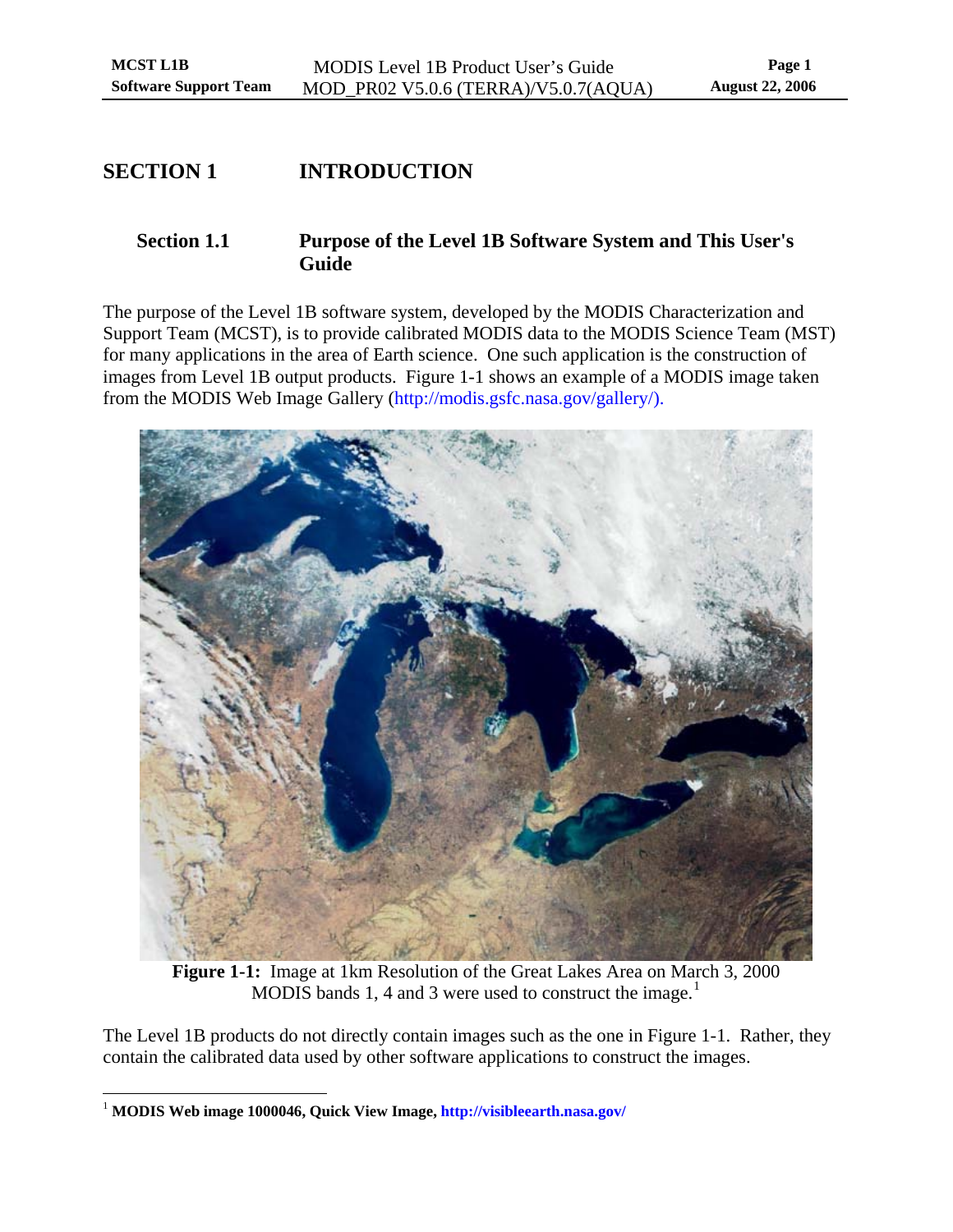<span id="page-6-0"></span>This document is the MODIS Level 1B Product User's Guide. The contents of the Level 1B products are defined by the Level 1B File Specifications ([\[8\],](#page-49-1) [\[9\],](#page-49-2) [\[10\],](#page-49-3) and [\[11\]](#page-49-4)). The purpose of this Guide is to provide users with a basic understanding of the architecture of the products – enabling users to interpret and use the products. The Guide assumes that the user has a basic knowledge of the construction and operation of the MODIS instrument, as given in references [\[1\]](#page-49-5) and [\[2\].](#page-49-6) A companion reference document, the Level 1B Products Data Dictionary [\[5\]](#page-49-7), provides more details of the meaning and origin of individual data items in the Level 1B products.

## **Section 1.2 Generation of Level 1B Product Files**

During the Terra and Aqua missions, the Level 1A, geolocation, and Level 1B software systems generate product files that are archived by the NASA Goddard Space Flight Center (GSFC) MODIS Adaptive Processing System (MODAPS).

The Level 1A code organizes a 2-hour Level 0 dataset into a set of granules, each containing approximately 5 minutes of MODIS data. Since one scan of the MODIS mirror takes 1.4771 seconds, there are typically 203 full scans within a 5-minute Level 1B product file and occasionally 204 full scans. The geolocation code calculates the coordinates of individual pixels on the ground, as well as information on the positions of the Sun and the MODIS instrument with respect to the ground location. In operations under MODAPS, the Level 1A and geolocation codes execute serially using Product Generation Executive 01 (PGE01). Together, they provide the input MODIS data to the Level 1B software.

The Level 1B software system consists of two serial processes which PGE02 executes in the operations environment. The first process, MOD\_PR02, is the main calibration processing code within the system. This code performs the following functions:

- Implements calibration algorithms to correct raw, Earth view-sector data for all known instrumental effects and to transform the corrected data into calibrated products. The algorithms were developed by the MODIS Calibration Support Team (MCST) in cooperation with the MODIS Science Team (MST).
- Organizes the calibrated science data into a viewing swath whose structure can be related directly to the geolocation parameters of each pixel (calculated external to Level 1B by the geolocation software system).
- Performs quality assurance tests on the raw and calibrated data.

MOD\_PR02 ordinarily inputs three Level 1A files that are consecutive in time, designated as "previous" (or" leading"), "current" (or "middle"), and "subsequent" (or "trailing"). The current granule contains the MODIS data that are calibrated by the execution of the code. The previous and subsequent granules provide the code with abutting MODIS data, for those calibration algorithms that need data that cross the boundaries of the current granule. If the leading or trailing granules are missing due to data gaps or other reasons, MOD\_PR02 will calibrate the data within the current granule without them. MOD\_PR02 also inputs the geolocation file corresponding to the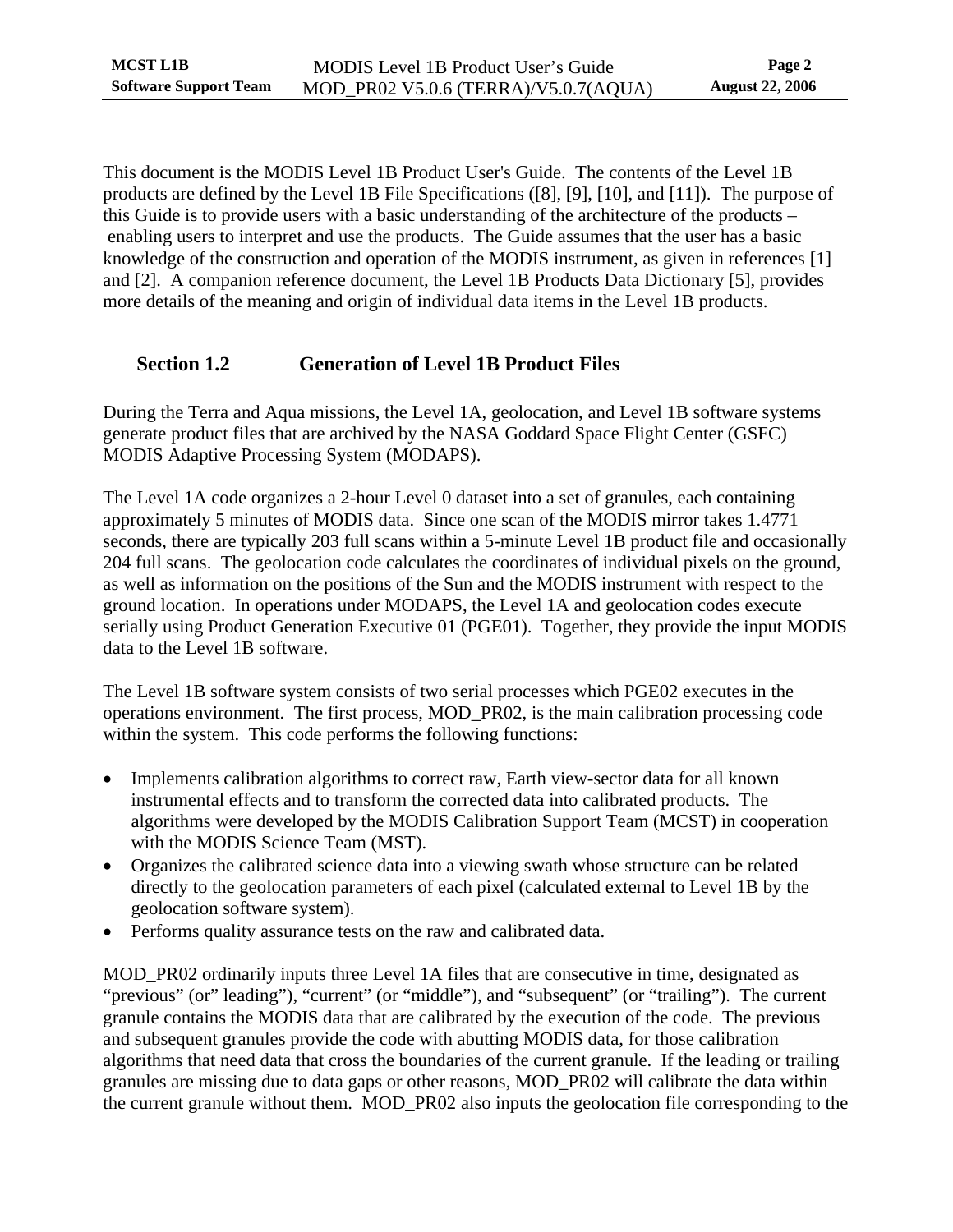<span id="page-7-0"></span>current Level 1A granule and the calibration parameters files ("look up tables" or LUTs). MOD PR02 takes raw signals as input and generates four product files with time boundaries identical to the current Level 1A and geolocation granules. Three of the four product files contain calibrated Earth View data organized by the spatial resolution of the data. The fourth contains engineering and calibration data. These four products of MOD\_PR02 are the focus of this User's Guide.

*Note: within this User's Guide, "Level 1B software" (or "Level 1B") refers to the MOD\_PR02 code, described above.* 

The second process within the Level 1B software system, MOD\_PR02QA, copies metadata from an Earth View file created by MOD\_PR02 into a small Quality Assurance (QA) file (ASCII format). These QA files support MCST in developing a mature QA algorithm and will not be considered further in this Guide.

The four product files generated by the Level 1B calibration code, MOD\_PR02, are summarized in [Table 1.2.1.](#page-7-1)

<span id="page-7-1"></span>

| <b>ECS Short Name</b> |                   | <b>Product Contents</b>                                                                                                        |  |
|-----------------------|-------------------|--------------------------------------------------------------------------------------------------------------------------------|--|
| <b>MODIS/Terra</b>    | <b>MODIS/Aqua</b> |                                                                                                                                |  |
| MOD02QKM              | MYD02QKM          | Calibrated Earth View data at 250m resolution                                                                                  |  |
| MOD02HKM              | MYD02HKM          | Calibrated Earth View data at 500m resolution, including the<br>250m resolution bands aggregated to 500m resolution.           |  |
| MOD021KM              | MYD021KM          | Calibrated Earth View data at 1km resolution, including the<br>250m and 500m resolution bands aggregated to 1km<br>resolution. |  |
| MOD02OBC              | MYD02OBC          | On Board Calibrator (OBC) and Engineering Data                                                                                 |  |

**Table 1.2.1: Summary of Level 1B Products** 

The three Earth View (science) products report calibrated data at the three spatial resolutions of 250m, 500m, and 1km. The On Board Calibrator and Engineering Data file contains on-board measurements in the Space View, Black Body, Spectro-Radiometric Calibration Assembly and Solar Diffuser sectors, and additional engineering data.

The format of these files is the widely used Hierarchical Data Format (HDF) [\(\[3\]](#page-49-8)). The architecture of the files utilizes extensions to HDF made with the *Hierarchical Data Format - Earth Observing System (HDF-EOS)* ([\[4\]](#page-49-9)). HDF-EOS is designed to support the data archiving and storage needs of the Earth Observing System (EOS). The products are available from the MODIS Adaptive Processing System (MODAPS) through the Level 1 and Atmosphere Archive and Distribution System (LAADS) at [http://ladsweb.nascom.nasa.gov/.](http://ladsweb.nascom.nasa.gov/)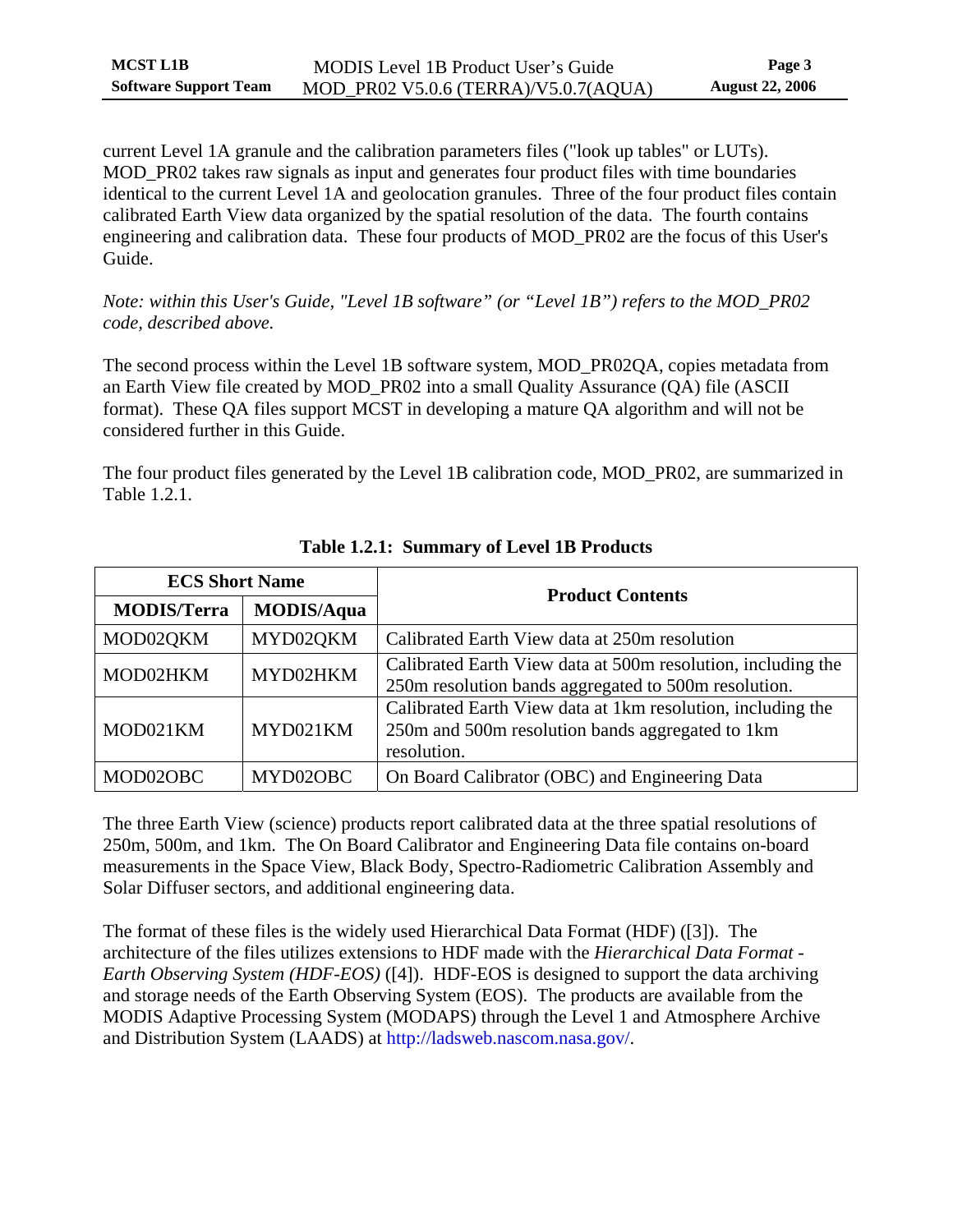## <span id="page-8-0"></span>**SECTION 2 INTRODUCTION TO THE HDF-EOS DATA FORMAT**

The Hierarchical Data Format (HDF) is the standard data storage format selected by the Earth Observing System Data and Information System (EOSDIS) Core System (ECS) ([\[4\]\)](#page-49-9). HDF is developed and maintained by the National Center for Supercomputing Applications (NCSA) at the University of Illinois at Urbana-Champaign [\(http://ncsa.uiuc.edu](http://ncsa.uiuc.edu/)). EOSDIS has defined an extension called HDF-EOS that establishes standards for storing EOS data and for applying search services to these data ([\[4\]\)](#page-49-9). Those familiar with HDF and HDF-EOS may skip this section.

Broadly speaking, HDF is designed to allow sharing of self-describing files across heterogeneous platforms. "Self-describing" means that a data set, such as a multidimensional array of numbers, can have additional *metadata* logically associated with it that describe things such as the rank of the array, number of elements in each dimension, etc. The ability to access files across heterogeneous platforms is a powerful capability that allows one to reads files generated on a machine with a different architecture. For example, a user with a DEC ALPHA machine can read an HDF file generated on a Silicon Graphics machine — where ordinarily the byte ordering of binary files would need to be considered. The HDF library functions take care of such details.

To achieve the above capabilities, HDF borrows from the principles of object-oriented programming. Multidimensional arrays, tables and images can be stored in the same file and viewed as discrete objects, rather than a continuous stream of bits. Knowledge of object-oriented programming and of the physical layout of the files is unnecessary because users interact with these objects only through calls to an HDF library. Rather, the user needs to understand the content of the file being accessed in terms of the various HDF and HDF-EOS data object types. The next section describes these data object types, while [Appendix A](#page-51-1) describes the availability of common libraries and tools used to support read and write access to these objects.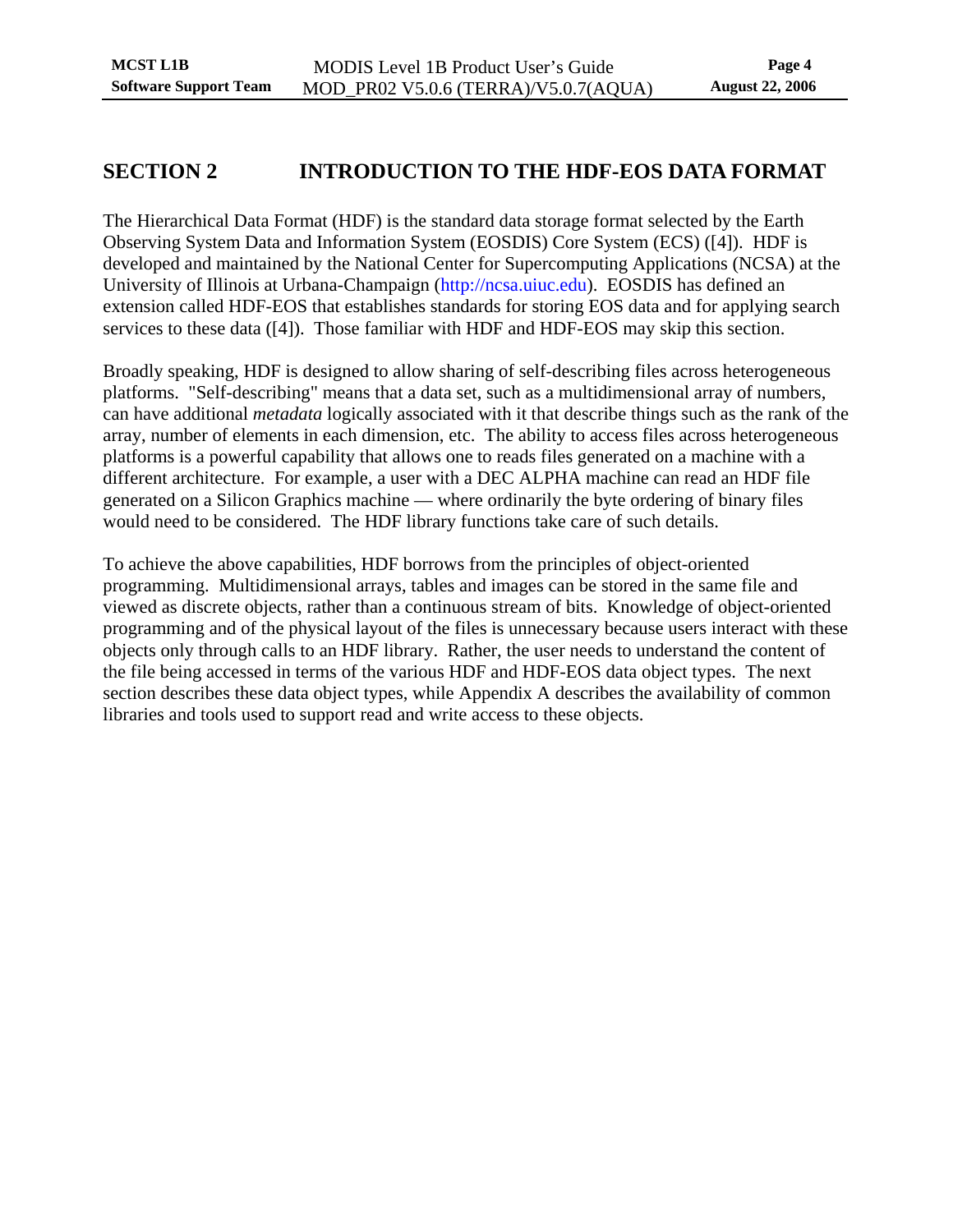## <span id="page-9-0"></span>**Section 2.1 HDF Data Objects Used in Level 1B Files**

Level 1B uses the following data objects supported by HDF to store science and calibration data and associated metadata, which describe the scope and quality of science data:

### *Section 2.1.1 Scientific Data Sets (SDSs)*

These objects contain multidimensional arrays, used to store scientific data. Level 1B employs SDSs to store calibrated science data, their uncertainties, and part of the quality assurance data. The SDSs are made self-describing through a set of attributes — data that may be considered "attached" to the SDS. [Figure 2-1](#page-9-1) shows a schematic of the components of an SDS.



<span id="page-9-1"></span>**Figure 2-1:** Schematic of the Required and Optional Components (Attributes) of an SDS The required components are shown on the left side of the figure, and the optional components are shown on the right.

The *required attributes* listed below provide the minimum information to allow an HDF library to identify the SDS, and organize the data in it into an array having the correct dimensions and data type:

- **Name:** A string that defines the name of the SDS and uniquely identifies it.
- **Data Type:** Type of data (e.g., float 32) that defines how the data in the array are stored.
- **Dimensions:** The number of dimensions, or rank, of the array.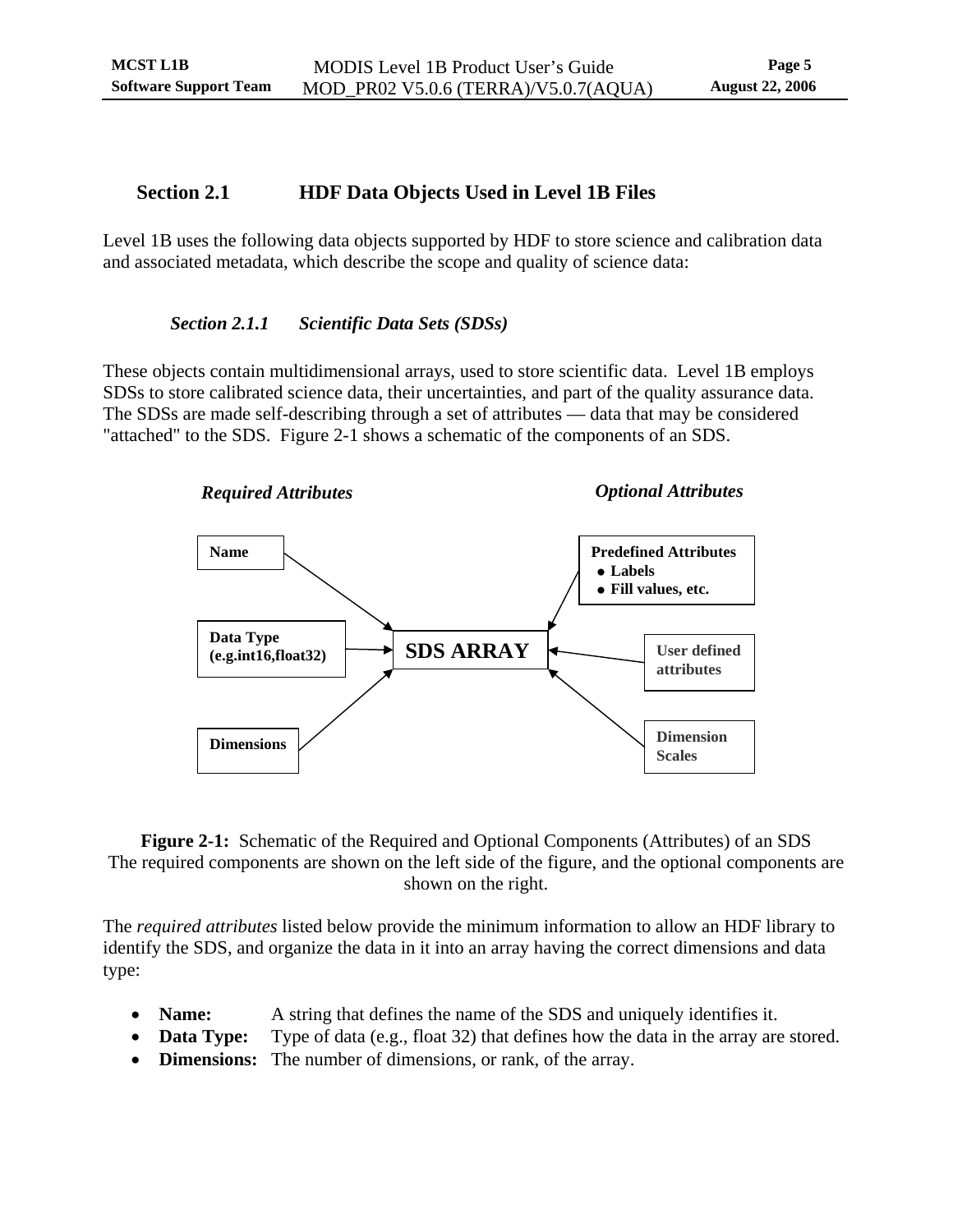All other attributes are *optional* attributes, as follows*:* 

- **Predefined attributes**, including but not limited to:
	- o **Labels** for all dimensions and for the data
	- o **Units** for all dimensions and for the data
	- o A **range** specifying maximum and minimum values for the data set.
	- o A **fill value** for representing missing data in a data set.
	- o A **coordinate system** to use when interpreting or displaying the data
- **User defined attributes:** Level 1B takes advantage of this feature to define dedicated calibration scale and offset parameters for the calibrated products (these differ from similar predefined attributes)
- **Dimension scales:** Scales to be used along the different dimensions when interpreting and displaying the data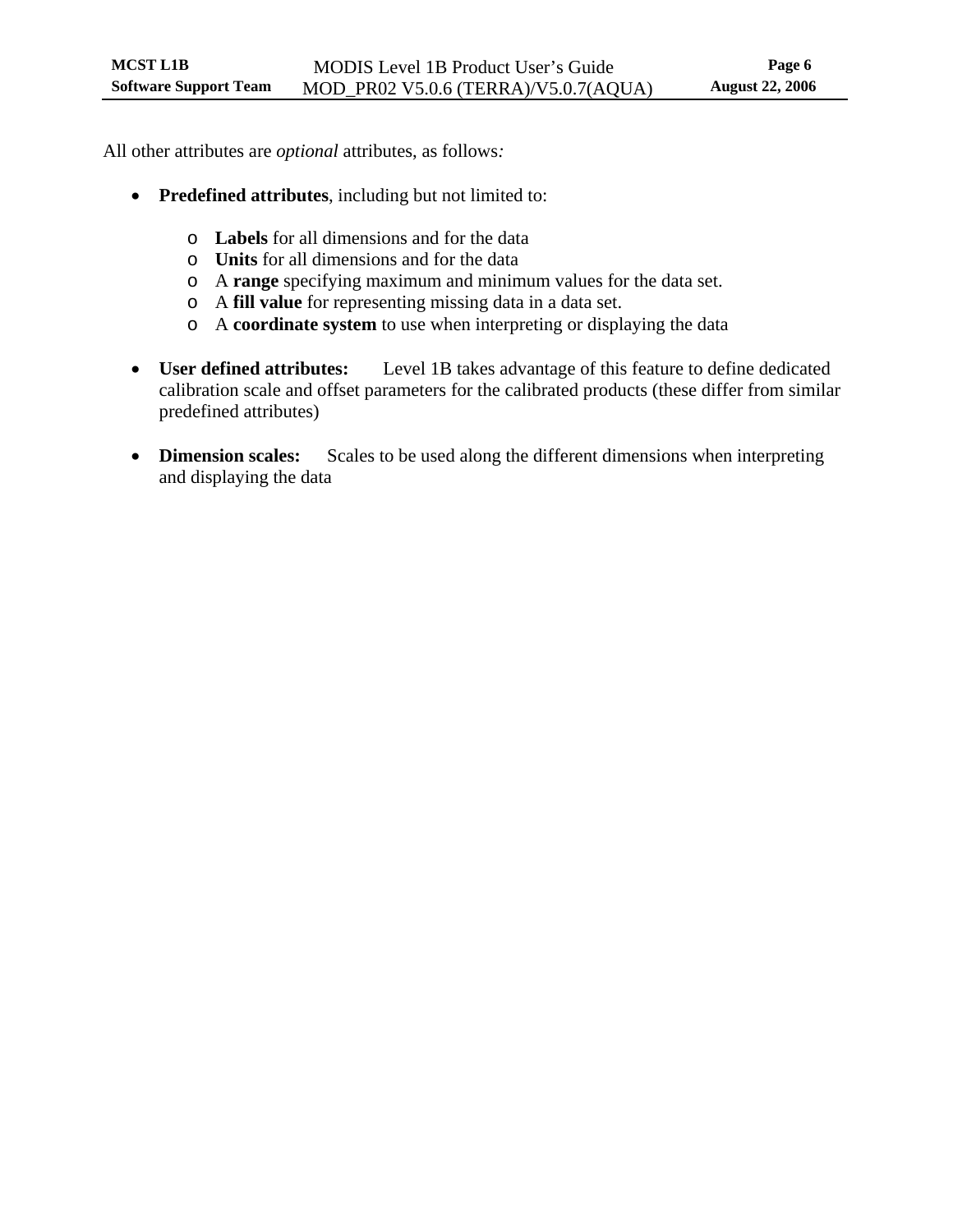## <span id="page-11-0"></span>*Section 2.1.2 Fixed length data (Vdata)*

Vdata may be thought of as a table that consists of a collection of records whose values are stored in fixed-length fields. All records have the same structure and all values in each field have the same data type, in the same way that a database organizes records. Level 1B uses vdata to store metadata collected with each rotation of the scan mirror. [Figure 2-2](#page-11-1) gives a schematic view of the components of a Vdata defined by HDF.

|                | <b>Name of Vdata</b>  |               |         |  |  |
|----------------|-----------------------|---------------|---------|--|--|
|                | <b>Class of Vdata</b> |               |         |  |  |
|                | Field_1               | Field_2       | Field_3 |  |  |
|                | 6.9                   | 3.3           | 6.5     |  |  |
|                | 2.1                   | 0.4           | 2.8     |  |  |
|                |                       |               |         |  |  |
|                | 9.7                   | 3.3           | 9.5     |  |  |
|                | 0.6                   | 2.2           | 4.3     |  |  |
|                |                       |               |         |  |  |
|                |                       |               |         |  |  |
|                |                       |               |         |  |  |
| <b>Records</b> |                       | <b>Fields</b> |         |  |  |

**Figure 2-2:** Schematic of Vdata Components Defined by HDF

<span id="page-11-1"></span>Vdata are uniquely identified by a name, a class, and a series of individual field names, as follows:

- **Name:** A label describing the contents of a vdata as a whole.
- **Class**: Further distinguishes a particular vdata by identifying the purpose or the use of its data.
- **Field names:** Labels assigned to the fields in the vdata.
- **Fields:** Assigned a data type and order when the vdata is created. Permitted data types are: character, 8-bit, 16-bit, and 32-bit integers (signed and unsigned) or 32-bit and 64-bit floating point numbers. The order identifies the number of individual words of the particular data type which reside in the field.

## *Section 2.1.3 File (Global) Attributes*

In addition to describing features of an SDS, HDF attributes can also describe the contents of a file as a whole. The Level 1B products use such file or *global* attributes to record such information as the number of scans and instrument status. The HDF-EOS extension of HDF makes use of two special types of global attributes to meet the requirements of EOS.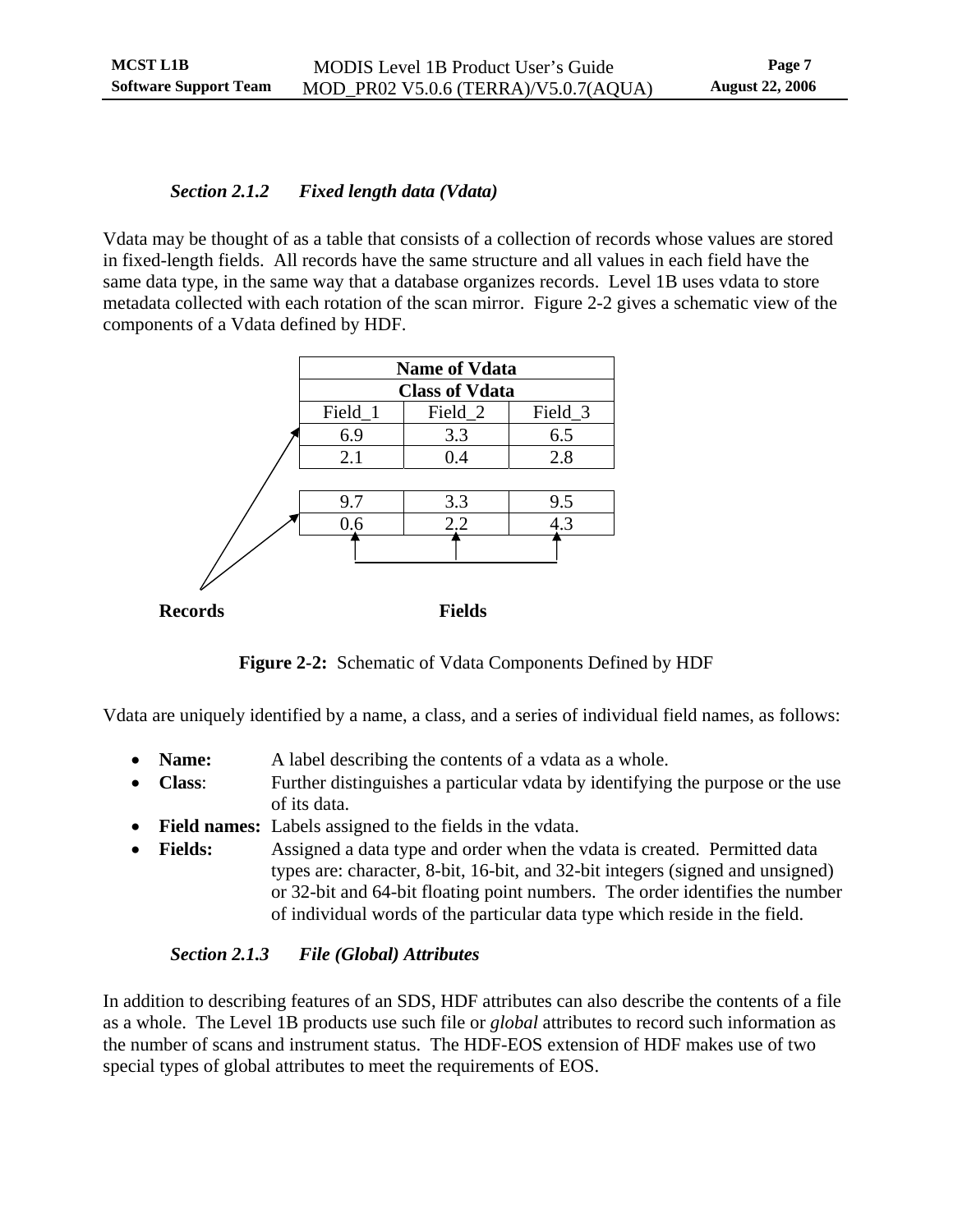## <span id="page-12-0"></span>**Section 2.2 Extension of HDF to HDF-EOS**

The EOS project has two requirements not directly supported by the HDF libraries:

- **EOS needs to provide system-wide search services**. The volume of data generated by EOS platforms is so large that users cannot realistically touch records in many individual files to locate data of interest. EOS therefore requires a means of allowing users to search the contents of files without reading the files themselves.
- **EOS needs to efficiently store geolocated data for remote sensing missions.** Science data may be organized in one of several ways, such as a series of time ordered satellite scans or as a network of ground or sea-going validation stations. HDF data objects do not provide a convenient means of anchoring the science data to specific geographic points on the ground. EOS therefore requires data objects that will tie science data obtained in various modes to geolocation points on the ground.

EOS has satisfied these requirements in the following fashion and implemented them in the HDF-EOS library ([\[4\]\)](#page-49-9):

- **A means of providing system wide search services.** Operations software writes special metadata summarizing temporal and spatial coverage of the data, data quality, and production status into the data products. These metadata are also written to the ECS database, where they can be subject to complex searches through the ECS web based search engine. These metadata are known as *ECS Core Metadata*, and are written according to standards established by ECS for all products archived by EOSDIS. Briefly, the metadata are written in Parameter Value Language, PVL, in which each metadata element has a structure of the form "label = value". The complete set of metadata is written in the product files in a global attribute as a contiguous block of text. That is, individual fields are not written as individual attributes; rather, the *collection of fields taken together are written as a single attribute.* HDF library calls or any tool that reads global attributes will enable the user to read the whole block, but the user must also supply tools that parse the block to read individual elements. An HDF-EOS file *must* include ECS Core Metadata, and they are written by calls to the Science Data Processing Toolkit (see [Appendix A.2\)](#page-51-2).
- **A means of storing geolocated data in remote sensing missions.** ECS has defined three new *data types,* composed of standard HDF objects: the *Grid, Point***,** and *Swath* Data types. The MODIS instrument is equipped with a rotating scan mirror that enables the instrument to collect science data in a series of time-ordered scans, as sketched in [Figure 2-3](#page-13-1). The Swath data type is designed to store data measured in such a fashion, and Level 1B accordingly uses the Swath data type to record science data.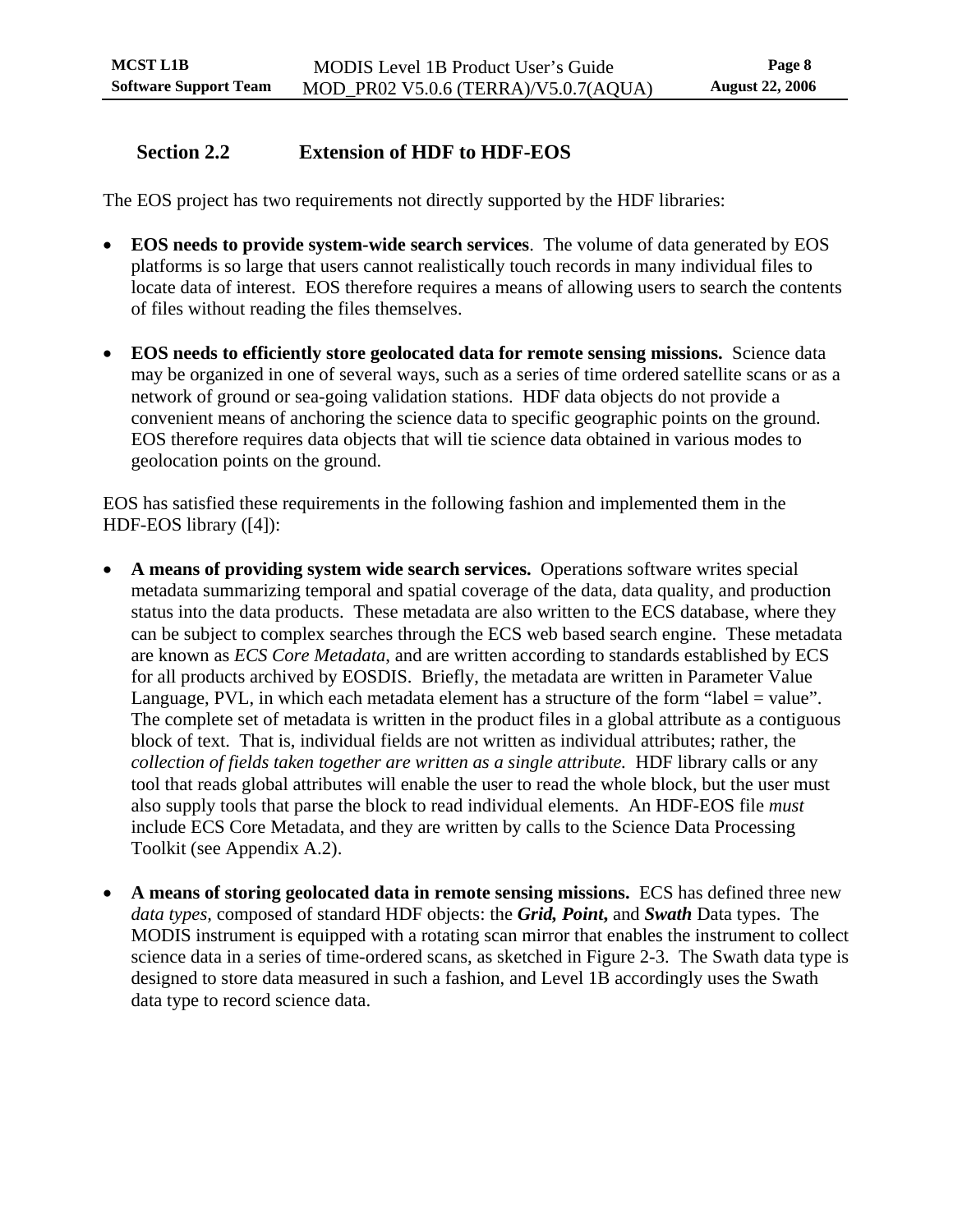<span id="page-13-0"></span>

<span id="page-13-1"></span>**Figure 2-3:** Schematic of a MODIS Observation Swath. This illustrates that scan lines are approximately perpendicular to the direction of motion of the satellite ground track. (obtained from [\[4\]\)](#page-49-9).

## *Section 2.2.1 Overview of the HDF-EOS Swath Structure*

<span id="page-13-2"></span>The purpose of the swath is simply to map science data to specific points on the Earth's surface. The swath consists of four parts:

- *data fields*, including science (Earth view) data;
- *geolocation fields*, which allow the swath to be tied to points on the Earth's surface;
- *dimensions***,** which define the axes of data and geolocation fields, and
- *dimension maps*, which define the relationship between the data fields and the geolocation fields. When the geolocation dimensions have a different size than the data dimension, an offset and an increment define the relation between them. These maps have been described as "*the glue that holds the swath together*." Unfortunately, the HDFEOS offsets are required to be integers, and the center of the first 1km geolocation pixel is offset by 1.5 250m pixels in the track direction from the first 250m data pixel. Therefore, the MODIS project requires that HDFEOS offsets be supplemented by a separate Fractional Offset file attribute, for each dimension map, that is to be added to the HDFEOS offset to get the true value.

The definitions of the four components of the swath structure are implemented in Level 1B as a global attribute, *i.e.,* a single block of text that contains all the information needed to interpret the geolocated MODIS swath data. This global attribute does, however, have a special hierarchical organization that imitates the organization of a *Vgroup,* which is simply an association of related HDF data objects. The swath structure global attribute is used by HDF-EOS library functions to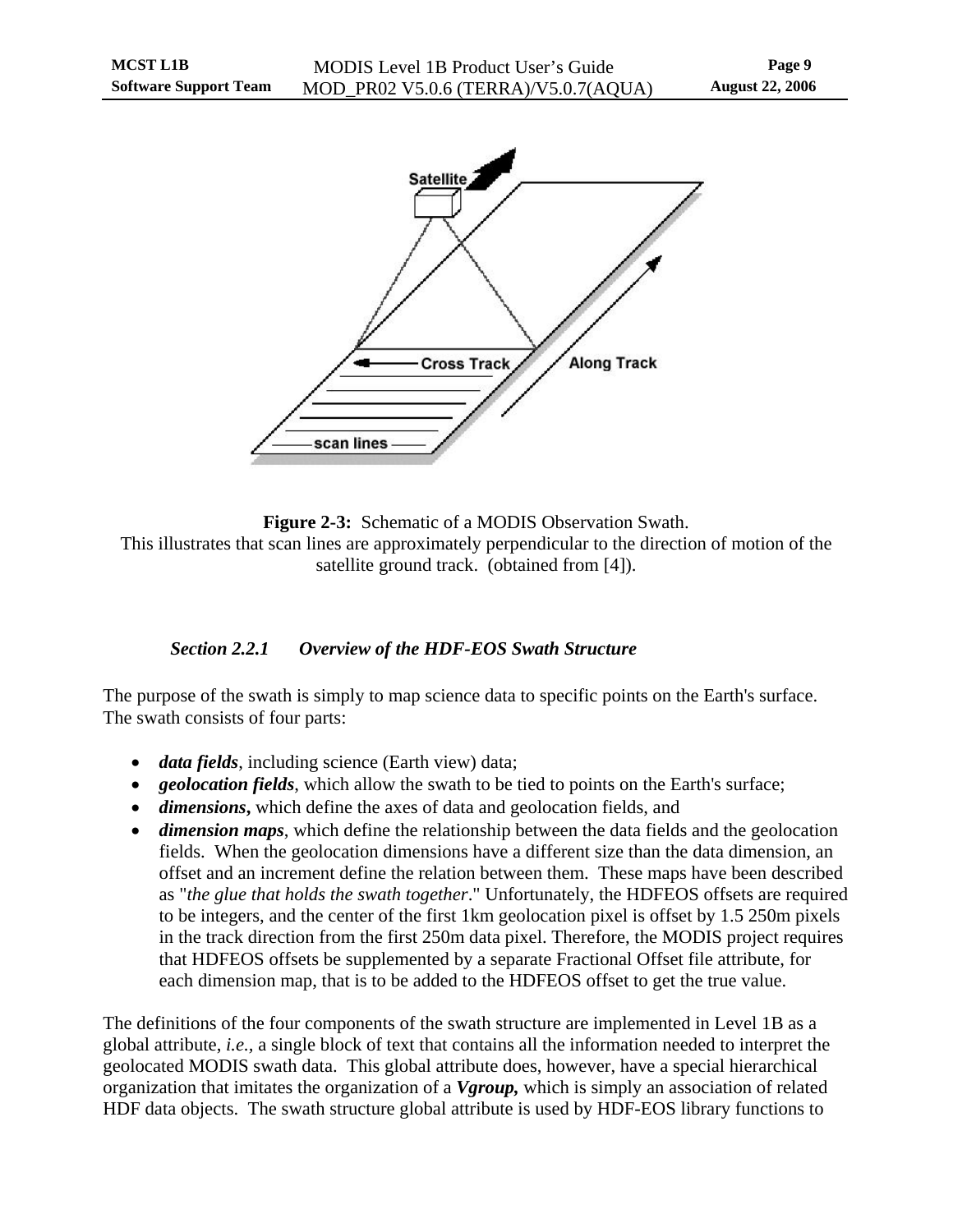organize calibrated data into the swath structure*. The user should never read this attribute directly . HDF-EOS tools and libraries read the Swath Structure attribute to interpret the relationship between science and geolocation information*. HDF-EOS swath routines are needed only to a ccess data tied to specific regions on the surface of the Earth. Ordinary HDF tools, such as those supplied by NCSA, can read the individual science and geolocation SDSs, but cannot interpr et the relationship between them.

The programming model for accessing or creating a swath data set through an HDF-EOS compliant library is as follows:

- 1. Open the file and initialize the swath interface by obtaining a file id from a file name.
- 2. Open or create a swath data set by obtaining a swath id from a swath name.
- 3. Perform desired operations on the data set.
- 4. Close the swath data set by disposing of the swath id.
- 5. Terminate swath access to the file by disposing of the file id.

Reference [4] provides programming examples, including the following example of a sequence of calls in the C programming language which gives access to a single swath data set already written in an HDF-EOS file:

 $file_id = SWopen(filename, access_model);$ sw\_id = SWattach(file\_id, swath\_name); <operations on swath data set>  $status = SWdetach(sw_id);$ status =  $SWclose$ (file id);

A more advanced description of the swath structure appears in Appendix B.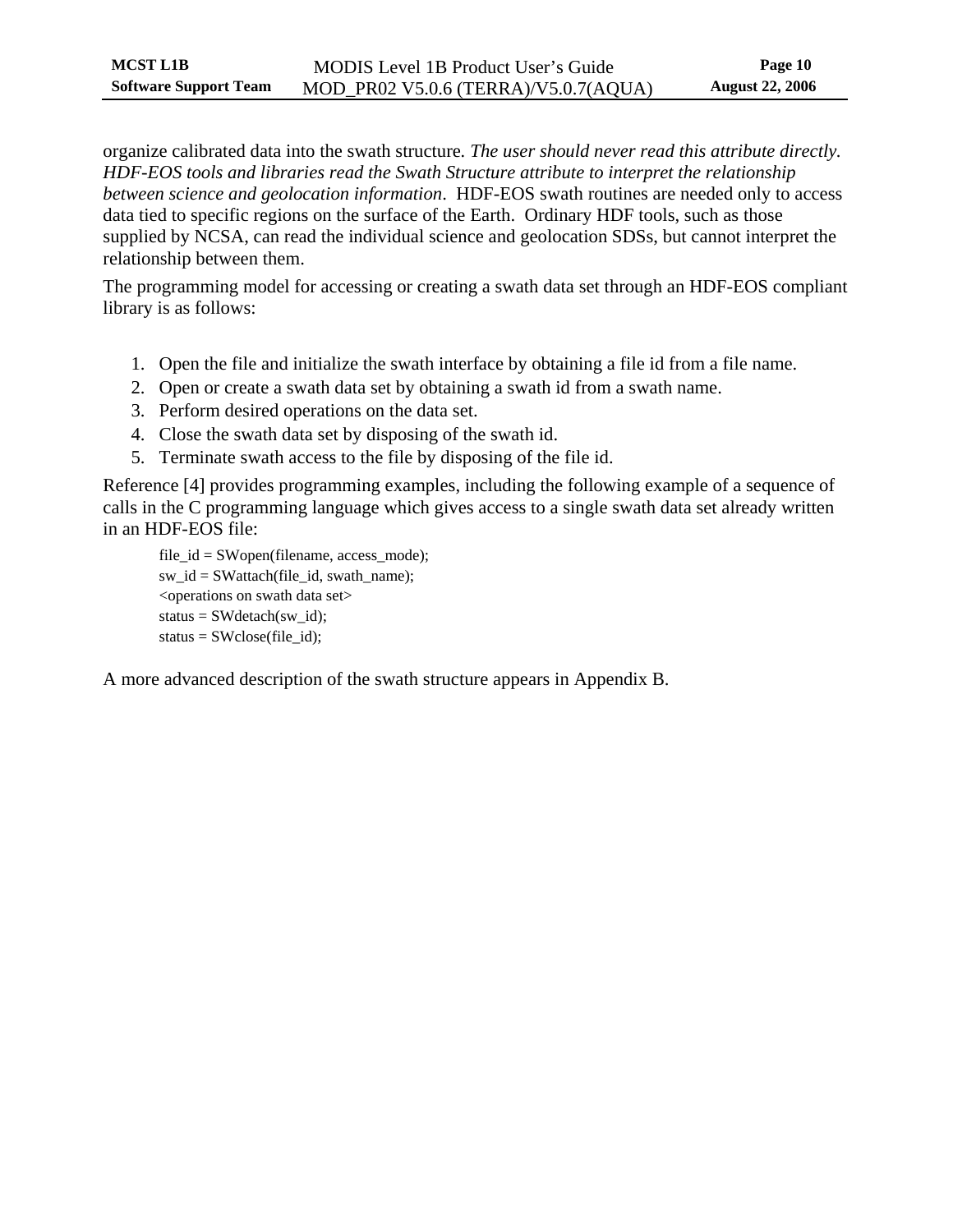## <span id="page-15-0"></span>**SECTION 3 LEVEL 1B EARTH VIEW DATA PRODUCTS**

## **Section 3.1 Architecture Overview**

As described in the introduction, one execution of the Level 1B software generates three Earth view (EV) product files and one on-board calibrator (OBC) product file. This section describes the architecture of the EV files, which are:

- **MODIS Level 1B 250M Earth View Data Product** (hereafter, 250m product or file): contains calibrated Earth View observations for MODIS bands 1 and 2, at 250 meter resolution;
- **MODIS Level 1B 500M Earth View Data Product** (hereafter, 500m product or file): contains calibrated Earth View observations from MODIS bands 3 through 7, at 500 meter resolution. In addition, data from MODIS bands 1 and 2 are each aggregated to 500 meter resolution; and
- **MODIS Level 1B 1KM Earth View Data Product** (hereafter, 1km product or file): contains calibrated Earth View observations from MODIS bands 8 through 36, at 1 kilometer resolution in scientific units. It also contains calibrated data from MODIS bands 1 through 7, each aggregated to 1km resolution.

### *Section 3.1.1 Classes of Data in Earth View Files*

Each EV file contains the following classes of data:

- *Science data on a pixel-by-pixel basis*. These values (called "scaled integers") may be converted to radiance or reflectance, as appropriate to the band. The methodology to recover radiance and reflectance is described later in Sections [Section 5.4](#page-35-1) and [Section 5.5](#page-39-1). These data are stored as HDF SDS objects within the file.
- *Uncertainty data on a pixel-by-pixel basis*. These values (called "uncertainty indexes") may be converted to percent uncertainties associated with each value in the corresponding scaled integer SDS, described immediately above. The conversion from uncertainty index to percent uncertainty is described in [Section 5.7](#page-42-1). These data are stored as HDF SDS objects within the file.
- *Geolocation data for the pixels***.** These data include latitude and longitude corresponding to a subset of the pixels. Interpolation may be used to recover latitude and longitude of all pixels (HDF-EOS "swath" functions accomplish this in a way transparent to the user). Note that, due to the overlap between consecutive scans, interpolation across scan boundaries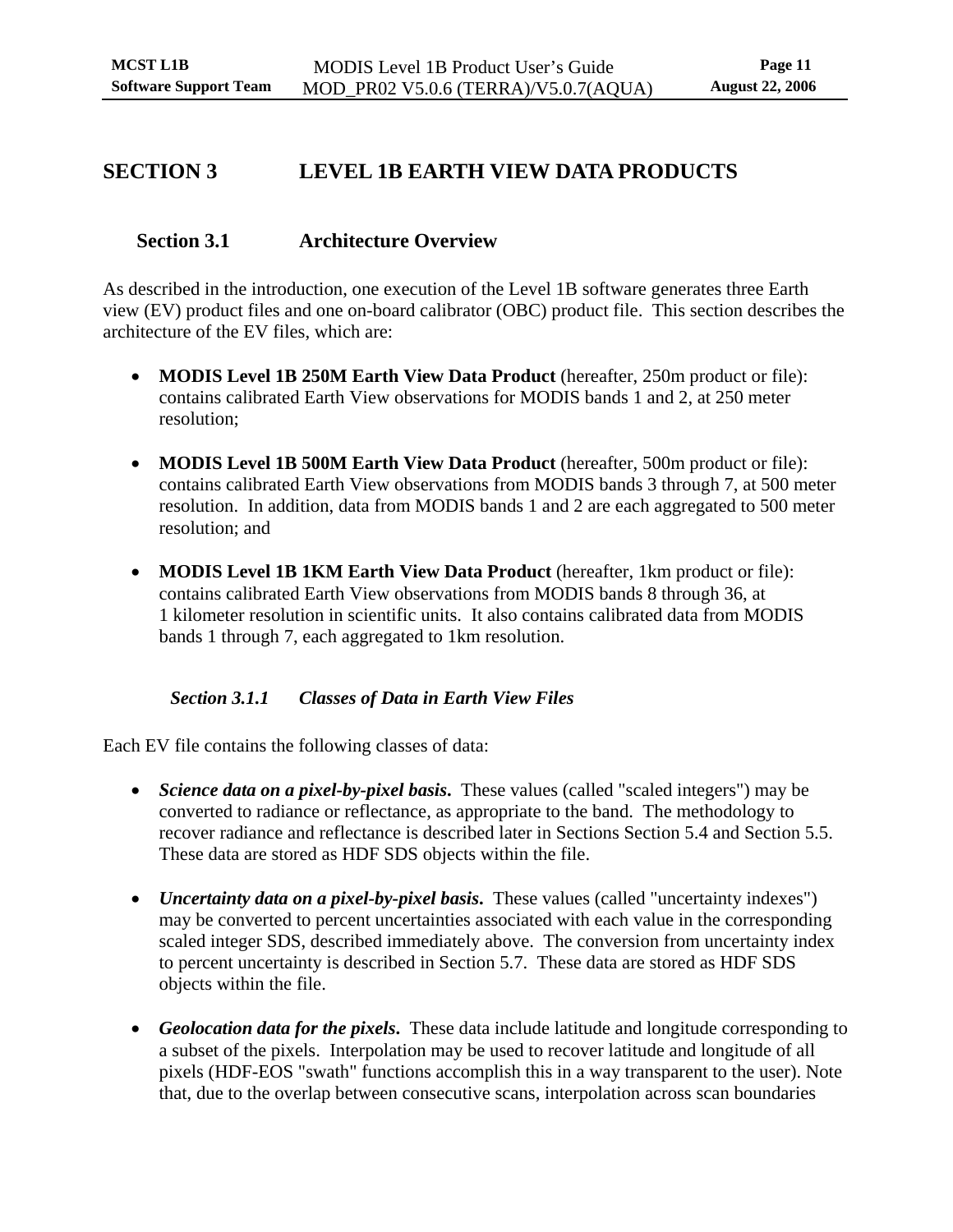<span id="page-16-0"></span>such as is done by these HDF-EOS swath functions, can produce inaccurate results. Near scan boundaries, it is better to extrapolate from within the same scan, than to interpolate with values from the adjacent scan.This is especially true of the 5KM subset stored in the 1km products. These data are stored as HDF SDS objects within the file.

• *Metadata***.** These data include a wide variety of ancillary and quality assurance (QA) information for each file. Although these data are not necessary for forming geolocated images, certain of these data are searchable within the ECS system for users attempting to locate data of interest. These data are stored in HDF file attributes, Vdatas, and SDS objects.

There are also data sets which record, on a pixel-by-pixel basis, the number of samples used in aggregating bands at a higher resolution to appear at a lower resolution (aggregated bands appear in the 500m and 1km EV products).

[Figure 3-1](#page-16-1) illustrates the approximate volume occupied by the different classes of data described above within a day mode 250m EV file. The differences between day mode and night mode and the impact on product volume are explained in [Section 3.4.](#page-26-1) The general apportionment of volume is roughly similar for the other EV product files in day mode.



**Figure 3-1:** Data Volume Occupied by Each Data Class in a 250m Day Mode Product File

<span id="page-16-1"></span>[Figure 3-2](#page-18-1) presents an alternative view of the architecture of a Level 1B EV product file. A block diagram is presented of the 250m product file which shows several different categories of metadata as well as the geolocation and science data sets. This view illustrates that there are several different categories of metadata even though the totality of metadata represents only a tiny fraction of the file volume. Organization of the 500m and 1km EV products is similar.

The following subsections discuss the meanings of the different categories of metadata as well as the science and geolocation data. The descriptions emphasize the architecture and content of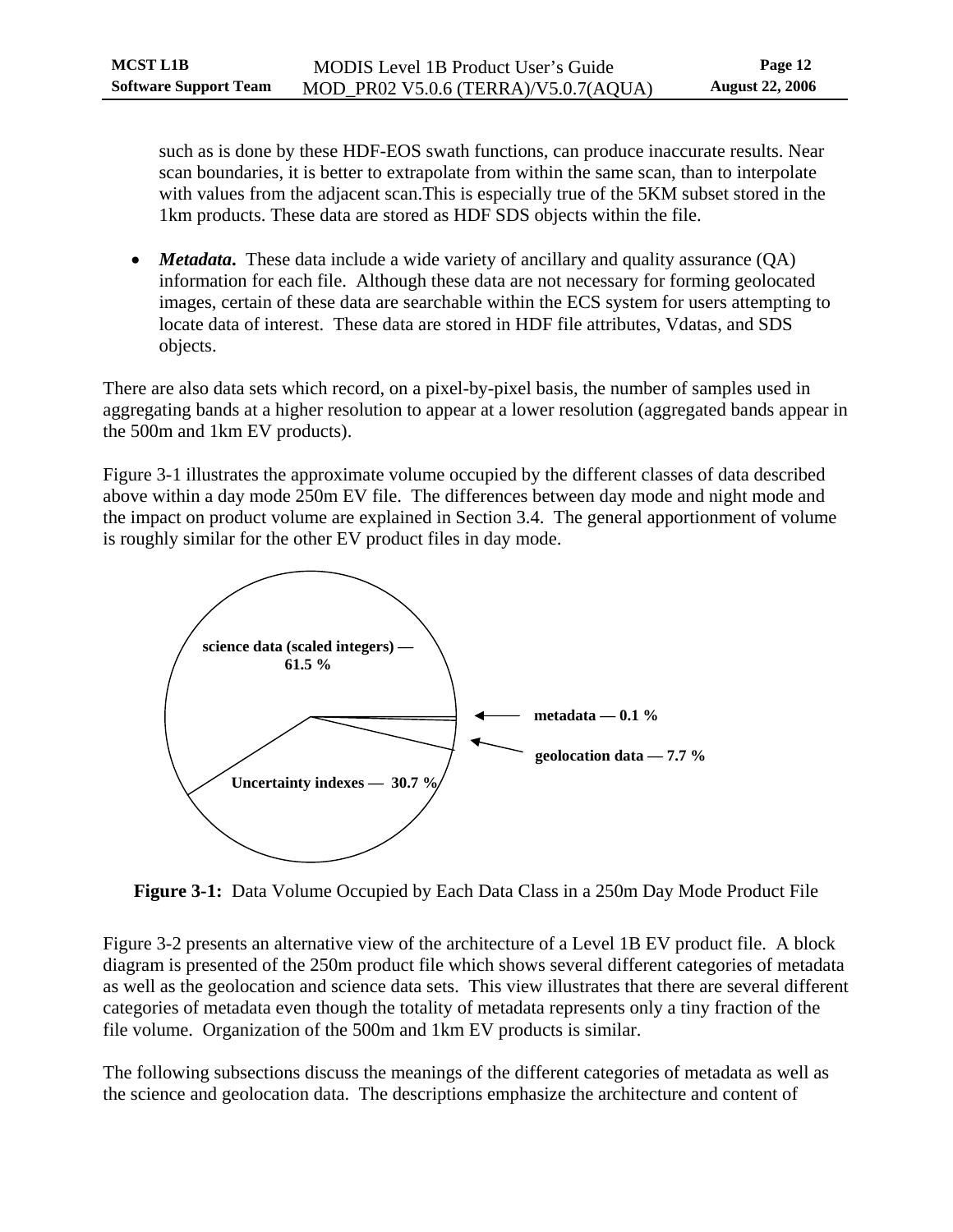individual HDF objects written in the products rather than the organization of the HDF-EOS swath itself. Users will find this a straightforward way to understand the architecture of the files. The Swath Structure only becomes important when recovering geolocated science data.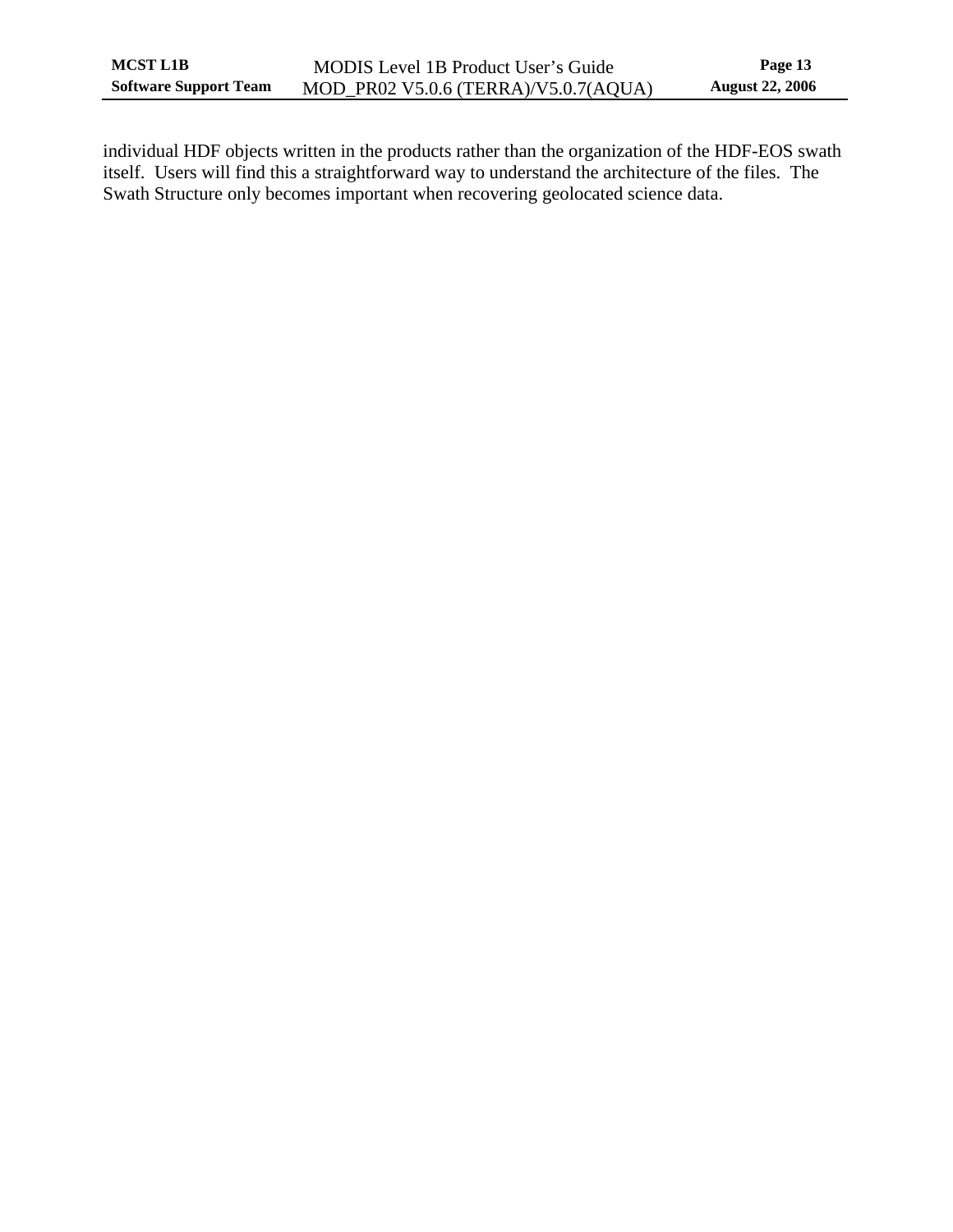<span id="page-18-0"></span>

**Figure 3-2:** Block Diagram of the Architecture of the MODIS Level 1B 250m Products

<span id="page-18-1"></span>The HDF EOS Swath Structure attribute is shown in grayed type to indicate that it should not be read directly by the user. It is linked to the science data and geolocation SDSs to indicate that Swath Structure ties the Science data to geolocated points on the ground.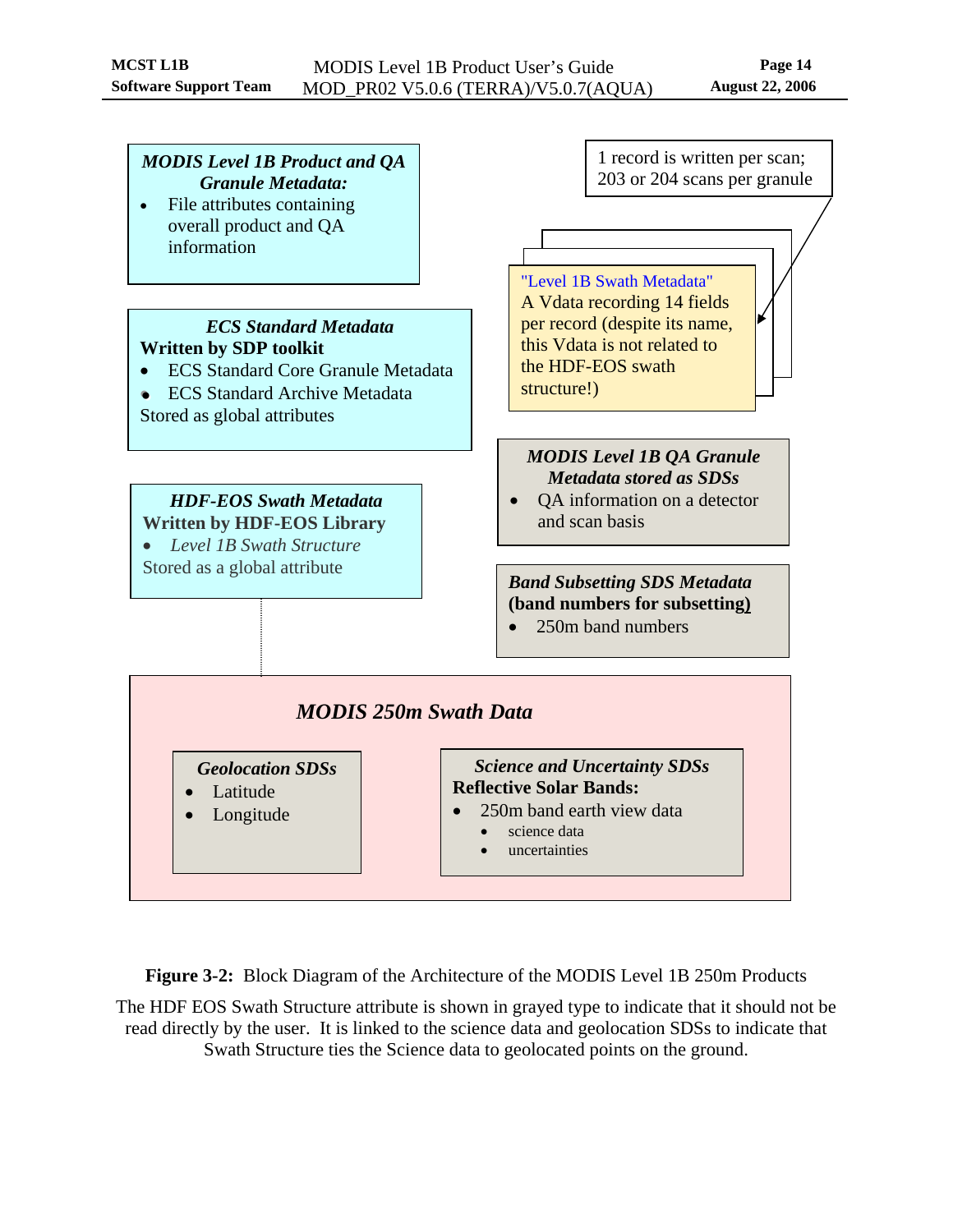### <span id="page-19-0"></span>**Section 3.2 Metadata in the Level 1B HDF-EOS Earth View Products**

Each Level 1B product file contains the mandatory *ECS Core Metadata* defined by ECS to support ECS Search services, as well as *ECS Archive Metadata*, which are similar in architecture to the Core Metadata but not written to the ECS database. Both sets are written as single global attributes, which is to say all the fields in each of these two sets of metadata are written as one block of text. Functions that read HDF file attributes will return the entire block of text, and additional parsing software is required to recover individual fields. The examples below indicate how individual fields are placed in these attributes.

*Sample (incomplete) of the ECS Core Metadata attribute:* 

| GROUP                                    | $=$ INVENTORYMETADATA                                                                                 |
|------------------------------------------|-------------------------------------------------------------------------------------------------------|
| <b>GROUPTYPE</b>                         | $=$ MASTERGROUP                                                                                       |
| <b>GROUP</b>                             | $= ECSDATAGRANULE$                                                                                    |
| <b>OBJECT</b>                            | $=$ LOCALGRANULEID                                                                                    |
| NUM VAL $=1$                             | $=$ "MOD021KM.A1997217.0915.002.2000112143940.hdf"                                                    |
| <b>VALUE</b>                             | $END$ OBJECT = LOCALGRANULEID                                                                         |
| <b>OBJECT</b><br>NUM VAL<br><b>VALUE</b> | $=$ PRODUCTIONDATETIME<br>$=1$<br>$=$ "2000-04-21T14:39:41.000Z"<br>$END$ OBJECT = PRODUCTIONDATETIME |

*Sample (incomplete) of the ECS Archive Metadata attribute:* 

| GROUP                                    | $=$ ARCHIVEDMETADATA                                                                         |
|------------------------------------------|----------------------------------------------------------------------------------------------|
| <b>GROUPTYPE</b>                         | $=$ MASTERGROUP                                                                              |
| <b>GROUP</b>                             | $=$ BOUNDINGRECTANGLE                                                                        |
| <b>OBJECT</b>                            | $=$ NORTHBOUNDINGCOORDINATE                                                                  |
| NUM VAL $=1$                             | $= 18.152265$                                                                                |
| <b>VALUE</b>                             | END OBJECT = NORTHBOUNDINGCOORDINATE                                                         |
| <b>OBJECT</b><br>NUM VAL<br><b>VALUE</b> | $=$ SOUTHBOUNDINGCOORDINATE<br>$=1$<br>$= -2.787133$<br>END OBJECT = SOUTHBOUNDINGCOORDINATE |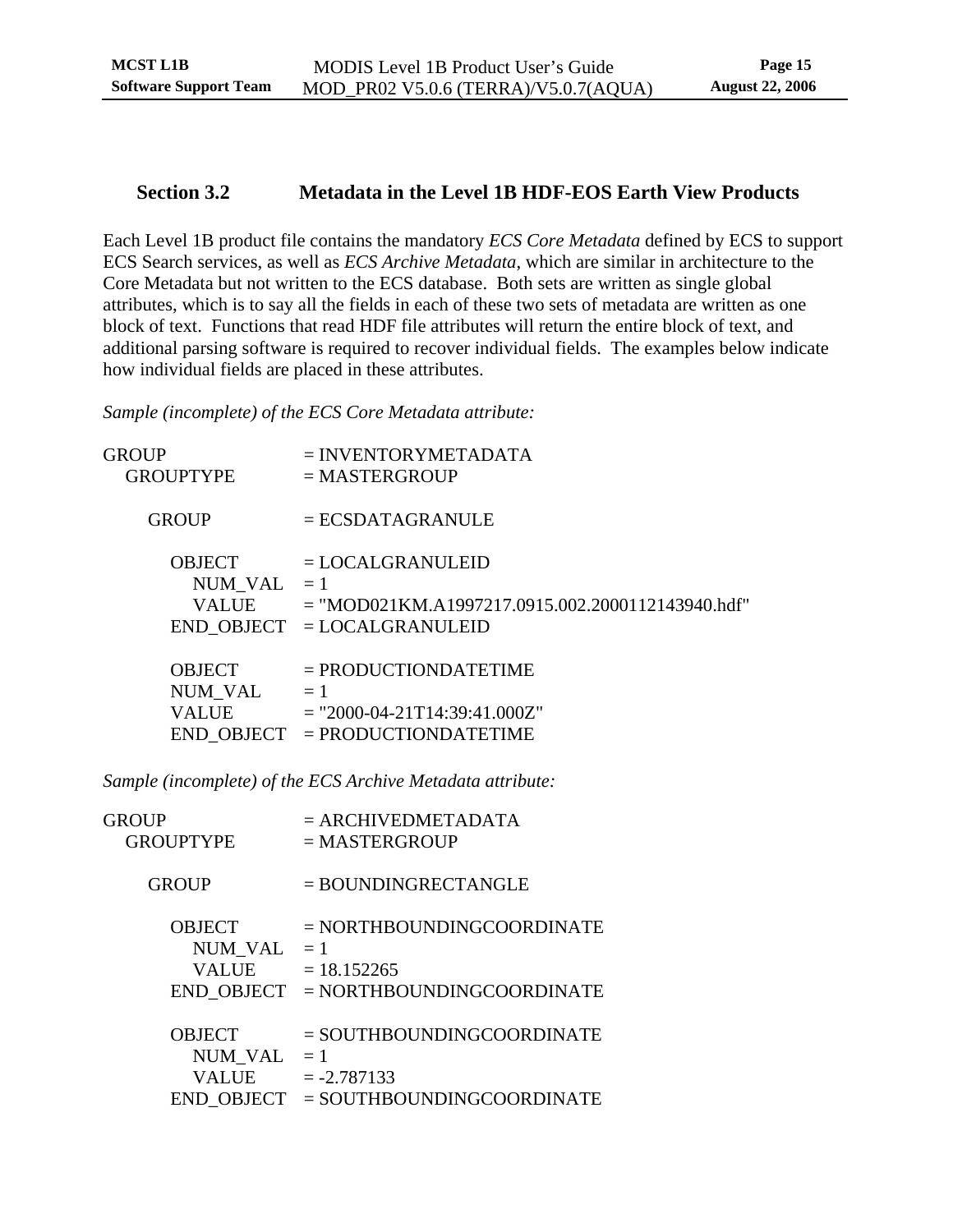Each Level 1B product also contains file attributes in the categories of Level 1B Product Granule Metadata and QA Granule Metadata. Level 1B Product Granule Metadata contains an accounting of the number of scans within the product in various categories, some overall quality statistics, the state of the electronics, and which Level 1B look up table serial numbers were used. Level 1B QA Granule Metadata contains more detailed quality assurance information.

Metadata that depend on detector and scan are written as six SDSs and are grouped in the file specifications under the heading *"QA granule metadata".* They store information on the behavior of the instrument and detectors within a granule and are used by MCST to assess the quality and fidelity of the calibration data. These six SDSs are:

- 1. Noise in thermal detectors
- 2. Change in relative responses of thermal detectors
- 3. DC Restore Change for Thermal Bands
- 4. DC Restore Change for Reflective 250m Bands
- 5. DC Restore Change for Reflective 500m Bands
- 6. DC Restore Change for Reflective 1km Bands

Additional metadata are contained in the lone Vdata titled "Level 1B Swath Metadata" and are recorded on a scan-by-scan basis. Despite its name, the Level 1B Swath Metadata Vdata is not part of the HDF-EOS Swath Structure, but is instead defined by MCST. One Vdata record is written for each scan line within a granule. Each record reports 14 metadata fields for each scan. The full list of fields is provided and explained in [\[5\]](#page-49-7), and includes such important information as scan time and mirror side.

The HDF-EOS Swath Metadata attribute defines the organization of the MODIS swath, as per the description in [Section 2.2.1.](#page-13-2) Only HDF-EOS compliant readers should be used to interpret swath data.

The MODIS Level 1B Product Metadata, Level 1B Swath Metadata and QA granule metadata are replicated across all three Earth view product files.

In the three EV files, band-subsetting SDSs are present as an additional metadata type. These data provide numerical equivalent values of each band that may be useful to readers for extracting certain subsets of bands from the science and uncertainty SDSs. The values of these band-subsetting SDSs are related to the way that band groups are defined in the Level 1B products. The band groups are discussed in [Section 3.3.1.](#page-21-1)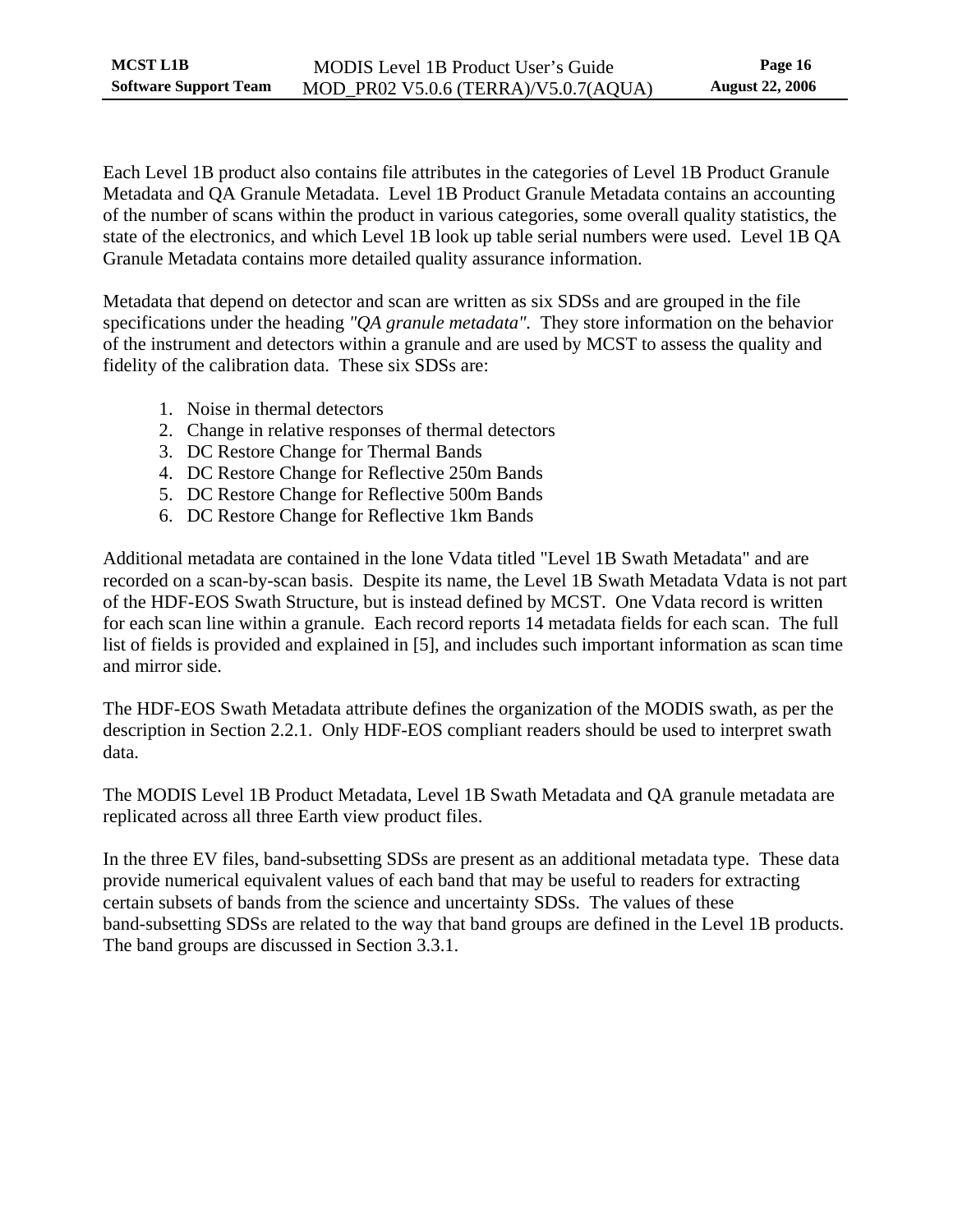## <span id="page-21-0"></span>**Section 3.3 Science Data in the Level 1B Earth View Products**

#### *Section 3.3.1 Organization of Scientific Data Sets*

<span id="page-21-1"></span>As the Terra or Aqua satellite moves in the along-track direction, the rotation mirror sweeps in the across-track direction. There are typically 203 or 204 consecutive scans of the mirror in each granule. The detectors for a given band are aligned in the along-track direction on four focal plane arrays. A "scan line" in an image represents data for one detector as it is swept across the Earth view sector by the scan mirror. Each 1km band contains 10 detectors, each 500m band contains 20, and each 250m band contains 40. At nadir, the scan lines between detectors appear 1km apart in the along-track direction for the 1km bands, 500m apart for the 500m bands, and 250m apart for the 250m bands. The MODIS instrument collects 3000 frames of data per second. At nadir, under nominal conditions, consecutive frames are collected from ground locations 1km apart in the alongscan direction (roughly perpendicular to the along-track direction). The MODIS instrument records measurement samples at a rate one per frame for a 1km band, two per frame for a 500m band and four per frame for a 250m band.

The above description of the way that the MODIS instrument records science data suggests that data may be indexed by [band, scan, detector, frame, sample]. However, to represent data in one band as a two-dimensional image, it is more natural to define the data as three-dimensional: [band, along-track, along-scan]. Within this documentation, the "along-track" dimension is a combination of the scan and detector dimensions and the "along-scan" dimension is a combination of the frame and sample dimensions.

<span id="page-21-2"></span>

| Cryptic name    | <b>Resolution</b> | # bands | <b>Spectral bands</b> |
|-----------------|-------------------|---------|-----------------------|
| EV 250 RefSB    | $250 \text{ m}$   |         |                       |
| EV 500 RefSB    | $500 \text{ m}$   |         | 3,4,5,6,7             |
| EV 1KM RefSB    | km                | 15      | 8-19.26               |
| EV 1KM Emissive | km                | 16      | 20-25, 27-36          |

**Table 3.3.1**: Level 1B Product Band Groupings

<sup>1</sup> "RefSB" stands for "Reflective Solar Band" and "Emissive" stands for thermal emissive bands.

Because the different resolutions have different numbers of measurements in the along-track and along-scan dimensions, it would be very inefficient (from a data storage point of view) to have a single SDS contain all data for all bands. Thus, the Level 1B products create *band groupings* based in part on the different spatial resolutions and in part on the spectral nature of the bands. [Table](#page-21-2)  [3.3.1](#page-21-2) summarizes the band groupings at native resolution in the various Level 1B Earth view product files. Note that the definition of these band groups is different from band groups in the Level 1A output files and different from the Level 1B OBC file (which follows the Level 1A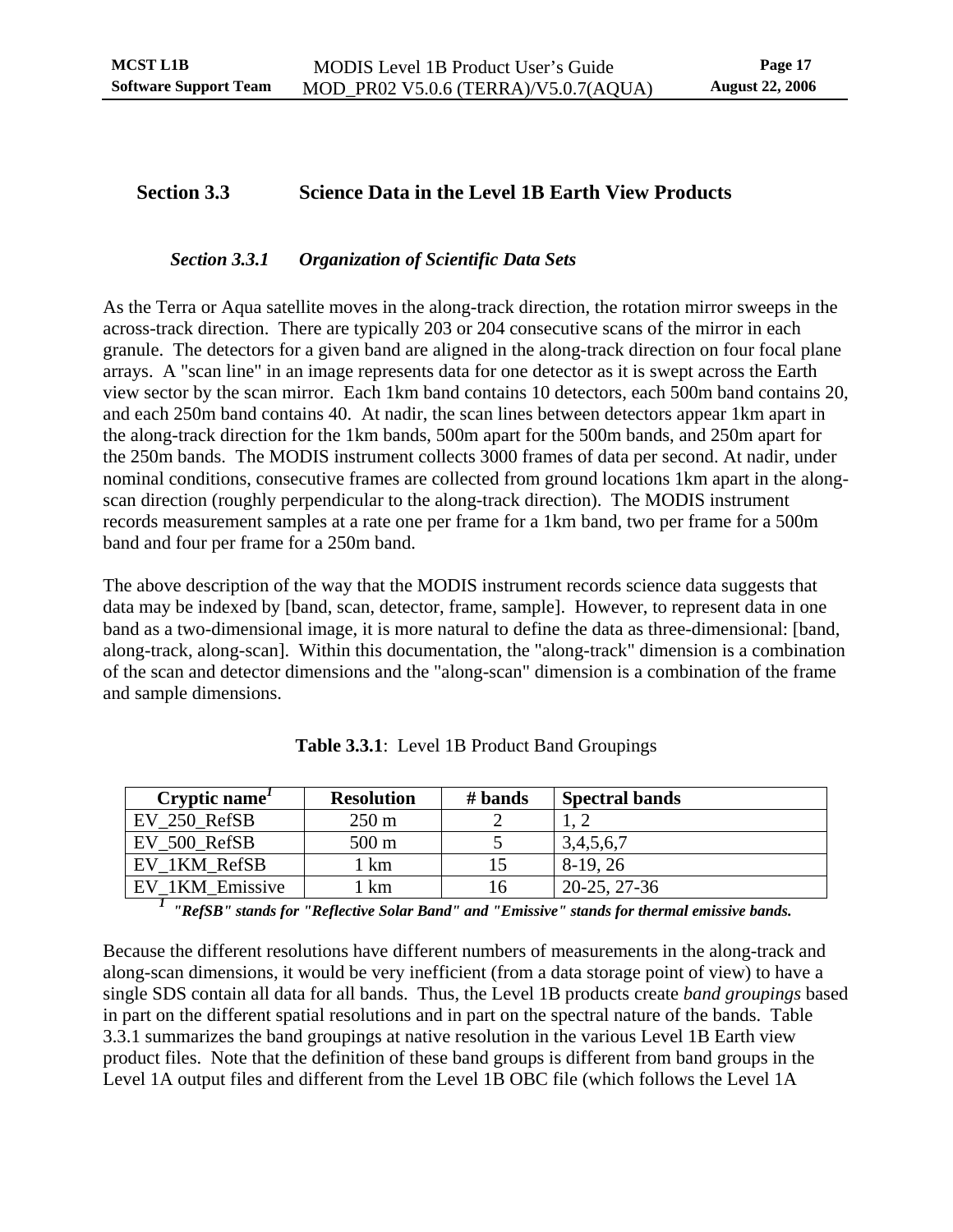convention). Also, in the set of 1km resolution Reflective Solar Bands, Bands 13 and 14 are split into Bands 13lo, 13hi, 14lo, 14hi (in that order), resulting in 15 bands in the set.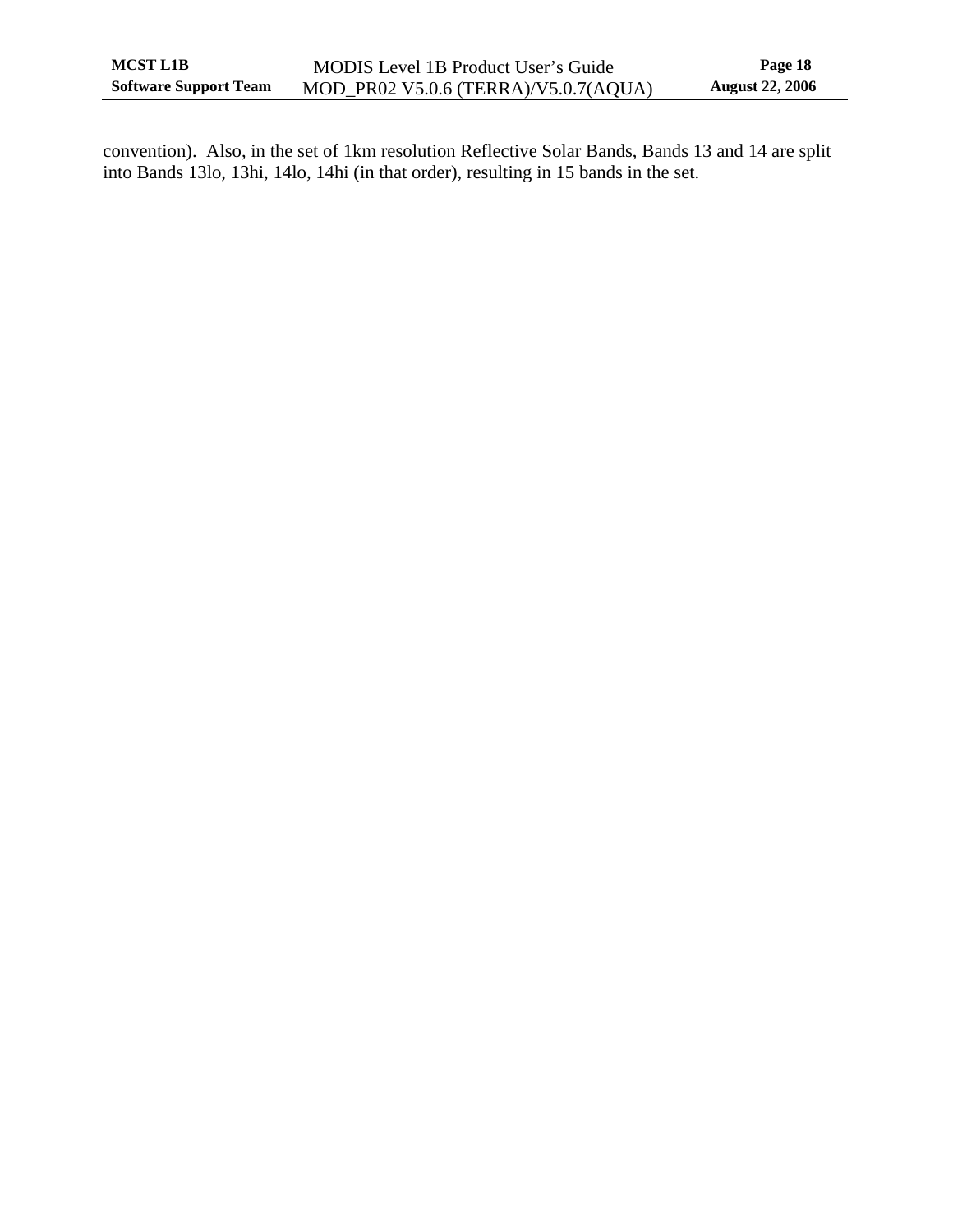<span id="page-23-0"></span>

<span id="page-23-1"></span>**Figure 3-3**: Size of 2-Dimensional Images at Different Spatial Resolutions in a 203-Scan Granule

[Figure 3-3](#page-23-1) illustrates data layout in a two-dimensional image for individual bands at the different resolutions in a 203-scan granule.

[Table 3.3.2](#page-24-1) summarizes all of the science, uncertainty, and "samples used" SDSs in the three Level 1B EV products.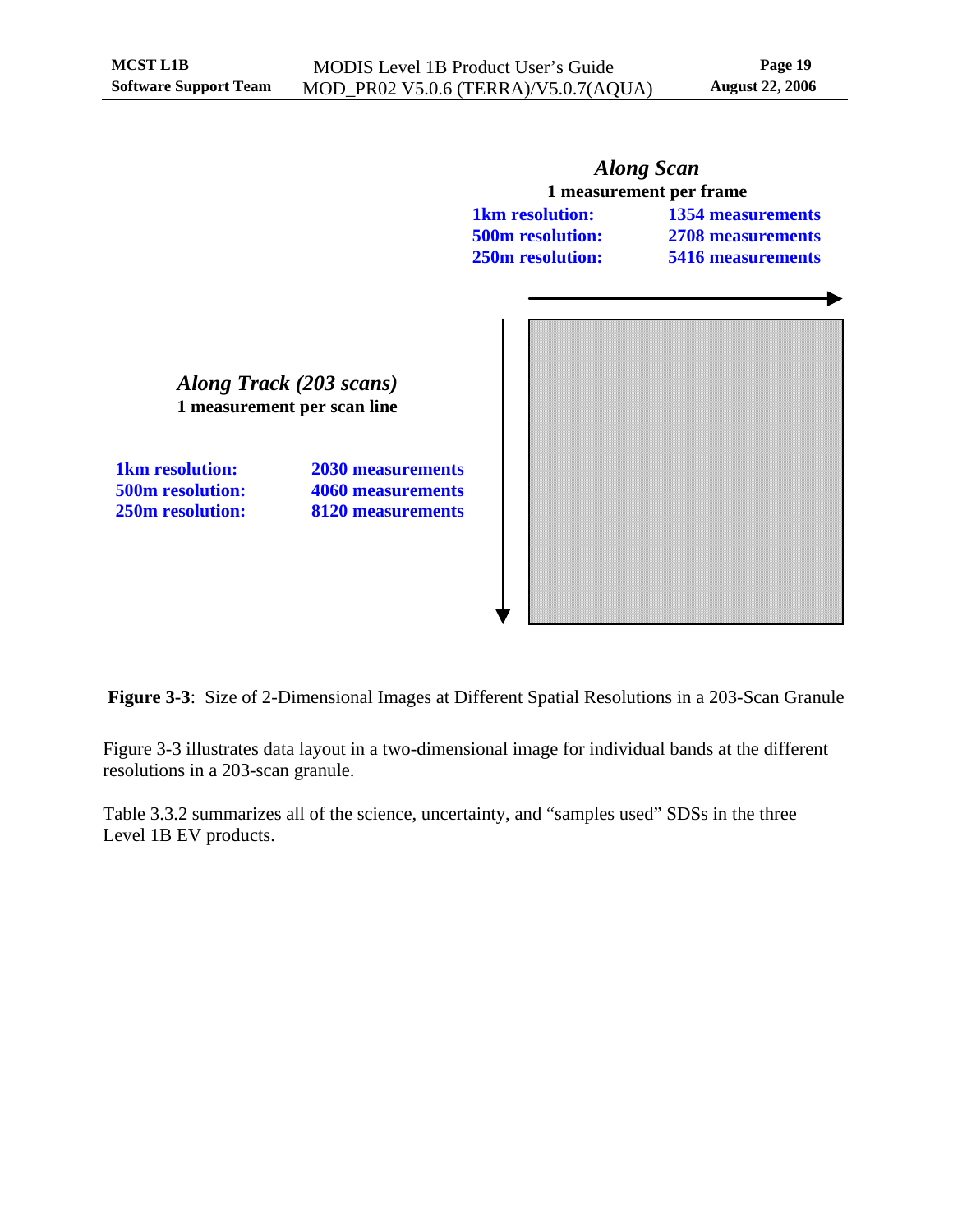## <span id="page-24-0"></span>**Table 3.3.2: Summary of Science Data Sets in the MODIS Level 1B Earth View Products**

<span id="page-24-1"></span>

| <b>SDS Name and Description</b>                                               | dim.1<br># bands $^{1}$ | dimension 2<br>nscans*ndetectors | dimension 3<br>nframes*nsamples |
|-------------------------------------------------------------------------------|-------------------------|----------------------------------|---------------------------------|
| 250m product                                                                  |                         |                                  |                                 |
| EV_250_RefSB                                                                  | $\mathbf{2}$            | nscans*40                        | 1354*4                          |
| 250m Earth View Science data                                                  |                         |                                  |                                 |
| EV_250_RefSB_Uncert_Indexes                                                   | $\overline{2}$          | nscans*40                        | 1354*4                          |
| <b>Uncertainty Indices for 250m EV reflectance product</b>                    |                         |                                  |                                 |
| 500m product                                                                  |                         |                                  |                                 |
|                                                                               |                         |                                  |                                 |
| EV_250_Aggr500_RefSB<br>250m Earth View Science data aggregated to 500 m      | $\boldsymbol{2}$        | nscans*20                        | 1354*2                          |
| EV_250_Aggr500_RefSB_Uncert_Indexes                                           | $\mathbf{2}$            | nscans*20                        | 1354*2                          |
| Uncertainty Indices for 250m EV reflectance product aggregated                |                         |                                  |                                 |
| to 500 m                                                                      |                         |                                  |                                 |
| EV_250_Aggr500_RefSB_Samples_Used                                             | $\overline{2}$          | $nscans*20$                      | 1354*2                          |
| Number of samples used to aggregate 250m Science data to 500m                 |                         |                                  |                                 |
| resolution                                                                    |                         |                                  |                                 |
| EV_500_RefSB                                                                  | 5                       | $nscans*20$                      | 1354*2                          |
| 500m Earth View Science data                                                  |                         |                                  |                                 |
| EV_500_RefSB_Uncert_Indexes                                                   | 5                       | nscans*20                        | 1354*2                          |
| <b>Uncertainty Indices for 500m EV reflectance product</b>                    |                         |                                  |                                 |
| 1km product                                                                   |                         |                                  |                                 |
| EV_250_Aggr1km_RefSB                                                          | $\boldsymbol{2}$        | nscans*10                        | 1354*1                          |
| 250m EV Science data aggregated to 1 km                                       |                         |                                  |                                 |
| EV_250_Aggr1km_RefSB                                                          | $\mathbf{2}$            | $nscans*10$                      | 1354*1                          |
| Uncertainty Indices for 250m EV reflectance product aggregated                |                         |                                  |                                 |
| to 1 km                                                                       |                         |                                  |                                 |
| EV_250_Aggr1km_RefSB_Samples_Used                                             | $\overline{2}$          | nscans*10                        | 1354*1                          |
| Number of samples used to aggregate 250m Science data to 1km                  |                         |                                  |                                 |
| resolution                                                                    |                         |                                  |                                 |
| EV_500_Aggr1km_RefSB                                                          | 5                       | nscans*10                        | 1354*1                          |
| 500m Earth View Science data aggregated to 1 km                               |                         |                                  |                                 |
| EV_500_Aggr1km_RefSB_Uncert_Indexes                                           | 5                       | nscans*10                        | 1354*1                          |
| Uncertainty Indices for 500m EV reflectance product aggregated                |                         |                                  |                                 |
| to 1 km                                                                       |                         |                                  |                                 |
| EV_500_Aggr1km_RefSB_Samples_Used                                             | $\overline{5}$          | nscans*10                        | 1354*1                          |
| Number of samples used to aggregate 500m Science data to 1km                  |                         |                                  |                                 |
| resolution                                                                    |                         |                                  |                                 |
| EV_1KM_RefSB                                                                  | 15                      | nscans*10                        | 1354*1                          |
| 1km EV Science data for Reflective Solar Bands<br>EV_1KM_RefSB_Uncert_Indexes | 15                      | nscans*10                        |                                 |
|                                                                               |                         |                                  | 1354*1                          |
| <b>Uncertainty Indices for 1km EV reflectance product</b>                     | 16                      | nscans*10                        | 1354*1                          |
| EV_1KM_Emissive<br>1km EV Science data for Thermal Emissive Bands             |                         |                                  |                                 |
| EV_1KM_Emissive_Uncert_Indexes                                                | 16                      | nscans*10                        | 1354*1                          |
| Uncertainty Indices for 1km EV thermal emissive radiances                     |                         |                                  |                                 |
| EV_Band26                                                                     | 1 <sup>2</sup>          | nscans*10                        | 1354*1                          |
| 1km EV Science data for band 26                                               |                         |                                  |                                 |
| EV_Band26_Uncert_Indices                                                      | $1^2$                   | nscans*10                        | 1354*1                          |
| <b>Uncertainty Indices for Band 26 EV reflectance product</b>                 |                         |                                  |                                 |

*<sup>1</sup> "dim. 1" is the least rapidly varying in each SDS.* 

*2 This is implemented as a 2-dimensional SDS because it reports data for only 1 band.*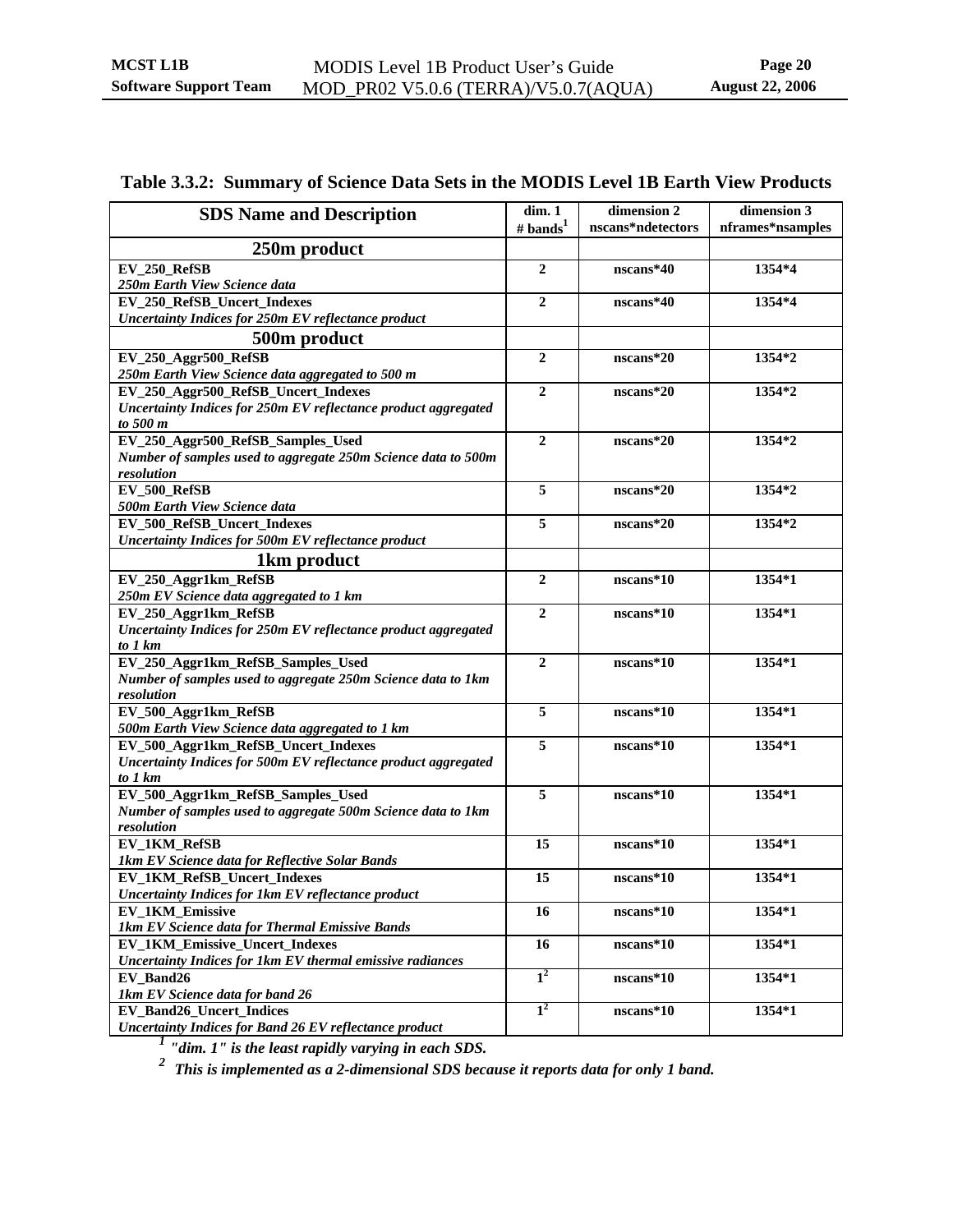<span id="page-25-0"></span>To aid users in recovering the science data in the "native" dimensions, the following formulae are provided. An "index" in these formulae means a zero-based index (spanning a range of 0 to N–1 rather than 1 to N). A "number" will mean a value in the range of 1 to N. The relation between the along-track index and the detector and scan indices is:

### *along\_track\_index = (scan\_index \* number\_of\_detectors\_at\_resolution) + detector\_index*

where *number of detectors at resolution* = 40 for SDSs in the 250m product, 20 for SDSs in the 500m data product, and 10 for SDSs in the 1km data product. Similarly, the relation between the along-scan index and the frame and sample indices is:

### *along\_scan\_index = frame\_index \* number\_of\_samples\_at\_resolution + sample\_index*

where *number\_of\_samples\_at\_resolution* = 4 for SDSs in the 250m product, 2 for SDSs in the 500m data product, and 1 for SDSs in the 1km data product.

For example, to access the SDS element in a 250m product corresponding to scan number 19, detector number 6, band number 2, frame number 47, and sample number 3, the SDS array indices are [1, 725, 186], deduced as follows:

| band_index        | $=(2-1)=1$              |
|-------------------|-------------------------|
| along_track_index | $= (18 * 40) + 5 = 725$ |
| along_scan_index  | $= (46 * 4) + 2 = 186.$ |

The mirror side index corresponding to scan 19 may be read from the "Level 1B Swath Metadata" Vdata.

## *Section 3.3.2 Geolocation Data*

Level 1B copies subsets of the geolocation data from the geolocation file to the Earth View products to support plotting and data visualization. Each product contains subsets of the latitude and longitude data. The 1km file also contains subsets of an additional six geolocation SDSs, including height, range, and the position of the Sun with respect to MODIS. As required by the HDF-EOS swath structure, the mapping between the science data and the corresponding geolocation data is specified in the HDF-EOS swath structure attribute. Software supporting HDF-EOS interprets this mapping to anchor the science data to the correct positions on the Earth. Note that the HDFEOS dimension map offset is an integer, and therefore requires the addition of the MODIS-specific Fractional Offset file attribute in order to correctly describe the relationship between 250m data and 1km geolocation. Therefore, generic HDF-EOS software that doesn't know about this MODIS addition will display such data incorrectly by ½ pixel in the track direction.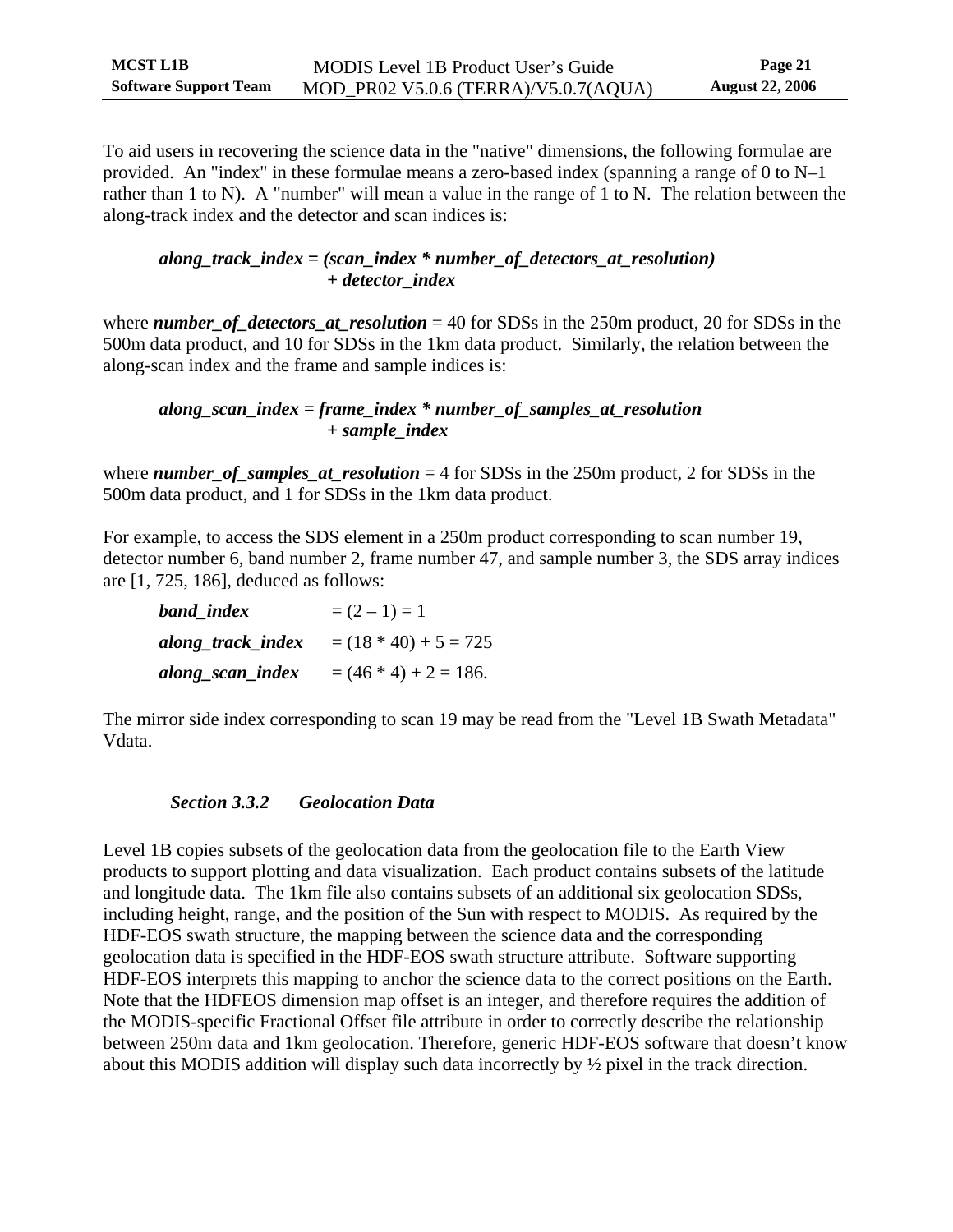## <span id="page-26-0"></span>**Section 3.4 Day and Night Mode Granules and Their Impact on Products**

<span id="page-26-1"></span>The MODIS Instrument may be commanded to operate in one of two formatting modes. In "day mode", data from all 36 MODIS bands are transmitted to the ground. In "night mode", only bands 20 through 36 are transmitted. As the names suggest, night mode is generally used during that part of an orbit which corresponds to night at the sub-satellite point and day mode is generally used in that part of the orbit which corresponds to day at that point. During an orbit, the crossover from one mode to the other is commanded to take place at the start of a scan, and so some "mixed" granules will contain both day and night mode scan data. In general, during each orbit, there will be 9 day mode, 9 night mode, and 2 mixed mode granules. Occasionally, the spacecraft is commanded to operate in day mode when it's night at the sub-satellite point, and vice versa, to allow certain validation activities to be carried out.

The existence of the two modes has a substantial impact on product sizes and on the organization of the SDSs. An understanding of this impact requires an understanding of how HDF creates and writes SDSs. When a call to the HDF library is used to create an SDS, the array is considered empty. If this SDS is read before data are written to it, HDF recognizes that the SDS is empty and will return the fill value for every element. Thus, the SDS appears to a user to contain all fill values even though the SDS is physically empty as far as occupying space on a storage device (such as a disk). To save some storage space and eliminate the need to keep track of files containing no useful data, Level 1B allows writing of 250m and 500m data files to be turned off for granules that contain no day mode scans. When data are transmitted in night mode, the Reflective Solar Bands SDSs are empty and appear to contain fill values of 65535 (as specified by the "\_FillValue" attribute). This feature of HDF ensures that the "night mode" granules are much smaller than "day mode". [Table 3.4.1](#page-26-2) shows how dramatic this effect is. While the 1km night mode files are half the size of the day mode files, the 250m and 500m files are 10 times smaller in night mode than day mode. When the instrument operations switch between day mode and night mode within a granule, the file sizes are the same as for day mode because HDF pads the Reflective Solar Band SDSs with fill values at the beginning or end of the granule.

<span id="page-26-2"></span>

|                     | Day or mixed mode             | Night mode 203-                      | Approximate Daily Volume (GB)                       |                                                      |  |
|---------------------|-------------------------------|--------------------------------------|-----------------------------------------------------|------------------------------------------------------|--|
| <b>Product Name</b> | 203-scan granule<br>size (MB) | scan granule size<br>(MB)            | Night mode high<br>resolution data<br>production on | Night mode high<br>resolution data<br>production off |  |
| MOD02QKM            | 286.06                        | 22.19                                | 48.23                                               | 45.36                                                |  |
| MOD02HKM            | 275.07                        | 22.19                                | 46.49                                               | 43.63                                                |  |
| MOD021KM            | 343.36                        | 142.71                               | 72.06                                               | 54.44                                                |  |
|                     |                               | <b>Total Daily Earth View Volume</b> | 166.8GB                                             | 143.4GB                                              |  |

**Table 3.4.1: Summary of the MODIS Level 1B Earth View Product Volume**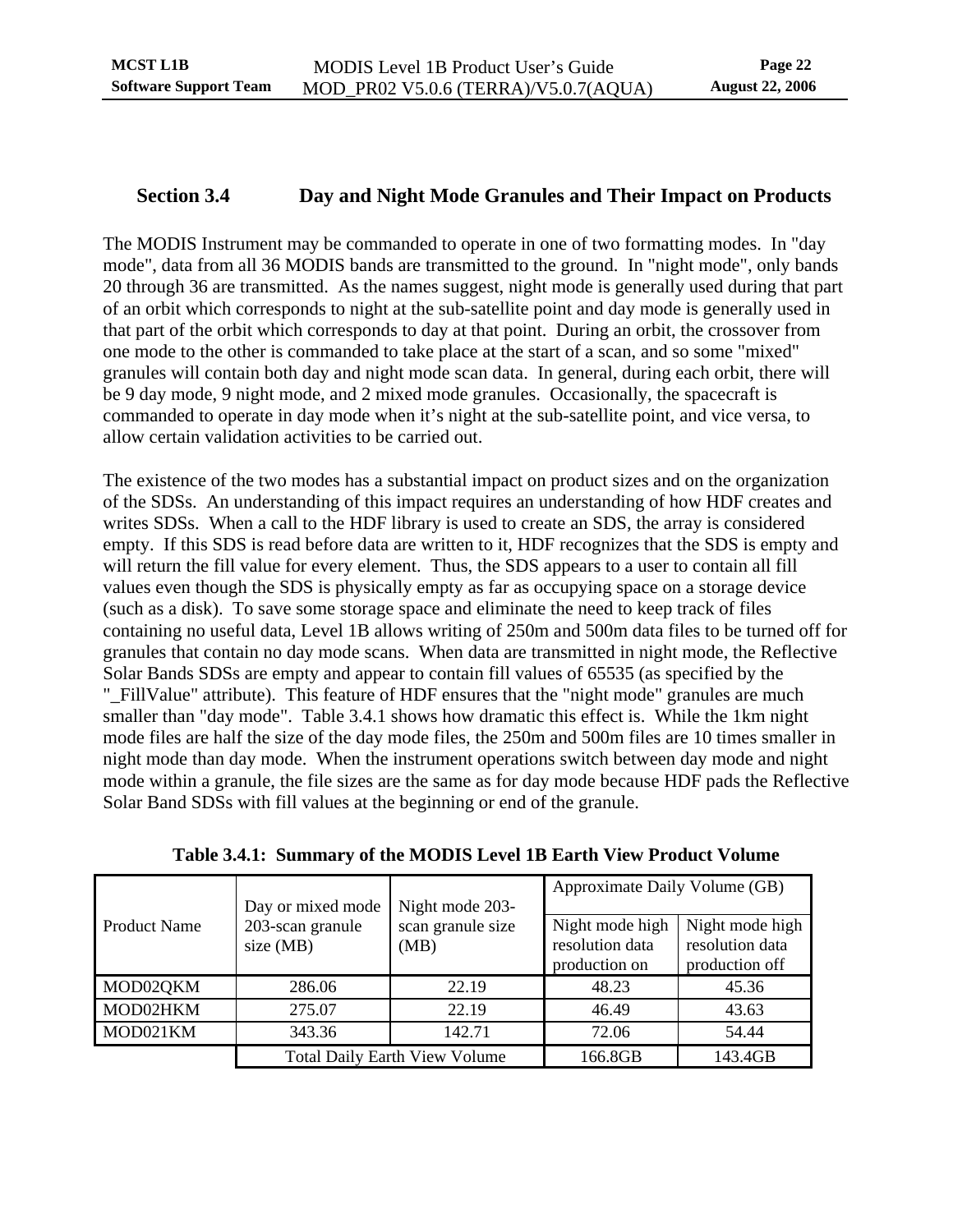Band 26 is a special case. It is a reflective solar band, but is transmitted along with the thermal band data. Level 1B reorganizes the band ordering of the night mode data so that the Band 26 data are written to the RSB 1km SDSs, and not to the emissive band SDSs (see [Table 3.3.2\)](#page-24-1). A consequence of this design is that in night mode, if Band 26 data were to be written to the EV\_1KM\_RefSB SDS, then the remainder of the SDS would be padded with fill values. To avoid this waste in space, science data for Band 26 are written to a dedicated SDS in both day and night modes (see [Table 3.3.2](#page-24-1)). Band 26 data are not written to the EV\_1KM\_RefSB SDS in night mode, allowing it to occupy zero disk storage space in night mode. In day mode, the Band 26 data are written to both the EV\_1KM\_RefSB SDS and the Band 26 SDS.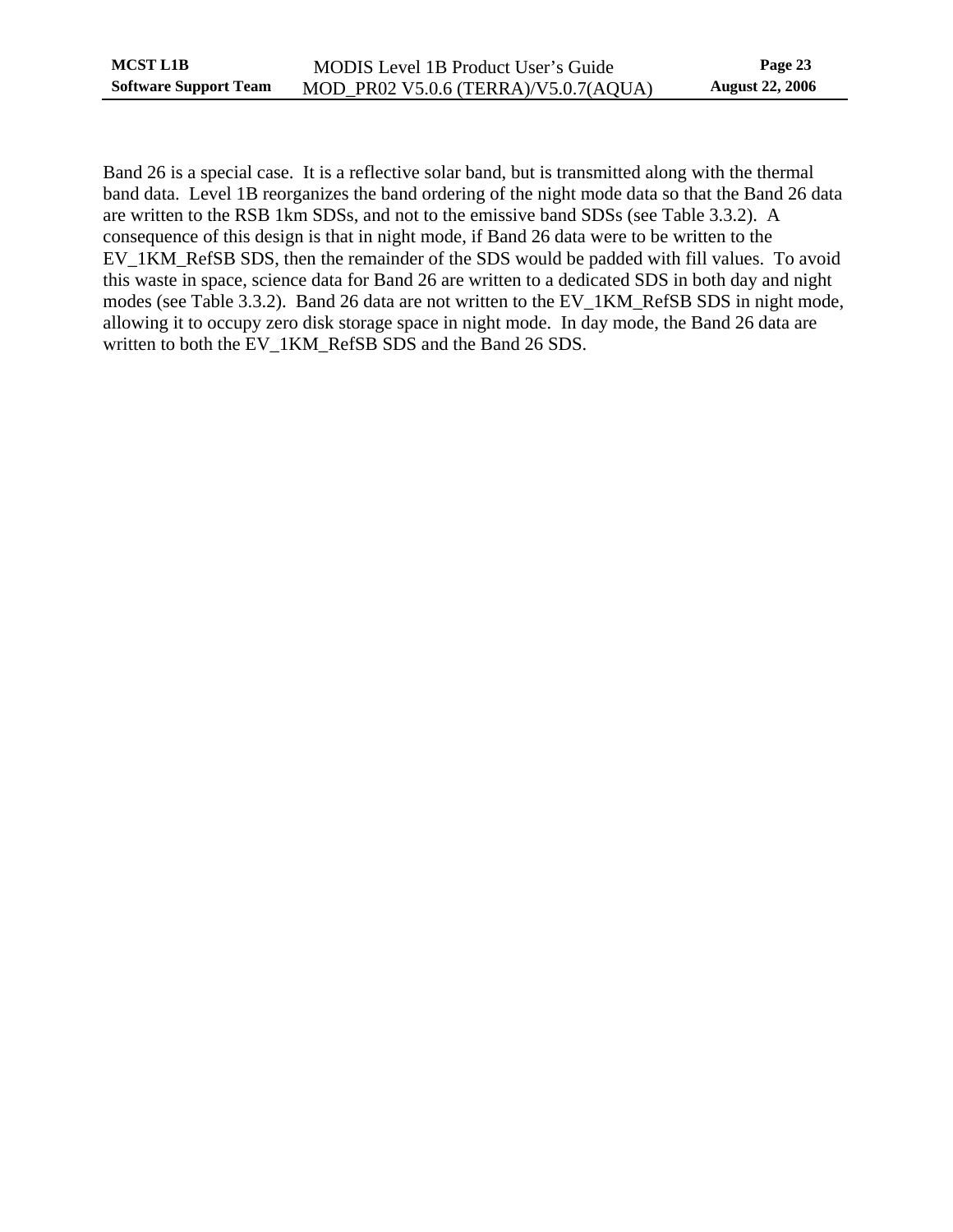### <span id="page-28-0"></span>**Section 3.5 Summary of Science Data Volume in Earth View Products**

[Table 3.5.1](#page-28-1) makes clear that the daily Earth View product volume is very large, over 120 GB in normal operations when half the granules are day mode and half are night mode (production of 250m and 500m data sets in night mode is normally turned off). [Table 3.5.1](#page-28-1), [Table 3.5.2](#page-28-2), and [Table 3.5.3](#page-29-1) break down the volume on an SDS basis. The large volume of the SDSs is responsible for almost all the EV product volume, which reflects the construction of the instrument. The 250m band SDS at native resolution, for example, occupies nearly 168 MB. Software developed to read Level 1B data should be designed to read only the desired subset of data, rather than to read the entire data object into memory and then extract the desired subset of data.

<span id="page-28-1"></span>

| <b>SDS</b> Name (or other data description) | Data                | <b>Dimensions</b> | Day Size<br>$(MB)^T$ | <b>Night Size</b><br>$(MB)^{1,2}$ |
|---------------------------------------------|---------------------|-------------------|----------------------|-----------------------------------|
|                                             | <b>Type</b>         |                   |                      |                                   |
| EV 250 RefSB                                | uint16              | [2, 8120, 5416]   | 167.76               |                                   |
| EV_250_RefSB_Uncert_Indexes                 | uint <sub>8</sub>   | [2, 8120, 5416]   | 83.88                |                                   |
| Latitude                                    | Float <sub>32</sub> | [2030, 1354]      | 10.49                | 10.49                             |
| Longitude                                   | Float <sub>32</sub> | [2030, 1354]      | 10.49                | 10.49                             |
| all other data (combined)                   |                     |                   | 0.22                 | 0.22                              |
| <b>Total granule size</b>                   |                     |                   | 272.84               | 21.20                             |

*1 Granules containing day and night mode are the same size as day mode granules.*

*2 Night mode granules are not produced on a day-to-day basis for 500m data sets.*

<span id="page-28-2"></span>

| SDS Name (or other data description) | Data<br><b>Type</b> | <b>Dimensions</b> | Day Size<br>$(MB)^1$ | <b>Night Size</b><br>$(MB)^{1,2}$ |
|--------------------------------------|---------------------|-------------------|----------------------|-----------------------------------|
| $EV_250_Aggr500_RefSB$               | uint16              | [2, 4060, 2708]   | 41.94                |                                   |
| EV_250_Aggr500_RefSB_Uncert_Indexes  | uint8               | [2, 4060, 2708]   | 20.97                |                                   |
| EV_250_Aggr500_RefSB_Samples_Used    | int <sub>8</sub>    | [2, 4060, 2708]   | 20.97                |                                   |
| EV_500_RefSB                         | uint16              | [5, 4060, 2708]   | 104.85               | 0                                 |
| EV_500_RefSB_Uncert_Indexes          | uint8               | [5, 4060, 2708]   | 52.43                |                                   |
| Latitude                             | float <sub>32</sub> | [2030, 1354]      | 10.49                | 10.49                             |
| Longitude                            | float <sub>32</sub> | [2030, 1354]      | 10.49                | 10.49                             |
| all other data (combined)            |                     |                   | 0.22                 | 0.22                              |
| <b>Total granule size</b>            |                     |                   | 262.36               | 21.20                             |

**Table 3.5.2: Approximate Data Volume in 203-Scan L1B 500m EV Products** 

*1 Granules containing day and night mode are the same size as day mode granules.*

*2 Night mode granules are not produced on a day-to-day basis for 500m data sets.*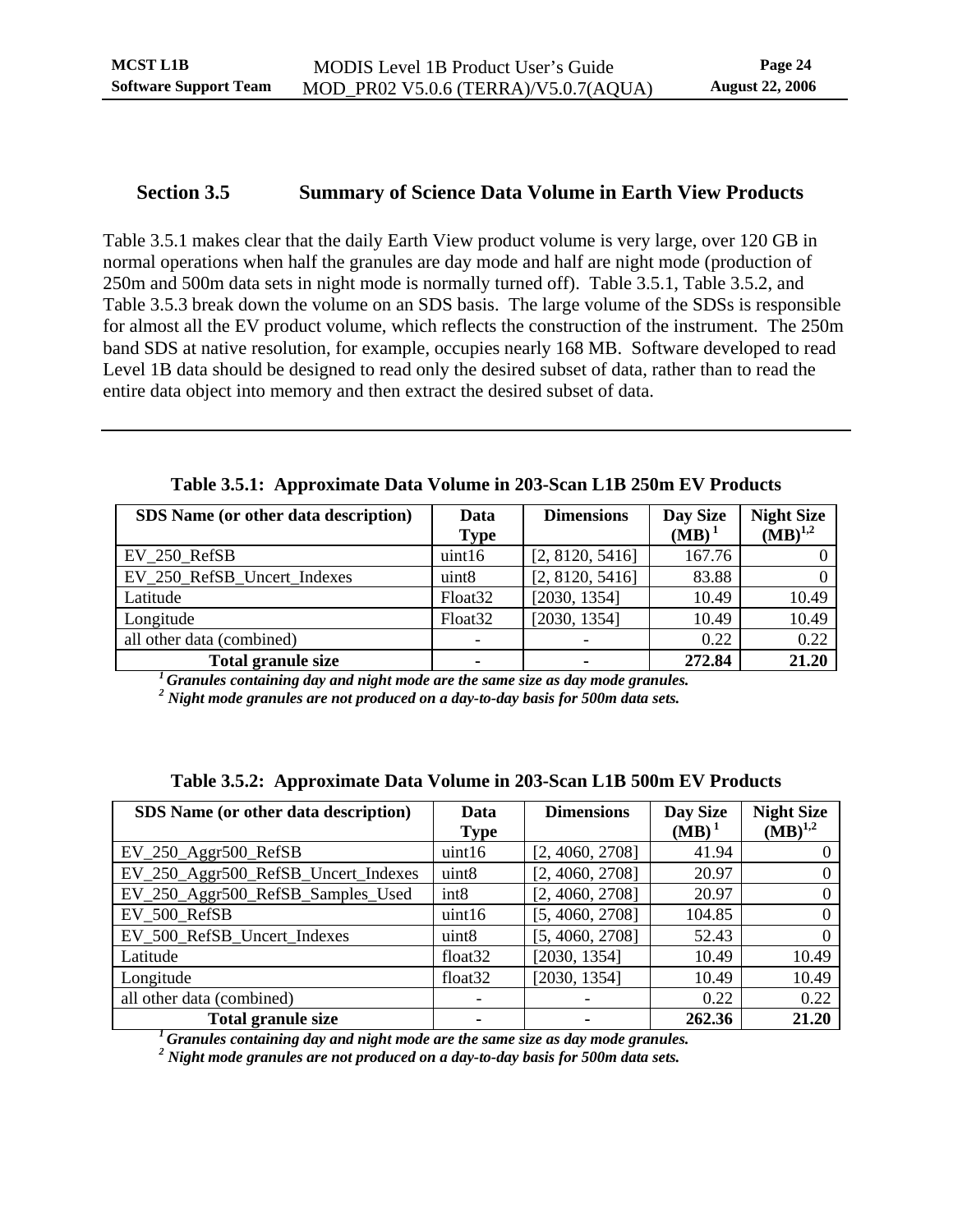<span id="page-29-1"></span><span id="page-29-0"></span>

| <b>SDS</b> Name (or other data description) | Data              | <b>Dimensions</b> | Day Size | <b>Night Size</b> |
|---------------------------------------------|-------------------|-------------------|----------|-------------------|
|                                             | <b>Type</b>       |                   | $(MB)^1$ | $(MB)^1$          |
| EV_250_Aggr1km_RefSB                        | uint16            | [2, 2030, 1354]   | 10.49    | $\Omega$          |
| EV_250_Aggr1km_RefSB_Uncert_Indexes         | uint8             | [2, 2030, 1354]   | 5.24     | $\Omega$          |
| EV_250_Aggr1km_RefSB_Samples_Used           | int <sub>8</sub>  | [2, 2030, 1354]   | 5.24     | $\Omega$          |
| EV_500_Aggr1km_RefSB                        | uint16            | [5, 2030, 1354]   | 26.21    | $\Omega$          |
| EV_500_Aggr1km_RefSB_Uncert_Indexes         | uint8             | [5, 2030, 1354]   | 13.11    | $\theta$          |
| EV_500_Aggr1km_RefSB_Samples_Used           | int8              | [5, 2030, 1354]   | 13.11    | $\Omega$          |
| EV 1KM RefSB                                | uint16            | [15, 2030, 1354]  | 78.64    | $\Omega$          |
| EV_1KM_RefSB_Uncert_Indexes                 | uint8             | [15, 2030, 1354]  | 39.32    | $\Omega$          |
| EV_1KM_Emissive                             | uint16            | [16, 2030, 1354]  | 83.88    | 83.88             |
| EV_1KM_Emissive_Uncert_Indexes              | uint8             | [16, 2030, 1354]  | 41.94    | 41.94             |
| EV Band26                                   | uint16            | [2030, 1354]      | 5.24     | 5.24              |
| EV_Band26_Uncert_Indexes                    | uint <sub>8</sub> | [2030, 1354]      | 2.62     | 2.62              |
| all geolocation SDSs (combined)             |                   | [406, 271] each   | 2.20     | 2.20              |
| all other data (combined)                   |                   |                   | 0.22     | 0.22              |
| <b>Total granule size</b>                   |                   |                   | 327.46   | 136.10            |

| Table 3.5.3: Approximate Data Volume in 203-Scan L1B 1km EV Products |
|----------------------------------------------------------------------|
|----------------------------------------------------------------------|

*1 Granules containing day and night mode are the same size as day mode granules.*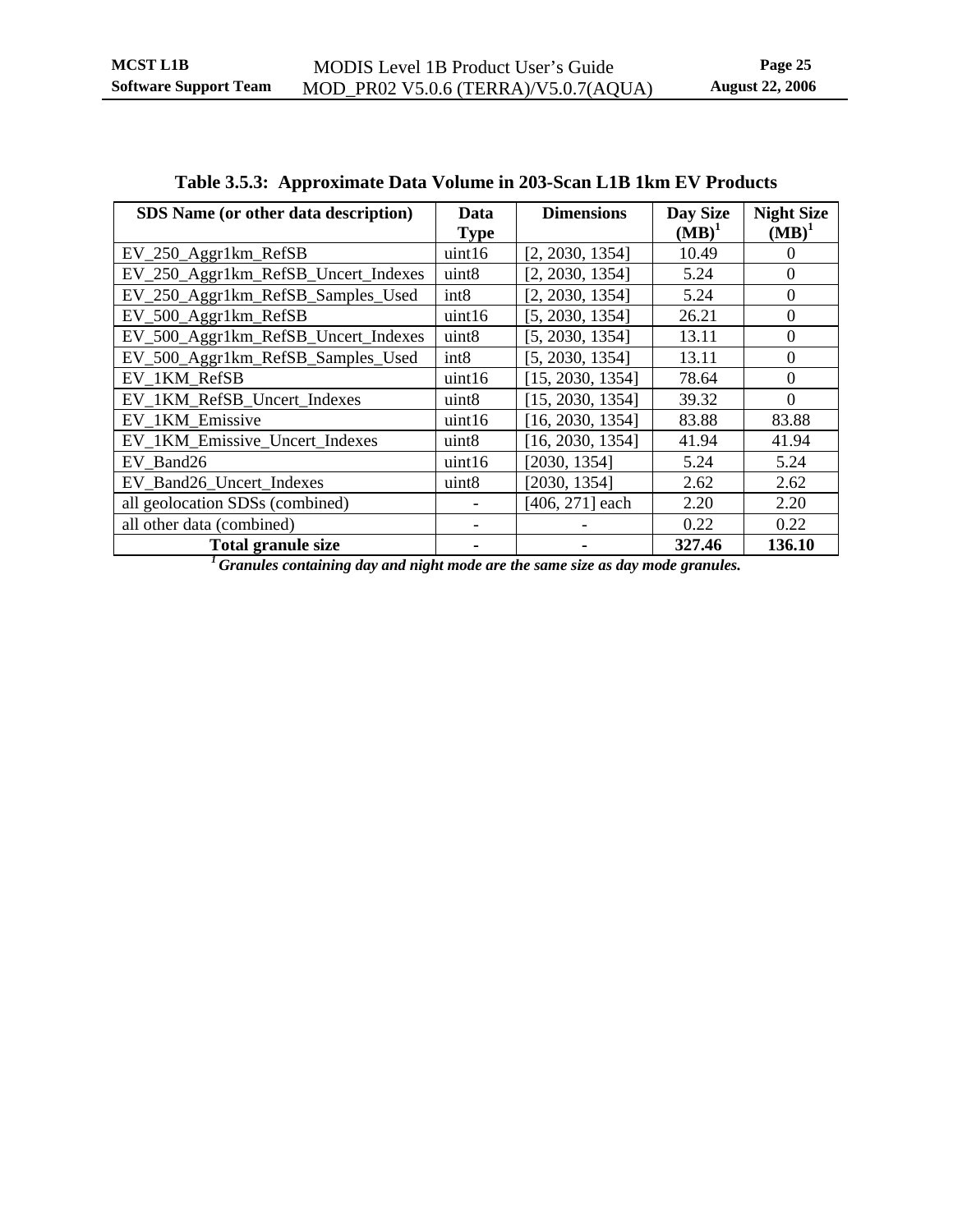## <span id="page-30-0"></span>**SECTION 4 CODE AND LUT VERSION METADATA FIELDS**

Two of the most important metadata fields are the Core Metadata Field PGEVERSION and the Archive Metadata Field ALGORITHMPACKAGEVERSION. These two fields inform the user of the versions of the code and look-up tables, respectively, used to generate the product files. Frequent updates to the code and tables are made during the Terra and Aqua missions for a number of reasons:

- Calibration algorithms are improved
- Code defects are corrected
- Updates to the look up tables are made to reflect the change with time of the properties of the MODIS instrument and its detectors

Explanations of these changes and their impact on the product are posted on-line during the duration of the mission at the MCST L1B Product Information page [\(http://www.mcst.ssai.biz/mcstweb/L1B/product.html\)](http://www.mcst.ssai.biz/mcstweb/L1B/product.html).

Users must be cognizant of the impact of changes in the products caused by changes in the look up tables and in the code, and must be careful to consider the version of the code and the look up tables when comparing measurements of an area made at different times.

## **Section 4.1 The PGEVERSION Metadata Field**

The Core Metadata field PGEVERSION, a 3-component identifier, "A.B.C", gives the version of the code. The following conditions cause the components denoted by A, B, and C to increment by one from initial values of zero:

- A Non-backwards compatible file specification change or other changes affecting the MODIS processing system
- B Major changes to calibration algorithm or code
- C Correction of defects in implementation of algorithms or minor changes to algorithms

Starting with Level 1B code version 3.0.1, code designed for use with MODIS/Terra (PFM) and MODIS/Aqua (FM1) will never have the same PGEVERSION. Users should consult the ALGORITHMPACKAGEVERSION (see [Section 4.2](#page-31-1) below) to determine the satellite platform for which the code used on the data was intended.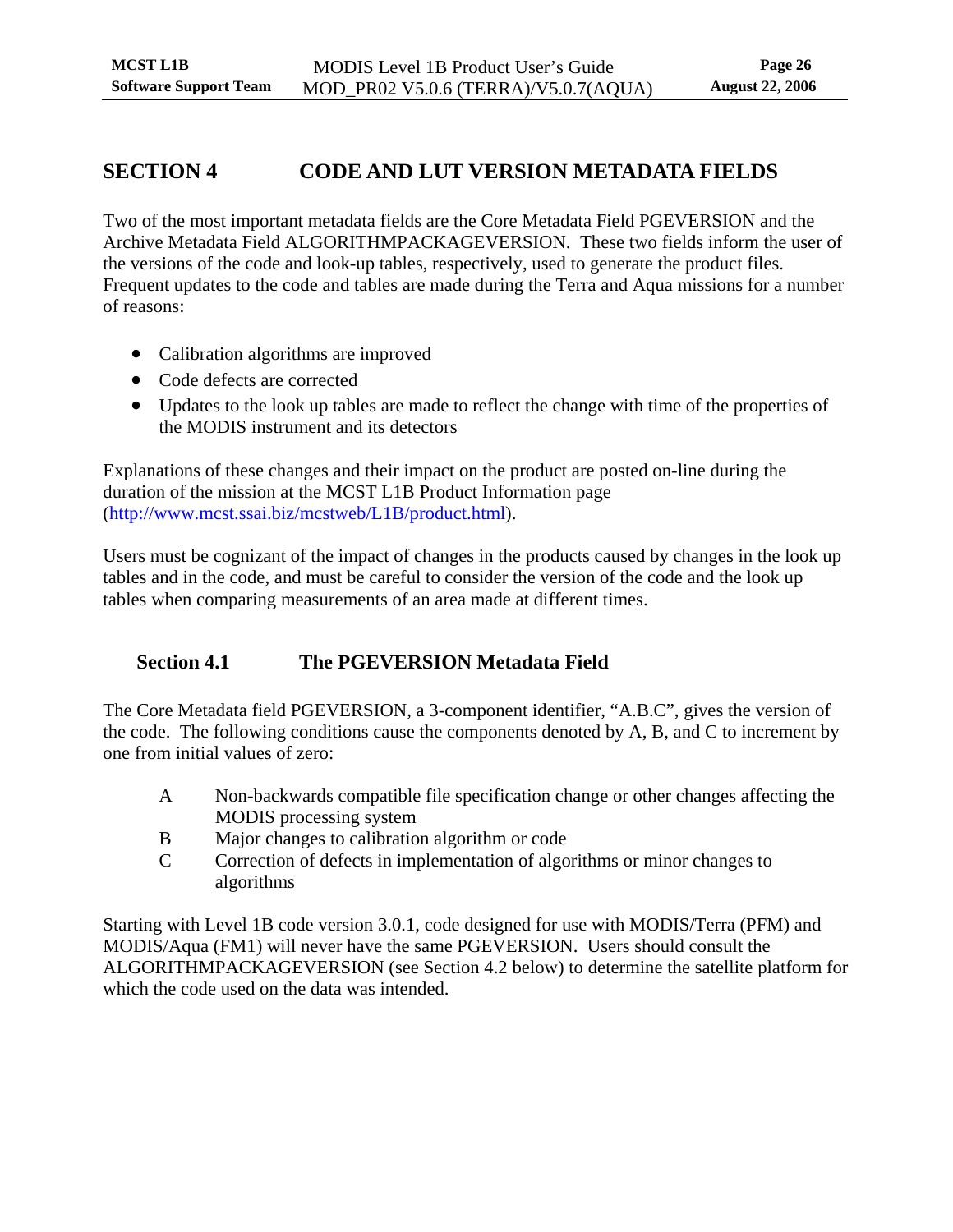## <span id="page-31-0"></span>**Section 4.2 The ALGORITHMPACKAGEVERSION Metadata Field**

<span id="page-31-1"></span>The Look Up Table (LUT) versions are given in the ECS Archive Metadata field ALGORITHMPACKAGEVERSION, a four component field, A.B.C.D. The first three components are the same as the PGEVERSION, and the fourth component, D, indicates the updated version of the LUTs applicable to the PGEVERSION. D has the format "x\_yyyyy" where x is a digit representing the  $x<sup>th</sup>$  up date to the LUTs and "yyyyy" is set to either "Terra" or "Aqua", representing the satellite platform for which the set of LUTs is to be used. For example, an ALGORITHMPACKAGEVERSION value of "4.0.7.0\_Terra" represents the original set of LUTs designed for MODIS/Terra (PFM) for L1B version 4.0.7 whereas "4.1.0.3\_Aqua" represents the third LUT update designed for MODIS/Aqua (FM1) and L1B version 4.1.0.

Level 1B inputs three LUT files which contain tables applicable to the reflective solar bands calibration, thermal emissive bands calibration, and quality assurance. The three files should always be thought of as "bound together". Whenever a field in any one of the three files changes, the numerical portion of the LUT version D for PGEVERSION A.B.C will increment by one. Changes in the individual files are written as global attributes containing serial numbers which specify dates at which the change was made by MCST. Starting in mid-2002, LUT serial numbers are unique to a specific ALGORITHMPACKAGEVERSION. The MCST Level 1B Product Information web page [\(http://www.mcst.ssai.biz/mcstweb/L1B/product.html\)](http://www.mcst.ssai.biz/mcstweb/L1B/product.html) provides details of what changes are made for each LUT version.

Figure 4-1 illustrates how the version numbers change for a hypothetical update to the emissive LUTs made to PGEVERSION 3.3.4 on 2/14/2002.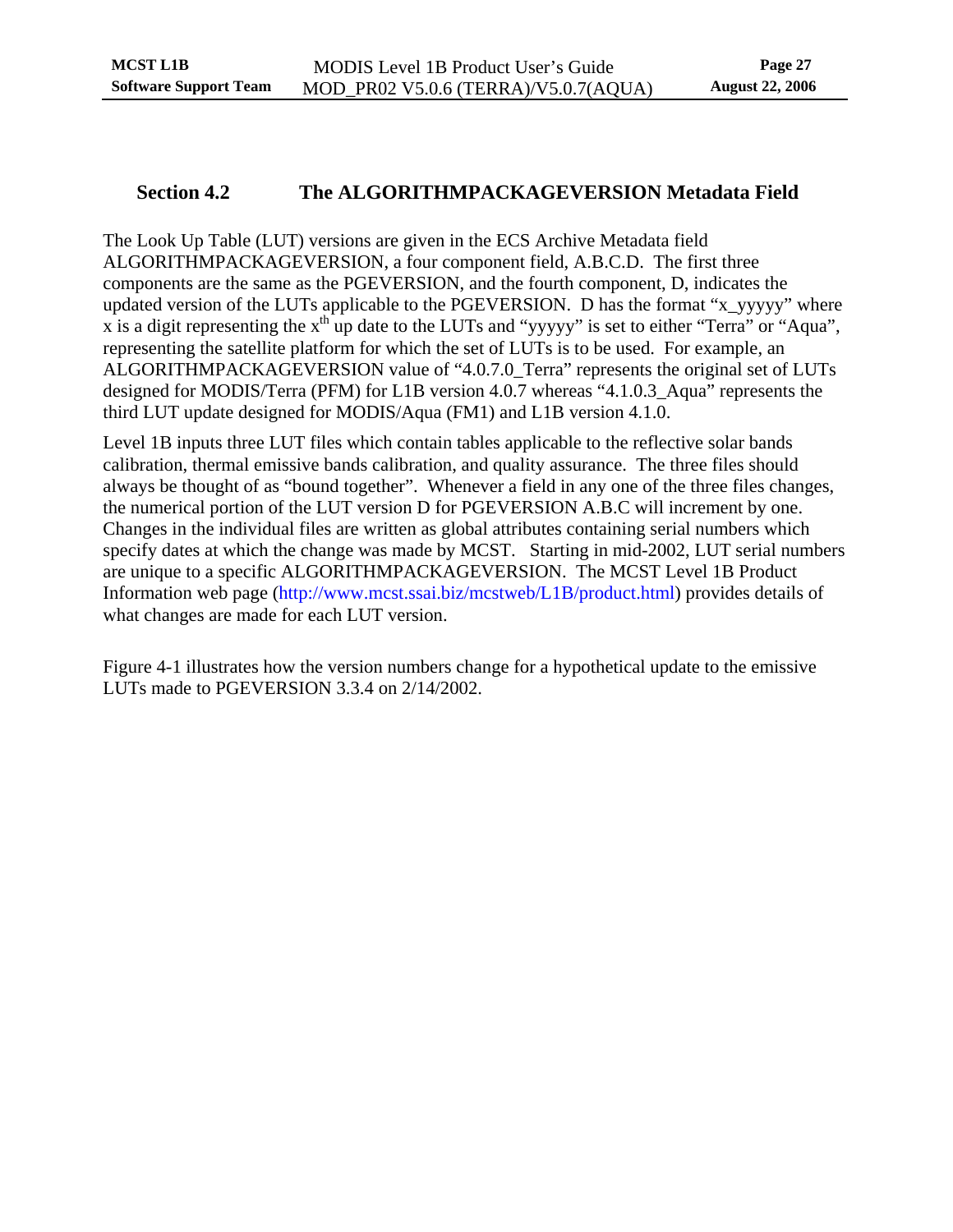<span id="page-32-0"></span>**Changes in Version Numbers due to an update to the Emissive LUTs on 2/14/2002. (***Version Number changes are in italics)*

#### **Values of Versions of Code and LUTs before update:**



The emissive LUTs were updated and their serial number was changed*.*  Although the Reflective and QA LUTS were *not* updated, their serial numbers were changed to be unique to Version 3.3.4.4\_Terra.

<span id="page-32-1"></span>**Figure 4-1:** Hypothetical Example of the Impact of Look Up Table Changes on Version Numbers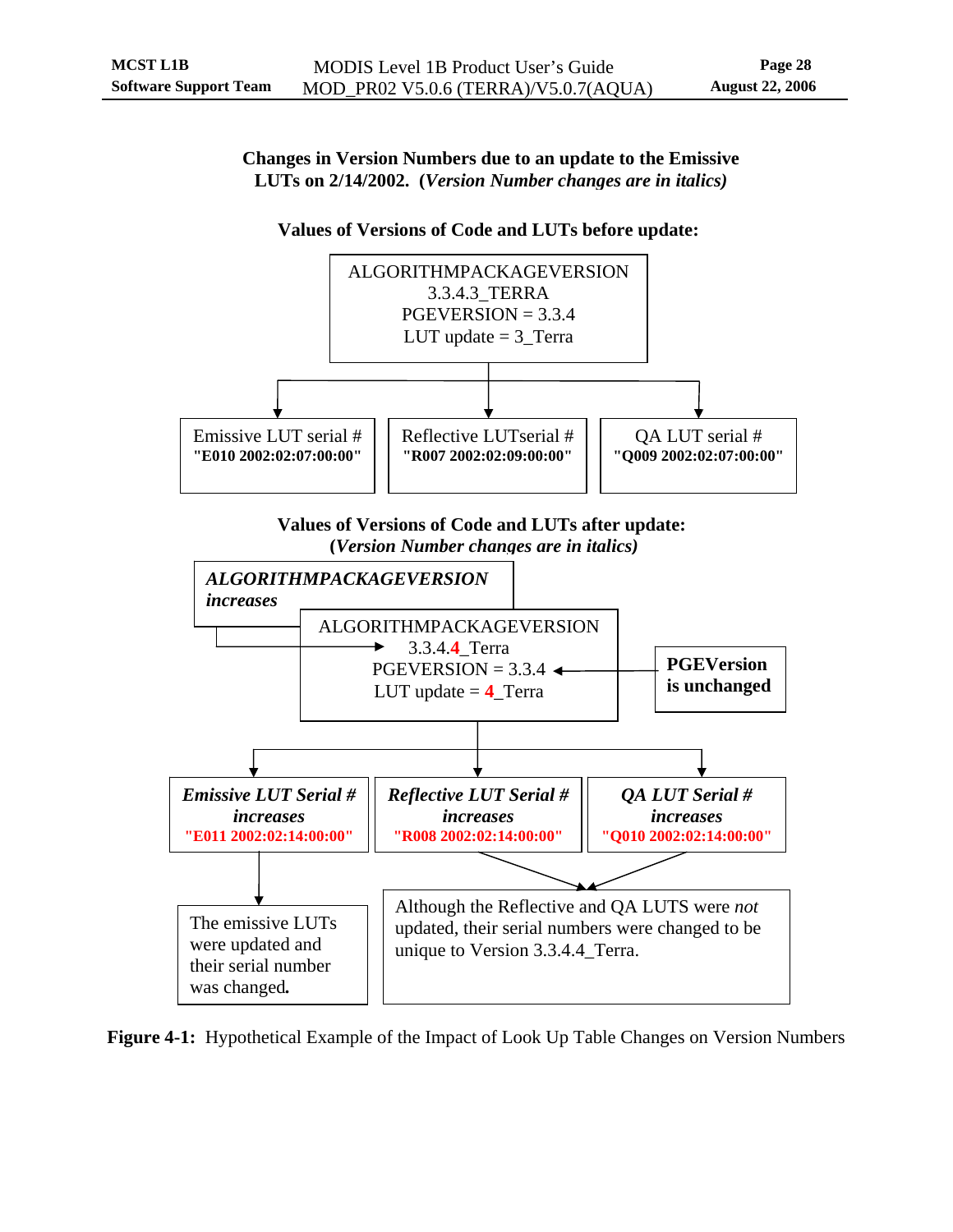## <span id="page-33-0"></span>**SECTION 5 EARTH VIEW PRODUCT SCIENTIFIC DATA SETS**

## **Section 5.1 Notation**

The science data are written in 3-dimensional science data sets (SDSs) indexed by [BAND, TRACK, FRAME\_AND\_SAMPLE], where BAND is the least rapidly varying index and FRAME\_AND\_SAMPLE is the most rapidly varying index. In what follows, indices of these dimensions are denoted by upper case subscripts. For example, radiance, *L*, is denoted as

*L*<sub>B,T,FS</sub>. (These subscripts appear blue on a monitor or in hard-copy color output.)

## **Section 5.2 Ordering of Bands in the SDSs**

The ordering of bands in the SDSs is listed in Table 5.2.1. As described in Section 3.4, Level 1B reorganizes the data sent down in night mode so that Band 26 is reported in the 1km Reflective Solar Bands SDS. For the 1km Emissive bands, Band 27 follows Band 25. For the 1km Reflective Solar bands, Band 26 follows Band 19. The high and low gain signals from the time delay integration (TDI) bands, 13 and 14, are ordered in the same sequence in which they are read from the Level 1A input data. Band 26 data are also placed in a dedicated SDS (see Section 3.4).

| <b>Spatial Resolution of Band</b> | <b>Band Ordering in Science Data Sets</b>   |
|-----------------------------------|---------------------------------------------|
| 250 <sub>m</sub>                  |                                             |
| 500 <sub>m</sub>                  | 3,4,5,6,7                                   |
| 1km Reflective                    | $8,9,10,,1310^{1},13hi,14lo,14hi,15,,19,26$ |
| 1km Emissive                      | $20,21,\ldots,25,27,28,\ldots,36$           |
| 1km Band 26                       | 26                                          |

**Table 5.2.1**: **Ordering of Bands in Science Data Sets**

*1 Bands 13 and 14 are Time Delay Integration (TDI) detectors. Data samples are obtained at "lo" and "hi" gains and recorded in successive positions in the SDSs.* 

## **Section 5.3 Ordering of Detectors in the Product Files**

In the Level 1B products, the lines of data within a swath are stored by increasing detector number (1 to 10, 1 to 20, and 1 to 40 for the 1km, 500m, and 250m bands respectively) in the *increasingalong-track direction* (see Figure 2-3 and Figure 3-3). The data for individual pixels are stored in this way so that consecutive swaths or scans can be "laid down" directly onto a map and have the correct continuity across successive scans. This convention is called "product order". The numbers assigned to the detectors on the instrument by the hardware engineers at Santa Barbara Remote Sensing (SBRS) are the *reverse* of the product order, however, in that the detector numbers increase in the direction *opposite* to the along-track direction. This convention is called "SBRS order". Ordinarily, Level 1B product users do not need to be concerned with the "SBRS order"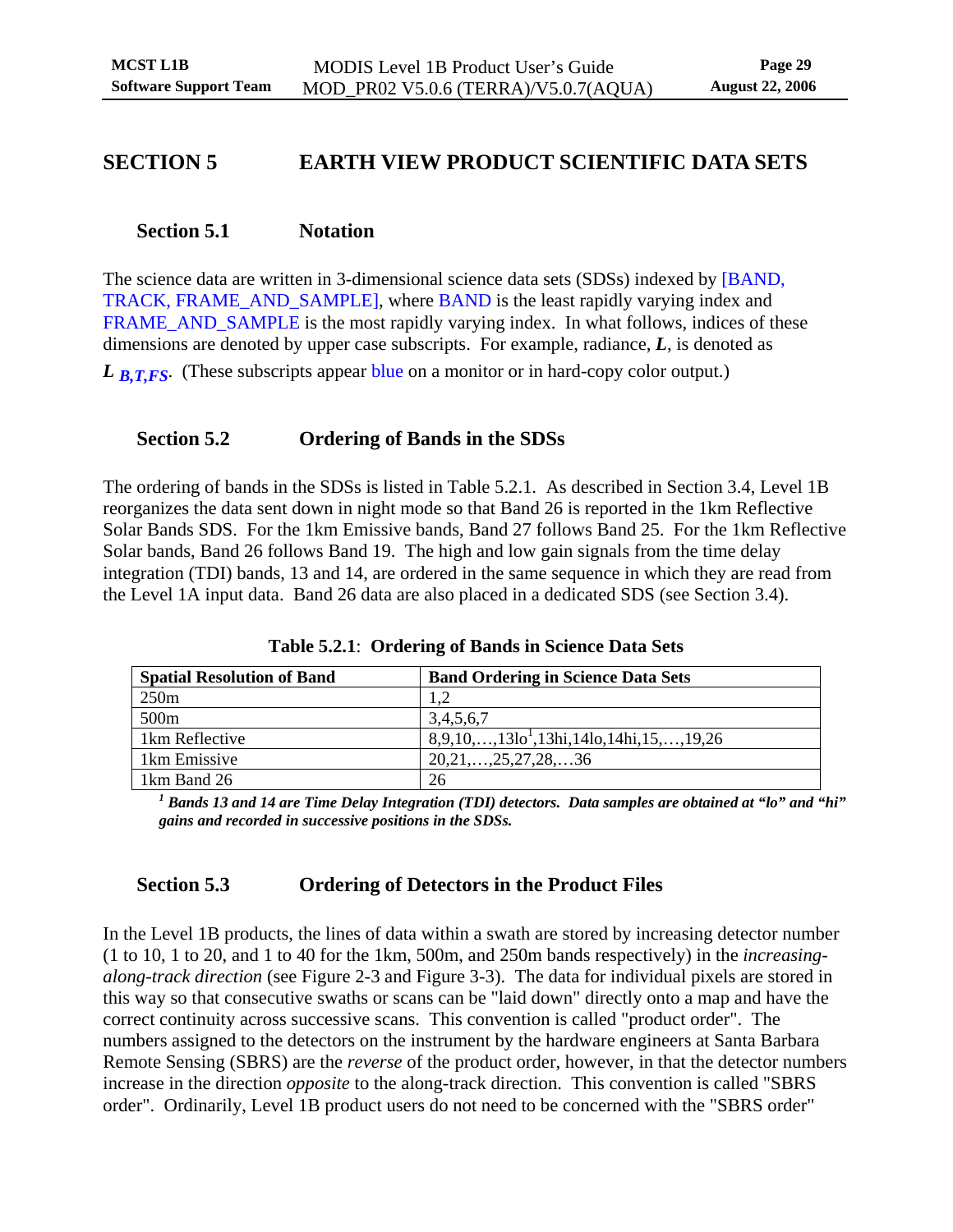<span id="page-34-0"></span>convention. If any discussion involves identifying individual detector numbers, however, users should always specify which ordering convention they are using when identifying the detector number.

The two detector numbering schemes described above are compared in Figure 5-1, which shows the relation between track number and both product and detector order for a 1km band. Similar figures would apply to the 500m band and 250m bands, except that they would have 20 and 40 detectors, respectively, instead of 10.



**Figure 5-1:** Summary of Ordering of Detectors in Level 1B 1km Earth View Science Data Sets

As a matter in interest, all data in the Level 1B Earth View files which are indexed by detector are in product order. However, a few data sets in the Level 1B OBC product utilize the "SBRS order" convention. These are clearly noted at the beginning of the OBC file specification ([11]).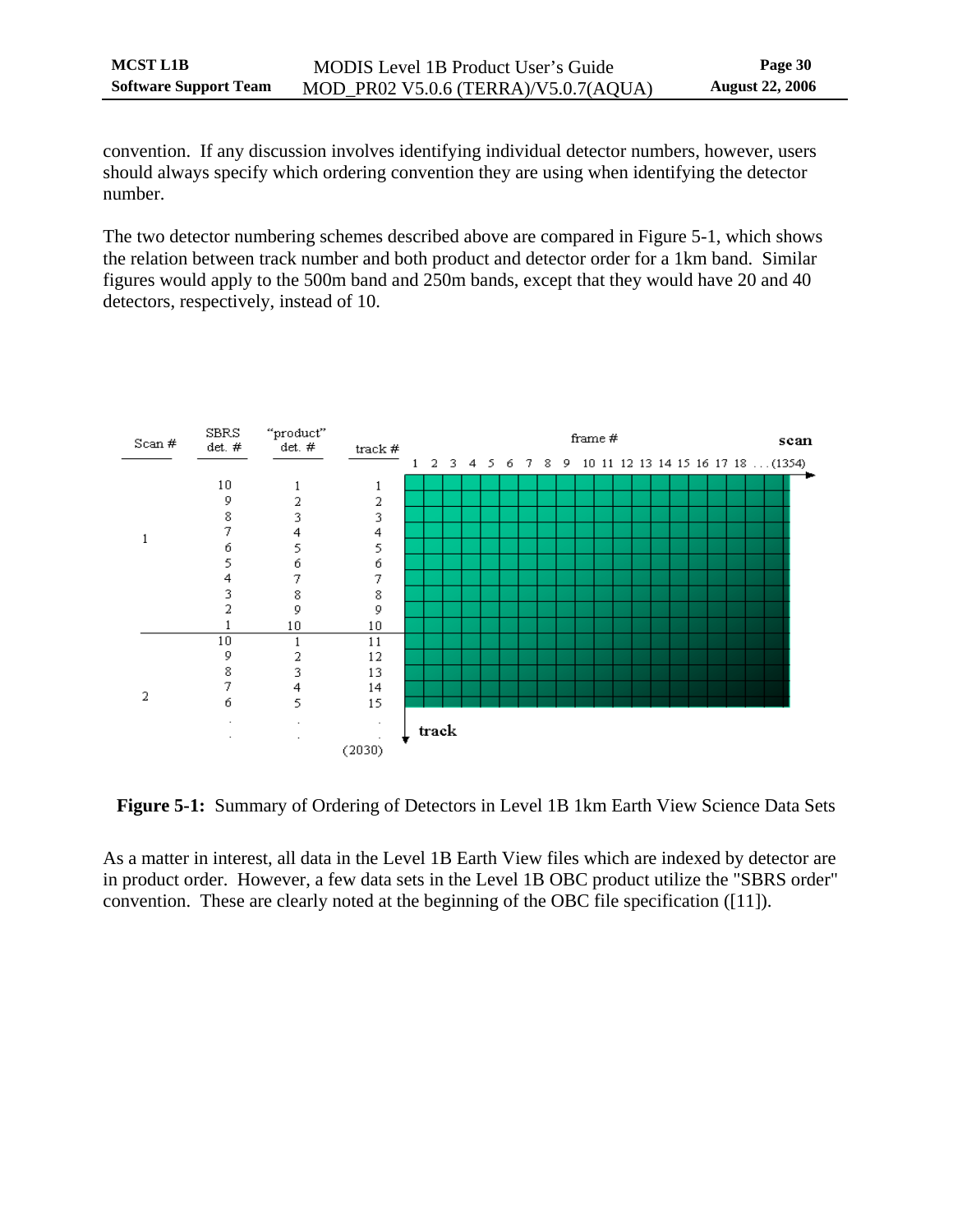## <span id="page-35-0"></span>**Section 5.4 Technical Content of Reflective Solar Bands SDSs**

<span id="page-35-1"></span>Level 1B generates two calibrated data products for the Reflective Solar bands (RSBs): the reflectance and the Earth-exiting radiance. Writing these two products in floating-point format to the Level 1B Earth view product files would make the file sizes prohibitively large. Instead, Level 1B writes a 16-bit scaled integer representation of the calibrated digital signals measured by the MODIS, from which the reflectances and radiances can be calculated from two pairs of scale and offset terms written as attributes to the reflective band SDSs. These two pairs are derived from the calibration parameters that are input to Level 1B as look up tables. Reflective Solar Band radiance can also be calculated more precisely using calculated reflectances and appropriate granule metadata; see Section 5.4.3.

Level 1B corrects the *raw digital signals* measured at the Reflective Band detectors, *DN*, for all known instrumental effects, to produce *corrected digital signals*, *dn\**. Corrections are applied for the following effects:

- electronic offsets
- non-linearities in the analog-to-digital converters
- angular variations of the scan mirror reflectance
- variations in gain caused by variations in the instrument and focal plane temperatures
- out-of-band spectral response in the Short Wave Infrared (SWIR) bands 5,6,7 and 26

Level 1B then adjusts the values of *dn\** for the effects of variations in calibration parameters from detector to detector within each band so that one pair of calibration terms applies to every detector in each band. The values of *dn\** adjusted in this way, called *dn\*\**, are scaled to the 16-bit representation in the RSB SDSs. The science data occupy 15 bits of the 16-bit integer; the most significant bit is set to indicate invalid data.

The conversion of *dn\** to *dn\*\** is transparent to users wishing to simply compute the reflectance and radiance products. For those users wishing to study the digital signals detector-by-detector, Appendix C includes the procedure for the recovery of the corrected digital signals *dn\**.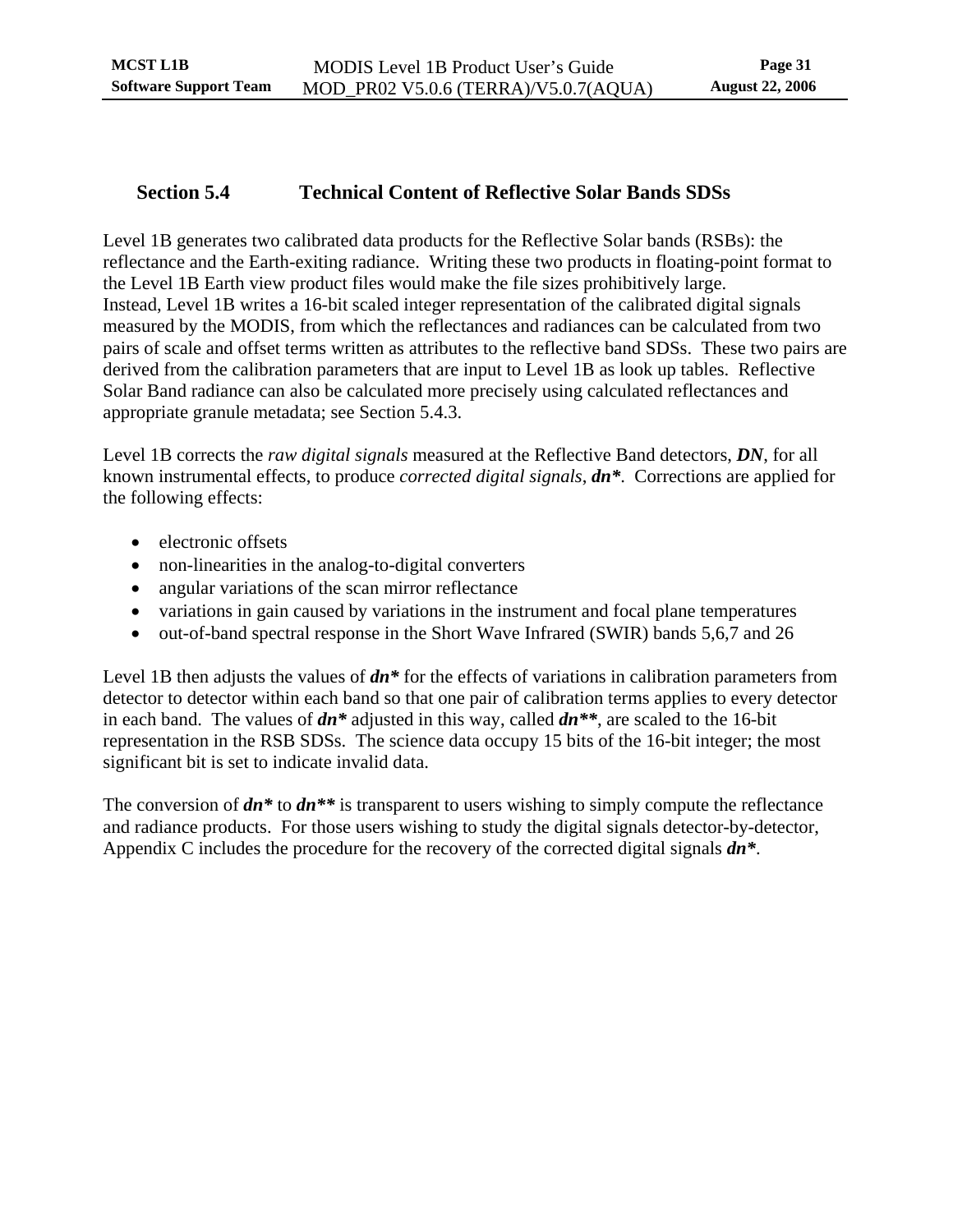#### <span id="page-36-0"></span>*Section 5.4.1 Scaled Integer (SI) Representation of dn\*\**

The values of  $dn^{**}$  over the dynamic range of  $[D_{min}, D_{max}]$  are scaled to a range of [0, 32767] and placed into an integer variable. The values of  $D_{max}$  and  $D_{min}$  are input to Level 1B through look up tables, and are indexed by band only. Figure 5-2 shows the relationship between *dn\*\** and the scaled integer values, *SI*.



**Figure 5-2:** Relationship Between *dn\*\** and its Integer Representation (SI) in the Level 1B Product Files

In the Level 1B product scaled integer SDS (whose data type is 16-bit unsigned integer), the least significant 15 bits are used for the valid range of the scaled value of *dn\*\**. The most significant bit of the 16-bit integer is reserved to indicate invalid data. Thus, the dynamic range of valid data in integer representation is [0, 32767] and any value greater than 32767 represents invalid (or unusable) data (see Section 5.6). The relation between *dn\*\** and *SI* is given by the equation

$$
dn^{**} B_{,T,FS} = corrected\_counts\_scale_B (S I_{B,T,FS} - corrected\_counts\_offset_B)
$$
  
Equation 5.1

where:

$$
corrected\_counts\_scale_B = (D_{max} B - D_{min} B) / 32767
$$

Equation 5.2

*corrected\_counts\_offset<sub>B</sub> = – (32767 D<sub>min B</sub>)/(D<sub>max B</sub> – D<sub>min B</sub>)* 

Equation 5.3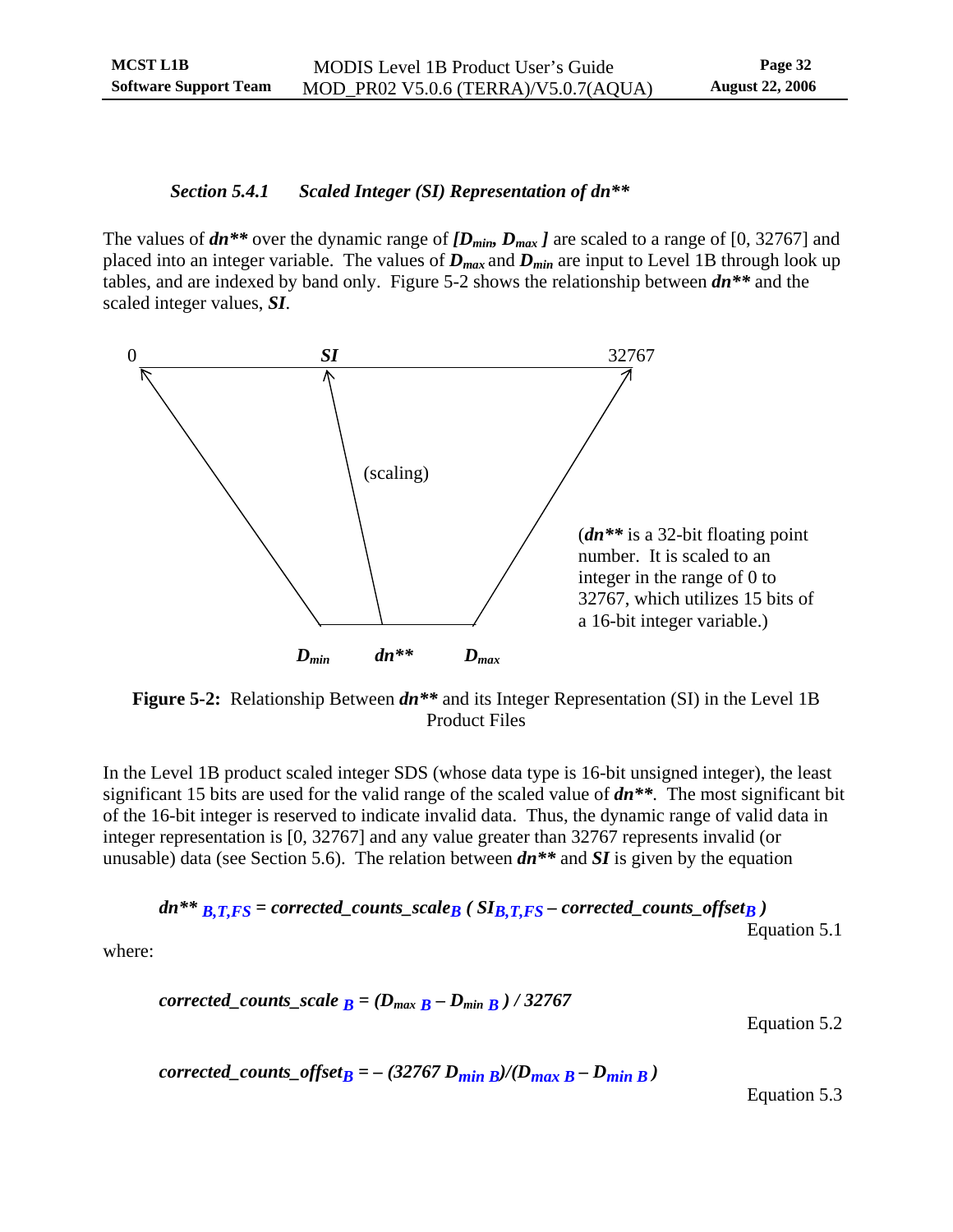<span id="page-37-0"></span>The values of *corrected\_counts\_scale* and *corrected\_counts\_offset* are computed inside Level 1B and are written as attributes to the SDSs. Thus, *dn\*\** may be simply recovered from *SI* values by reading these two attributes and applying Equation 5.1.

Values of  $dn^{**}$  that lie outside the range  $[D_{min}, D_{max}]$  are considered invalid and set to specific values to indicate this condition. Section 5.6 discusses invalid data in detail.

## *Section 5.4.2 Calculation of Reflectance Products for Reflected Solar Bands*

MCST's linear calibration algorithm for the reflectance product, *[*ρ*cos(*Θ*) ] EV* for any pixel is given by:

$$
[\rho cos(\Theta) \,]_{EV} = m_0 + m_1 \, d_{ES}^2 \, dn^*
$$

Equation 5.4

where  $m_0$  and  $m_1$  are calibration parameters refreshed periodically through measurements of the Solar Diffuser illuminated by the Sun and input to Level 1B as look up tables;  $d_{ES}$  is the Earth-Sun distance in astronomical units AU at the time of the Earth View measurement  $(d_{ES}$  varies sufficiently slowly that the value appropriate to the middle of the granule may be applied

throughout each 5-minute granule), and *dn\** is the digital signal corrected for instrumental effects.

The parameters  $m_0$  and  $m_1$  are indexed internally in Level 1B by [BAND, DETECTOR, SAMPLE, MIRROR SIDE]. This indexing scheme is used by MCST because it captures the quantities affecting the values of the calibration parameters. These calibration parameters are converted by Level 1B to a pair of parameters called *reflectance\_scales* and *reflectance\_offsets*, which are written as attributes to the reflective band SDSs. The pair of parameters *depend only on band,* such that the reflectance product is given by:

$$
\rho\cos(\Theta)_{B,T,FS} = reflectance\_scales_B(SI_{B,T,FS} - reflectance\_offsets_B)
$$

Equation 5.5

Appendix C.1 presents the equations that demonstrate how the indexing of  $m_0$  and  $m_1$  and  $d_{ES}$  are all absorbed into two parameters that are band dependent only, and Appendix C.2 below describes how the *reflectance\_scales* and *reflectance\_offsets* attributes are calculated by Level 1B.

## *Section 5.4.3 Calculation of Radiance Products for Reflected Solar Bands*

Radiances are similarly calculable from the equation

 $L_{B,T,FS}$  = radiance\_scales  $\overline{B}$  (SI  $\overline{B,T,FS}$  – radiance\_offsets  $\overline{B}$ )

Equation 5.6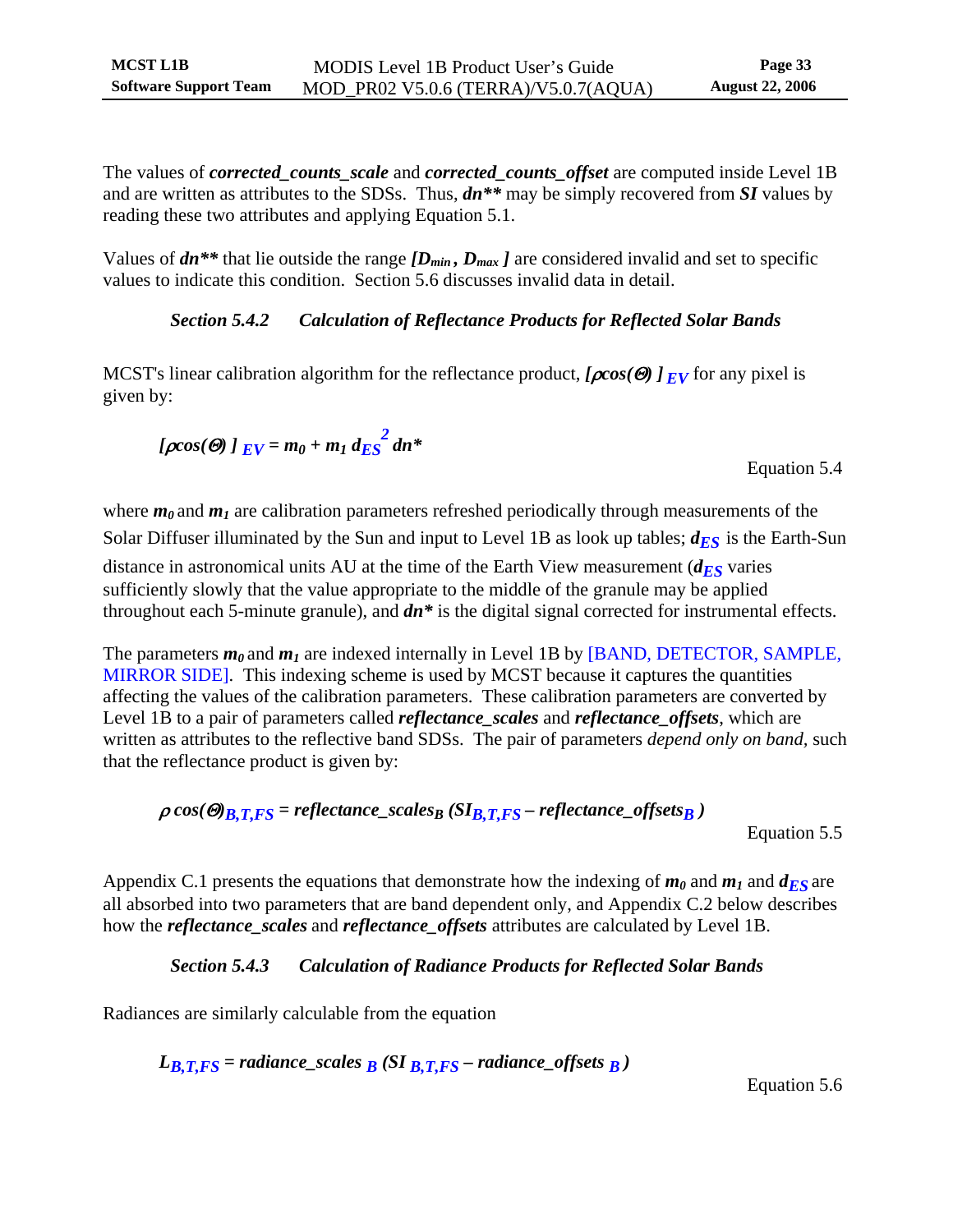<span id="page-38-0"></span>where *radiance\_scales* and *radiance\_offsets* are deduced from radiometric calibration parameters computed by MCST. Appendix C.3 below describes how Level 1B calculates the *radiance\_scales* and *radiance\_offsets*.

Note that for reflective Solar bands, more precise radiance values may be computed directly from reflectance by using the global attributes "Earth-Sun Distance" and "Solar Irradiance on RSB Detectors over pi" (see [6]). To do so, compute reflectance using the reflectance scale and offset terms (see Equation 5.5). The derivation of radiance is then

 $radiance = \int (E^{sun} B D/\pi) / dE S^2$  *]* • *reflectance* 

Equation 5.7

where  $E^{sun}$ <sub>*B,D</sub>* $\pi$  is the detector-specific weighted Solar irradiance and  $d_{ES}^2$  is the square of the</sub> Earth-Sun distance.

#### *Section 5.4.4 Science Data Units and Attributes for the Reflective Solar Bands*

Table 5.4.1 summarizes the units of the science data and the attributes for the reflective solar bands.

| Table 5.4.1: Summary of Units for Reflective Solar Band Calibrated Products |  |  |  |  |
|-----------------------------------------------------------------------------|--|--|--|--|
|-----------------------------------------------------------------------------|--|--|--|--|

| Quantity                         | <b>Units</b>            |
|----------------------------------|-------------------------|
| Integer Representation of $dn**$ | Dimensionless           |
| Radiance                         | $W/m^2/\mu m/sr$        |
| Radiance_scales                  | $\frac{W}{m^2}\mu$ m/sr |
| Radiance_offsets                 | Dimensionless           |
| Reflectance                      | <b>Dimensionless</b>    |
| Reflectance_scales               | Dimensionless           |
| Reflectance offsets              | Dimensionless           |

### *Section 5.4.5 Aggregation*

The 250m and 500m band data are aggregated to lower spatial resolutions with simple weighting functions applied to data at the native resolution: the weighting functions are triangular in the scan direction and rectangular in the track direction. The rationale for these choices is explained in Section 2 of the Geolocation ATBD ([13]).

If data at native resolution cannot be aggregated, then the integer representation of *dn\*\** is set to a specific bad data value, described in more detail in Section 5.6.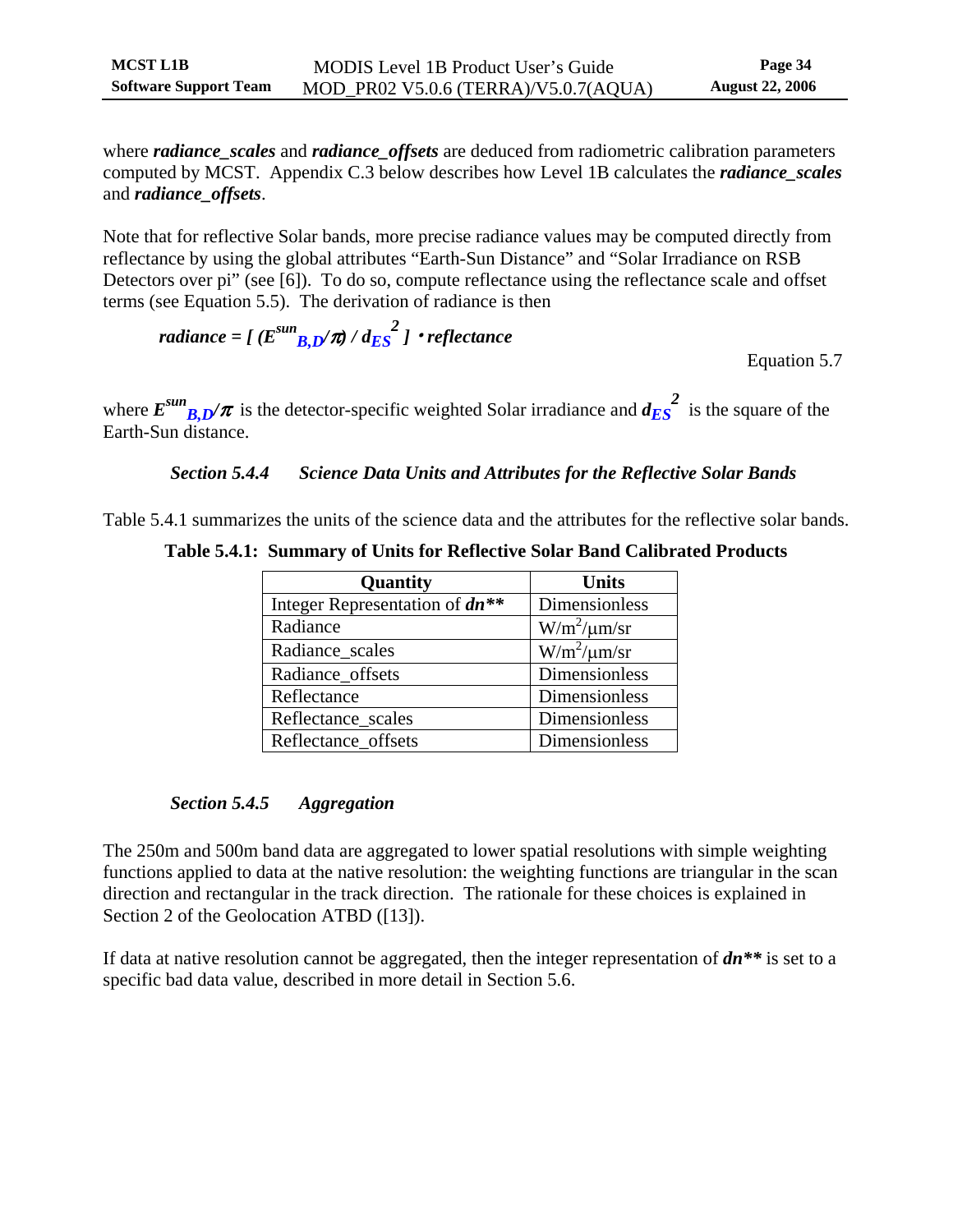### <span id="page-39-0"></span>**Section 5.5 Technical Content of Thermal Emissive Band SDSs**

<span id="page-39-1"></span>Level 1B generates the radiances in 32-bit floating-point format for each thermal emissive band measurement. It scales these radiances to an integer representation to the Earth View 1km Emissive SDS.

Level 1B corrects the *raw digital signals* measured at the detector, DN, for the following effects:

- non-linearities in the analog-to-digital converters
- self-emission of the instrument and optics
- optical crosstalk in the long-wave bands.

Calibration parameters are refreshed each scan by measurements of the on-board black body calibrator, and then applied to the signals to produce calibrated radiances.

### *Section 5.5.1 Scaling of Radiances into 16-bit Integers*

The values of radiance,  $L$ , over the dynamic range of  $L_{min}$ ,  $L_{max}$  *]* are scaled to a range of [0, 32767] and placed into an integer variable. The values of *Lmax* and *Lmin* are input to Level 1B through look up tables and are indexed by band only. Figure 5-3 shows the relationship between *L*  and the scaled integer values, *SI*. Values of radiance that lie outside the range of *[Lmin, Lmax ]* are set to *Lmin* or *Lmax* as appropriate.



**Figure 5-3**: Relationship Between TEB Radiance (*L*) and its Integer Representation (*SI*) in the Level 1B Product Files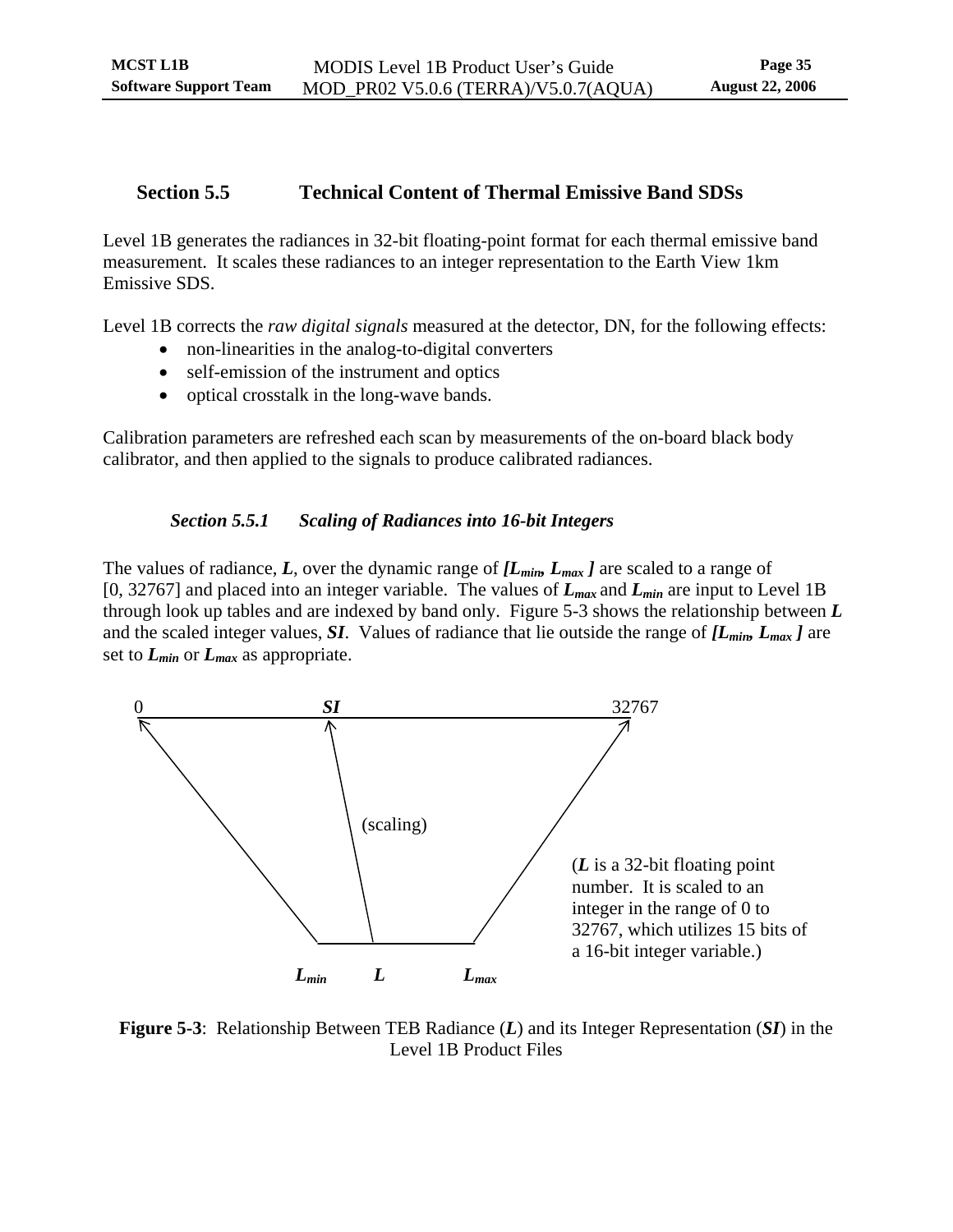<span id="page-40-0"></span>In the Level 1B product scaled integer SDS (which is a 16-bit unsigned integer data type), the least significant 15 bits are used for the valid range of the scaled value of *L*. The most significant bit of the 16-bit integer is reserved to indicate invalid data (see Section 5.6). Thus, the dynamic range of valid data in integer representation is [0, 32767] and any value greater than 32767 represents invalid (or unusable) data. The relation between *L* and *SI* is given by an equation of the form:

 $L_{B, T, FS}$  = radiance\_scales<sub>B</sub> ( $SI_{B, T, FS}$  – radiance\_offsets<sub>B</sub>)

Equation 5.8

where:

\n
$$
\text{radiance\_scales } B = (L_{\text{max}} B - L_{\text{min}} B) / 32767
$$
\n

\n\n $\text{Equation 5.9}$ \n

\n\n $\text{radiance\_offsets } B = -(32767 \, L_{\text{min}} B) / (L_{\text{max}} B - L_{\text{min}} B)$ \n

\n\n $\text{Equation 5.10}$ \n

The values of *radiance\_scales* and *radiance\_offsets* are computed inside Level 1B and written as attributes to the Science data sets. Thus, radiance may be simply recovered from *SI* by reading these two attributes and applying Equation 5.8.

## *Section 5.5.2 Science Data Units and Attributes for the Thermal Emissive Bands*

Table 5.5.1 summarizes the units of the science data and the attributes for the thermal emissive bands.

|  |  |  |  |  | Table 5.5.1: Summary of Units for Thermal Emissive Band Calibrated Products |
|--|--|--|--|--|-----------------------------------------------------------------------------|
|--|--|--|--|--|-----------------------------------------------------------------------------|

| Quantity                           | <b>Units</b>     |
|------------------------------------|------------------|
| Integer Representation of radiance | Dimensionless    |
| Radiance                           | $W/m^2/\mu m/sr$ |
| Radiance scales                    | $W/m^2/\mu m/sr$ |
| Radiance offsets                   | Dimensionless    |

## **Section 5.6 Quality Assurance: Flagging of Invalid Data Values**

The most significant bit of the 16-bit integer representations of *dn\*\** and of the radiances indicates data that cannot be calibrated. That is, valid science data lie only in the range [0, 32767]. Specific values greater than 32767 are reserved to indicate why data cannot be calibrated, as listed in Table 5.6.1.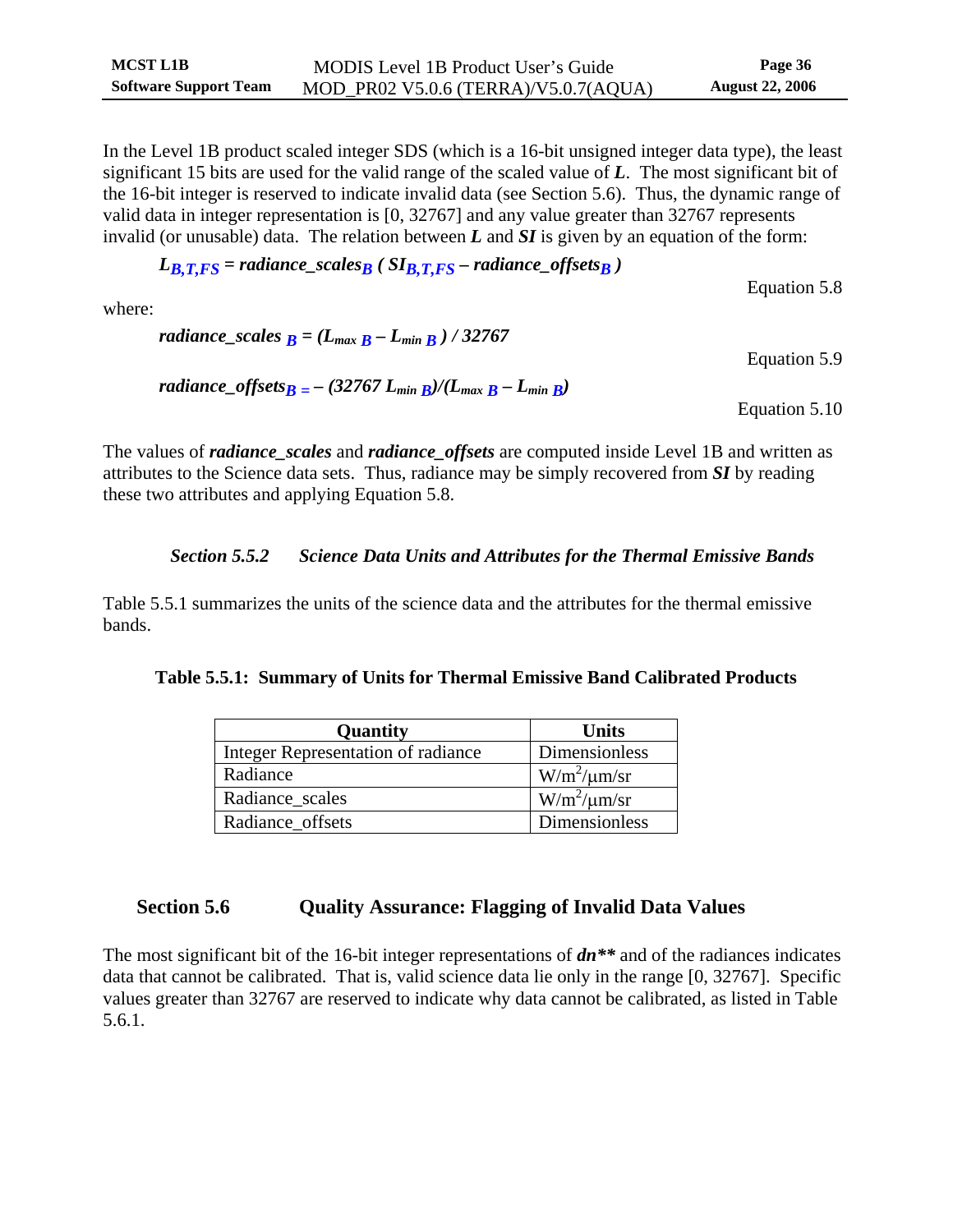### <span id="page-41-0"></span>**Table 5.6.1: Reserved Data Values Which Signal Why Data Cannot Be Calibrated**

| <b>Explanation</b>                                                                  | <b>Data Value</b> |
|-------------------------------------------------------------------------------------|-------------------|
| Entire scans of L1A data are missing (same as Fill Value) or RSB                    | 65535             |
| Data not transmitted (night mode)                                                   |                   |
| L1A DN is missing within a scan                                                     | 65534             |
| Detector is saturated                                                               | 65533             |
| Cannot compute zero point DN                                                        | 65532             |
| Detector is dead                                                                    | 65531             |
| RSB <i>dn</i> <sup>**</sup> below bottom end of range for writing to scaled integer | 65530             |
| RSB or TEB $dn^{**}$ above maximum allowed SI value (32767)                         | 65529             |
| Aggregation algorithm failure                                                       | 65528             |
| Rotation of Earth view Sector from nominal science collection                       | 65527             |
| position                                                                            |                   |
| TEB Calibration coefficient b1 could not be computed                                | 65526             |
| (previously Moon in SV port for TEB band <sup>1</sup> )                             |                   |
| (reserved for future use)                                                           | $65501 -$         |
|                                                                                     | 65525             |
| NAD closed upper limit                                                              | 65500             |

<sup>1</sup> In Level 1B Versions 2.4.3 and lower, data value 65526 indicated that a TEB pixel was not calibrated *because the Moon was in the SV port. Data value 65526 was unassigned in Level 1B Versions 2.4.4 through 3.0.0.*

For data at the native spatial resolution, the following is the order of precedence in which the invalid data values are set:

- Entire scans of L1A data are missing (same as Fill Value).
- Reflective band data not transmitted to the ground (night mode)
- L1A DN is missing within a scan
- Detector is dead
- Rotation of Earth View Sector from nominal science collection position
- Detector is saturated
- Cannot compute zero point DN
- TEB calibration coefficient b1 cannot be computed
- RSB  $dn^{**}$  outside bottom end of dynamic range
- RSB or TEB  $dn^{**}$  greater than maximum allowed SI value

If the data pass all the tests above but the nadir aperture door (NAD) is closed, the data value will be set in the range 32768 to 65500. The integer values for thermal and reflective bands are calculated normally and then the most significant bit is flipped subject to a ceiling set at 65500.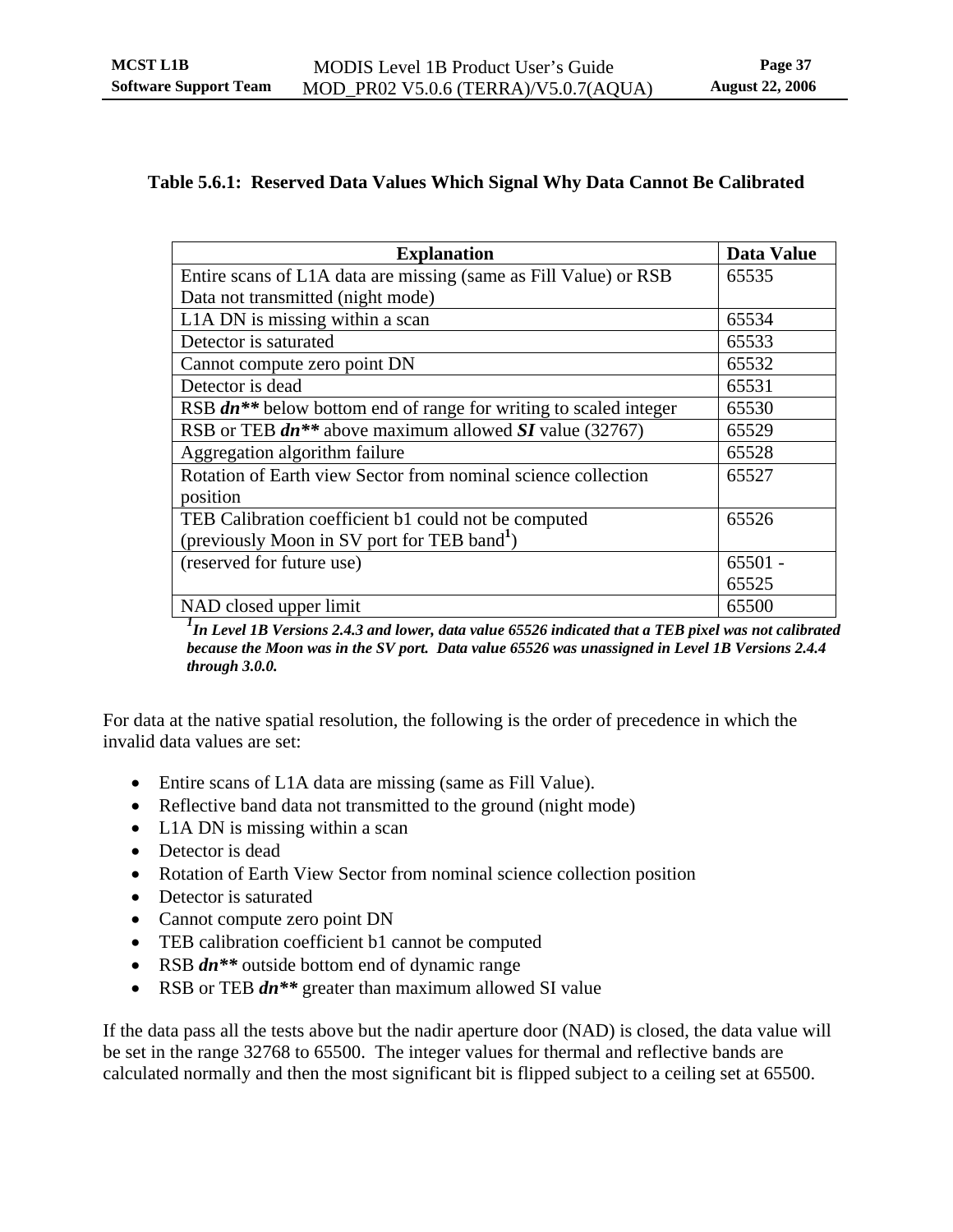<span id="page-42-0"></span>For the case of aggregation algorithm failure, the value 65528 is set if none of the native resolution pixels which would be used to form an aggregated pixel have a valid value. Users must examine the data at the native resolution to determine why the values are invalid.

## **Section 5.7 Uncertainty Science Data Sets**

<span id="page-42-1"></span>The Uncertainty Index SDSs hold 8-bit unsigned integers. The four least significant bits of these integers represent MCST's best estimate of the uncertainty in each measurement of reflectance for the reflective solar bands and radiance for the thermal emissive bands. The uncertainties in the radiance product for the reflective bands are not reported in the Level 1B products. The four most significant bits of the index may eventually record a scene contrast scatter index, but are currently set to zero, except when scans are missing and values are set to a fill value of 255. The indices take on values of 0 through 15, and successive values of the index represent an interval of uncertainty values in which the measured uncertainty lies. The value of 15 is reserved for representing uncertainties of those data that cannot be calibrated, or when the calculated index is higher than 15.

Level 1B computes the Uncertainty Index corresponding to the measured percent uncertainty with the following formula:

*UI* = scaling factor 
$$
B^*
$$
 *In* (*uncertainty\_in\_p* percent  $B, T, FS$  / specified\_uncertainty  $B$ )  
Equation 5.11

where "ln" is the natural logarithm.

The percent uncertainty can be recovered from the uncertainty index through the formula:

*uncertainty\_in\_percent*  $_{B,T,FS}$  *= specified\_uncertainty*  $_B$  *\* exp (UI*  $_{B,T,FS}$  */ scaling\_factor*  $_B$ *)* Equation 5.12

The *scaling\_factor* and *specified\_uncertainty* values come from band-dependent look up tables and are attached as attributes to each uncertainty index SDS. The attributes are provided for convenience to those downstream users who convert the uncertainty index to percent uncertainty, given that the values of *scaling\_factor* and *specified\_uncertainty* are subject to change.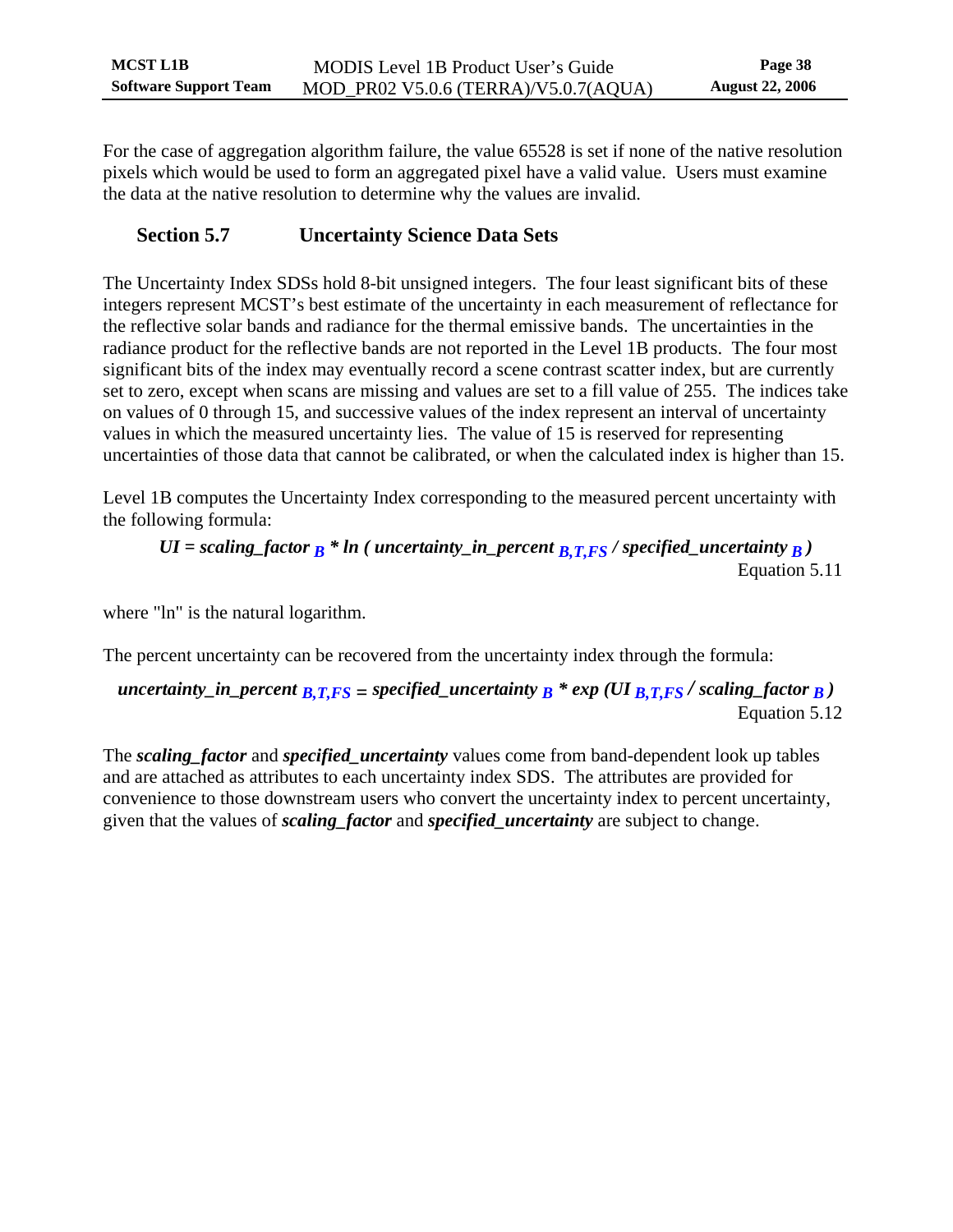## <span id="page-43-0"></span>**SECTION 6 ON-BOARD CALIBRATION FILE ARCHITECTURE**

The principal purpose of the On-Board Calibration (OBC) file is to group the calibration sector, Space View and engineering data in a relatively small file (56 MB) to support MCST's investigations of the behavior of the instrument and of the development of mature calibration algorithms. The file also contains QA information computed inside Level 1B, such as a mask of outlying data in the Space View port, which is required to support MCST's analysis efforts.

The OBC file replicates some information in the 1km Earth View file:

- ECS Core Metadata
- ECS Archive Metadata
- Level 1B Product Granule and QA Metadata implemented as global attributes
- Level 1B QA Metadata implemented as SDSs.
- Some fields of the "Level 1B Swath Metadata" Vdata are implemented as one-dimensional SDSs in the OBC file

Information in the OBC file that is not contained in the Level 1B EV files includes:

Raw digital numbers for the calibration sectors (Solar Diffuser, Spectro-Radiometric Calibration Assembly, and Black Body) and Space View sector

- All engineering telemetry Vdatas in the L1A file
- Any miscellaneous SDSs in the L1A file not included in the above categories
- Three SDSs from the geolocation file
- Some processed values computed by Level 1B during calibration (averaged Space View DNs, mask of outlying data rejected, etc.)

Level 1B copies the calibration sector and Space View sector digital number data into the OBC file as 16-bit signed integers. These integers represent the 12-bit integers transmitted from the spacecraft, with fill values implemented in Level 1A to denote missing data. Missing scans have a fill value of -32767 (the HDF default for a 16 bit signed integer) and missing data within a scan have a fill value of -1. These SDSs are very similar to the comparable SDSs in the Level 1A granule:

- The names of these SDSs are identical to those in the Level 1A files;
- The organization of dimensions is the same: [track, band, frame]; and
- The band groups are the same: 250m bands (1 and 2), 500m bands (3 through 7), 1km "day" bands (8 through 19) and 1km "night" bands (20 through 36).

The only differences between these SDSs in the OBC file and their counterparts in the L1A file are the actual sizes of the track and frame dimensions. The SDSs written to the OBC files use the actual number of scans and 1km frames to establish the dimensions of the SDSs. In the L1A file, preset maximums for the number of scans and the number of 1km frames are used. This means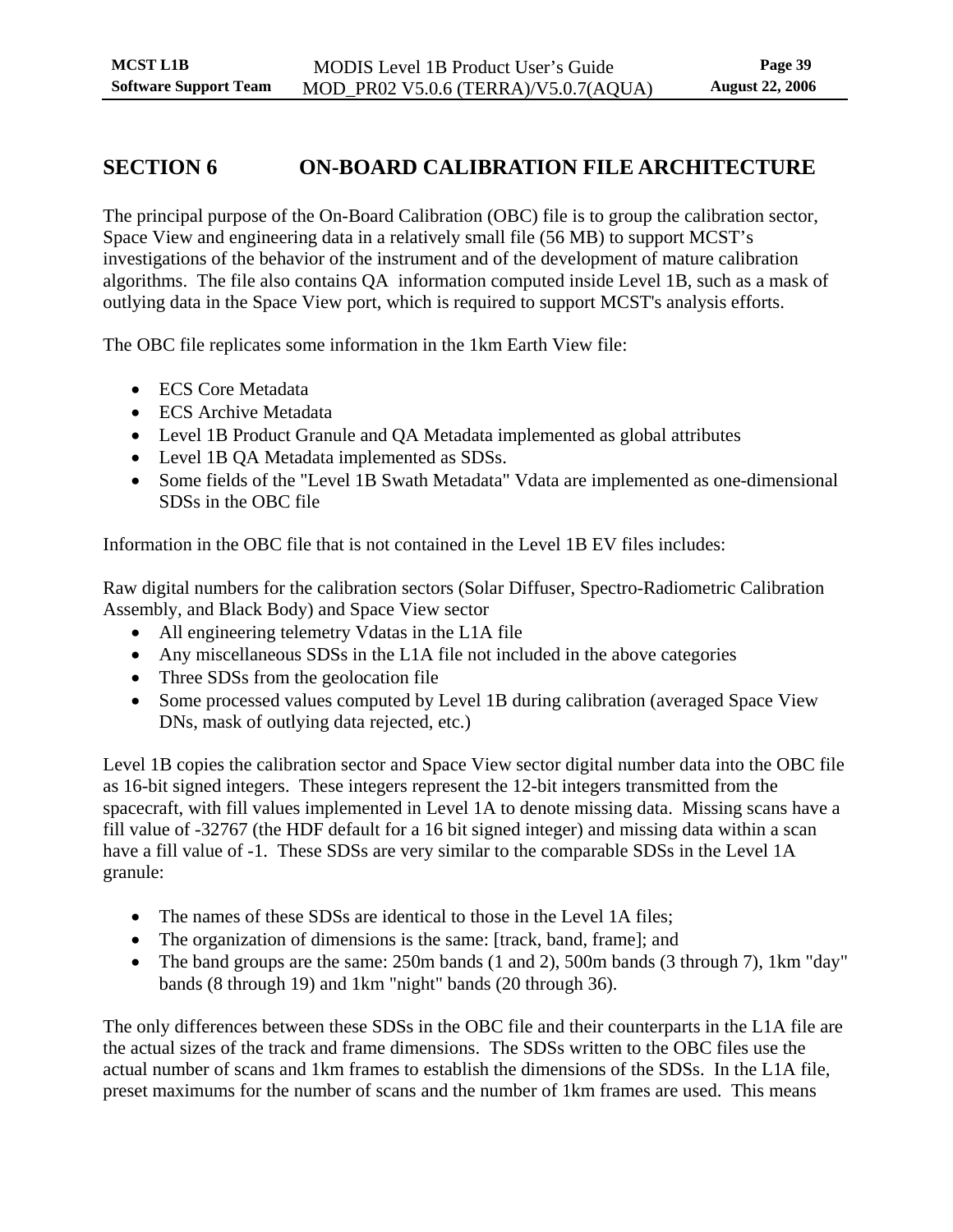that the SDS "size" in the OBC file looks a little smaller than in the L1A file. The technical content is the same, however, because those array elements in the L1A file that are unused have fill values placed in them.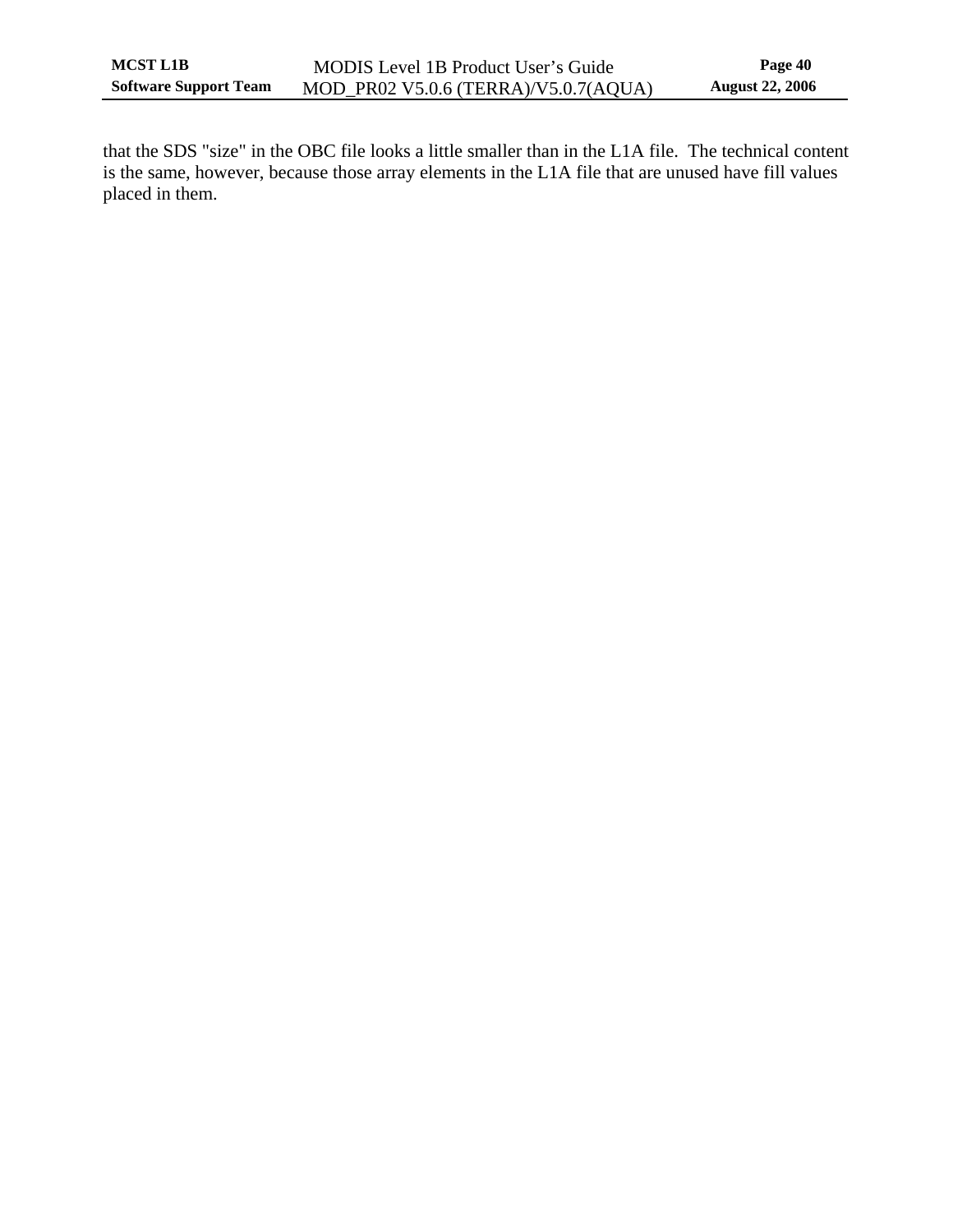## <span id="page-45-0"></span>**SECTION 7 ABBREVIATIONS AND ACRONYMS**

- A&E...............Activation and Evaluation period following launch (nominally six months) during which MODIS is activated and calibration algorithms are evaluated.
- API.................Application Programming Interface. A set of functions designed for use by applications programmers. Often used interchangeably with the term 'subroutine library', or 'toolkit'.
- ASCII Text.....Data stored as plain text using the American Standard Code for Information Interchange.
- BB ..................Black Body
- DAAC ...........Distributed Data Active Archive Center
- DN..................Digital Number, the raw digital signal measured at the detector
- *dn* ...................Raw digital signal, DN corrected for the electronic zero point as derived from Space View average
- *dn\** .................For RSBs, the digital signals for each detector corrected for all known instrumental effects
- *dn\*\** ...............For RSBs, the corrected digital signals scaled so that a single set of calibration parameters applies for every detector in each band
- ECS ................EOSDIS Core System, the core software and hardware system used to support EOSDIS.
- EOS................Earth Observing System.
- EOSDIS .........Earth Observing System Data and Information System, the ground based data archive and management system for EOS.
- EV ..................Earth View
- ftp...................file transfer protocol
- GSFC .............Goddard Space Flight Center
- HDF ...............Hierarchical Data Format, developed and maintained by NCSA at the University of Illinois at Urbana-Champaign
- HDF-EOS.......Hierarchical Data Format-Earth Observing System and the software library that implements this extension of HDF
- HTML ............HyperText Markup Language
- http .................hypertext transport protocol
- IDL.................Interactive Data Language, a cross-platform data manipulation and visualization tool developed by Research Systems, Incorporated.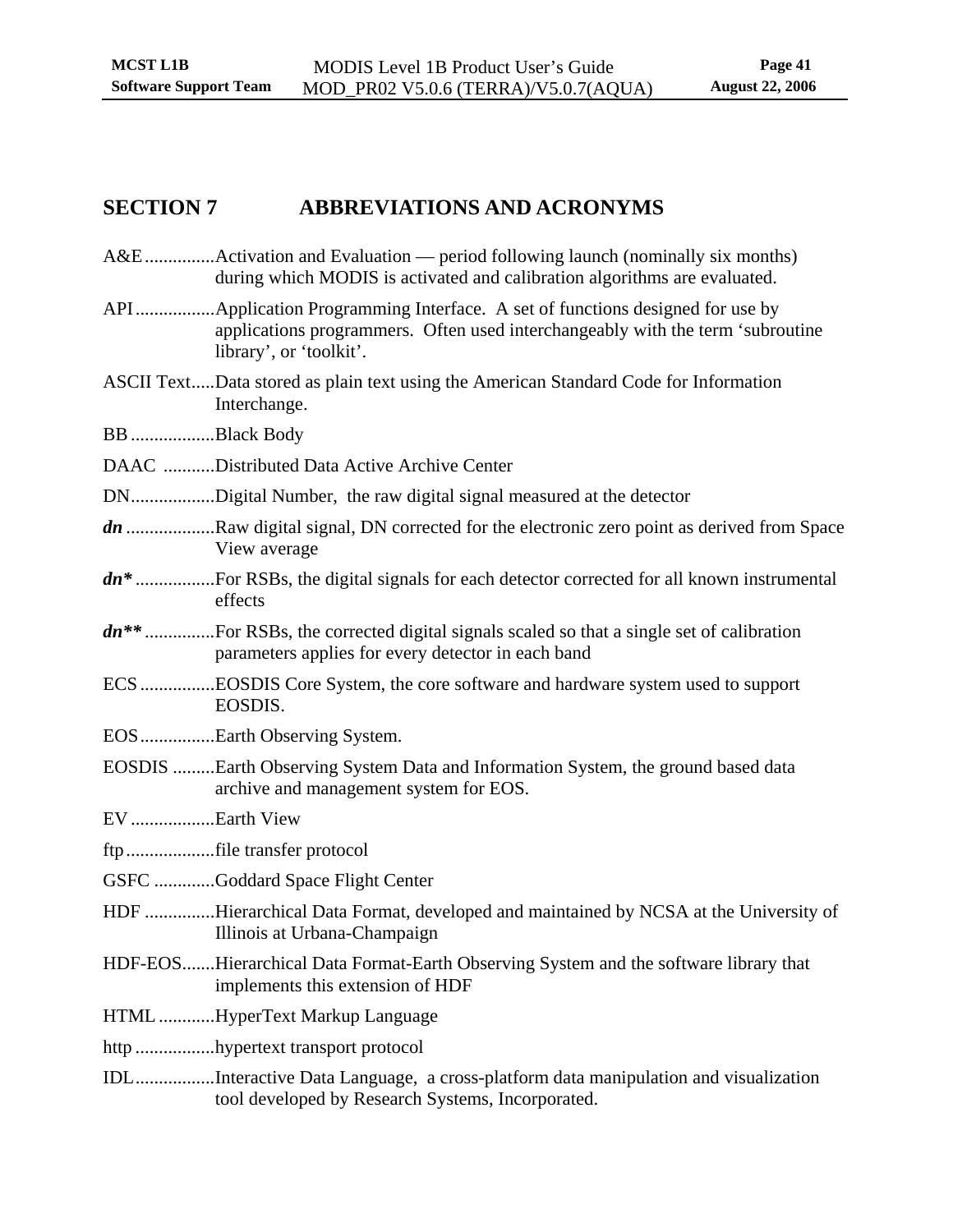| LUTLook Up Table        |                                                                                                                                                                                                                    |
|-------------------------|--------------------------------------------------------------------------------------------------------------------------------------------------------------------------------------------------------------------|
|                         | MCSTMODIS Characterization and Support Team                                                                                                                                                                        |
|                         | <b>MODAPSMODIS Adaptive Processing System</b>                                                                                                                                                                      |
|                         | <b>MODISModerate Resolution Imaging SpectroRadiometer</b>                                                                                                                                                          |
|                         | MST MODIS Science Team                                                                                                                                                                                             |
|                         | NASANational Aeronautics and Space Administration                                                                                                                                                                  |
|                         | NCSANational Center for Supercomputing Applications, creators of HDF, NCSA Image,<br>Datascope, NCSA Telnet, NCSA Mosaic, and Collage.                                                                             |
|                         | ODL Object Description Language, developed by the Planetary Data System at the Jet<br>Propulsion Laboratory, it is a text-based language for describing metadata and data<br>dictionaries.                         |
| OBC On Board Calibrator |                                                                                                                                                                                                                    |
|                         | PVLParameter Value Language, refers to a text-based language developed by CCSDS<br>(Consultative Committee for Space Data Systems) for the storage of metadata and<br>data dictionaries, derived in part from ODL. |
| QAQuality Assurance     |                                                                                                                                                                                                                    |
|                         | RSB Reflective Solar Band                                                                                                                                                                                          |
|                         | SDP Science Data Processing, normally applied to the SDP Toolkit, which provides<br>users with an interface between the EOS science data production software and the<br><b>Science Data Production System</b>      |
| SDS Scientific Data Set |                                                                                                                                                                                                                    |
| SIScaled Integer        |                                                                                                                                                                                                                    |
|                         | SRCASpectroRadiometric Calibration Assembly                                                                                                                                                                        |
| SV Space View           |                                                                                                                                                                                                                    |
|                         | TEBThermal Emissive Band                                                                                                                                                                                           |
|                         | TDITime Delay Integration                                                                                                                                                                                          |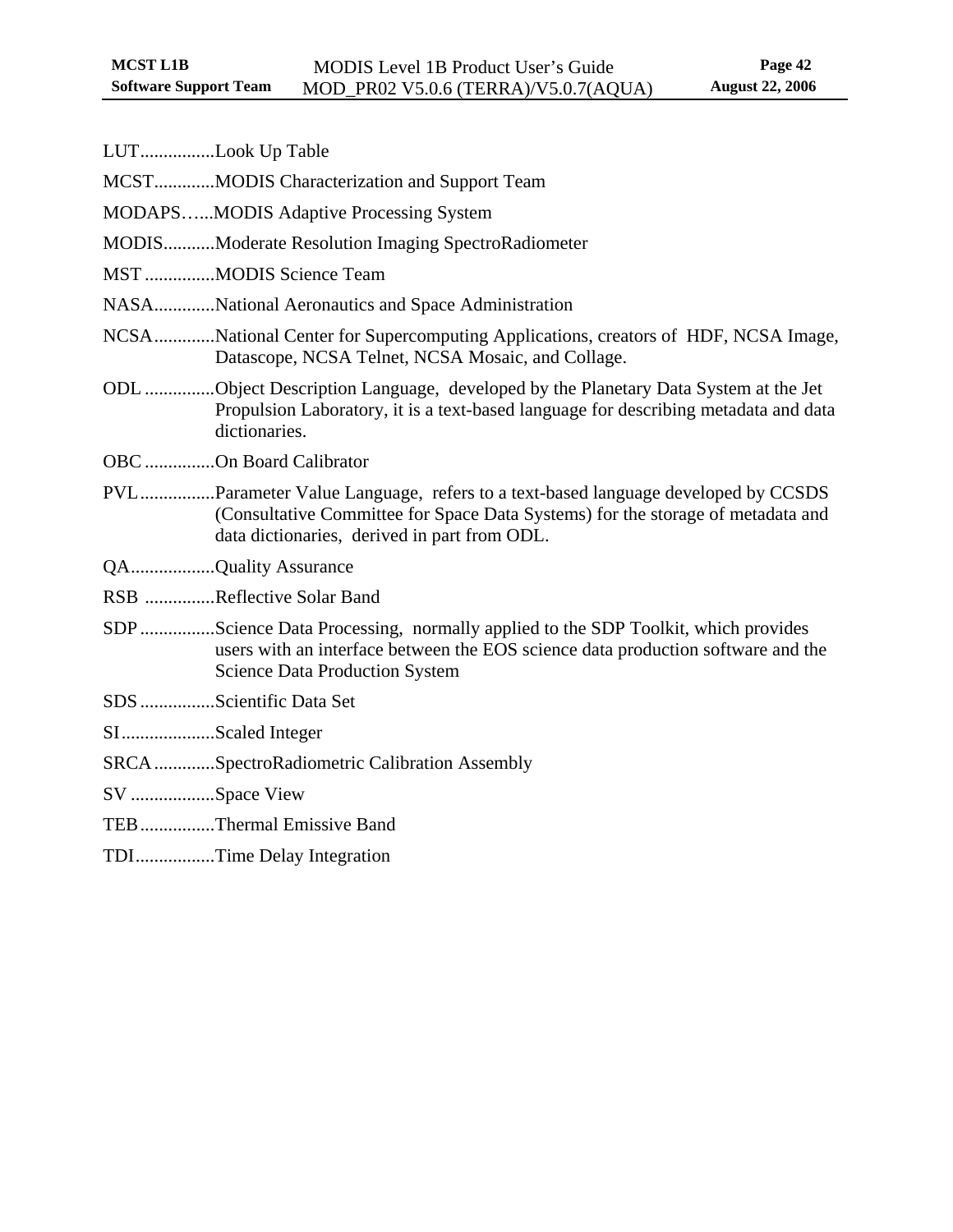# <span id="page-47-0"></span>**SECTION 8 GLOSSARY**

|                  | reflectance of a Lambertian reflecting surface, it is the product of $\rho$ ,<br>the Bidirectional Reflectance factor of the Earth, and $cos(\Theta)$ , the<br>cosine of the Solar incidence angle on the Earth View scene.                                                                                                    |
|------------------|--------------------------------------------------------------------------------------------------------------------------------------------------------------------------------------------------------------------------------------------------------------------------------------------------------------------------------|
|                  | In HDF, a text or binary data object used to store a single value or a<br>list of values. Attributes can be associated with an SDS or an entire<br>file, and are most often used for storing metadata.                                                                                                                         |
|                  | Computer-ComprehensibleFields in a data file that a computer program can read and interpret<br>appropriately. An example would be latitude/longitude values, where<br>a program may use these values to display a correctly positioned map<br>grid on an image.                                                                |
|                  | .A record that contains detailed information about keywords,<br>especially keywords used in metadata, or describes the content of<br>fields written to a file. See [6].                                                                                                                                                        |
|                  | Individual components of <i>Data Objects</i> within an HDF file. For<br>example, a Data Object of data type 'scientific dataset' consists of<br>several data elements: one for each of the attributes, another for the<br>array itself, and so on.                                                                             |
|                  | A particular instance of a <i>Data type</i> . For example, an HDF file may<br>consist of a series of data objects, each of a different data type (raster,<br>n-dimensional array, and so on).                                                                                                                                  |
|                  | Classes of data structures such as <i>Grids</i> , <i>Points</i> , and <i>Swath</i> that are<br>supported in HDF-EOS. Often there will be an exact mapping of an<br>HDF-EOS data type to an HDF data object. There are cases where<br>an HDF-EOS data type is made up of several HDF data objects<br>grouped together, however. |
| Dimension Scales | One dimensional SDSs with the same name as an SDS dimension,<br>that list data values which define the meaning of indices on that<br>dimension. In Level 1B products, the only examples are the band-<br>subsetting SDSs.                                                                                                      |
|                  | Data locations that are specific to physical locations on the Earth or<br>on another planetary body. Geolocation is usually (but not always)<br>specified in terms of latitude, longitude, and altitude.                                                                                                                       |
|                  | as file attributes.                                                                                                                                                                                                                                                                                                            |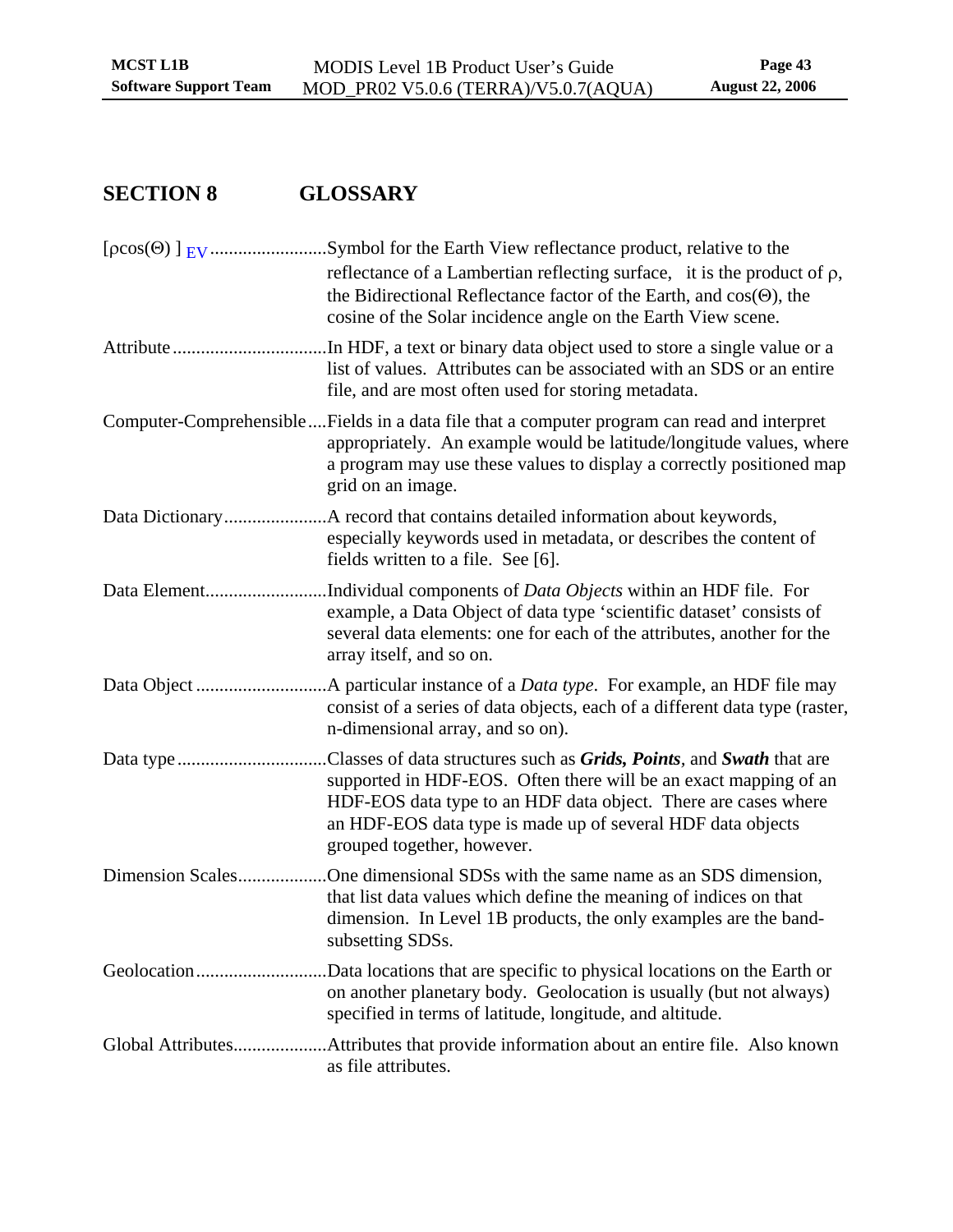| <b>MCST L1B</b><br><b>Software Support Team</b> | <b>MODIS Level 1B Product User's Guide</b><br>MOD_PR02 V5.0.6 (TERRA)/V5.0.7(AQUA)                                                                                                                                                     | Page 44<br><b>August 22, 2006</b> |
|-------------------------------------------------|----------------------------------------------------------------------------------------------------------------------------------------------------------------------------------------------------------------------------------------|-----------------------------------|
|                                                 |                                                                                                                                                                                                                                        |                                   |
|                                                 | geolocation for each pixel is defined by a regularly spaced grid in a<br>specified map projection, rather than as a separately stored latitude<br>and longitude for each pixel.                                                        |                                   |
|                                                 | Data Set Attributes.                                                                                                                                                                                                                   |                                   |
|                                                 |                                                                                                                                                                                                                                        |                                   |
|                                                 | Multidimensional ArrayA synonym for N-dimensional Array.                                                                                                                                                                               |                                   |
|                                                 | N-Dimensional Array An array of any dimension that contains either scalar data values or a<br>record of various data values at every data location in the array.                                                                       |                                   |
|                                                 | Point Structure HDF-EOS data type for storing Point Data.                                                                                                                                                                              |                                   |
|                                                 |                                                                                                                                                                                                                                        |                                   |
|                                                 | Scientific Data Set In HDF, a self-describing Multidimensional Array.                                                                                                                                                                  |                                   |
|                                                 | Self-describingWith a self-describing data file, no outside information is needed to<br>fully comprehend the contained data, other than a subroutine library<br>encapsulating the file format design.                                  |                                   |
|                                                 | satellite orbital track.                                                                                                                                                                                                               |                                   |
|                                                 | Swath Structure HDF-EOS data type for organizing swath data.                                                                                                                                                                           |                                   |
|                                                 | all detectors and scans.                                                                                                                                                                                                               |                                   |
|                                                 | HDF. A Vdata corresponds to a data table, where each fixed-length<br>record is made up of a set of individually named and typed fields,<br>which make up the columns of the table. Science Data Tables make<br>extensive use of Vdata. |                                   |
|                                                 | table-like Vdata structure.                                                                                                                                                                                                            |                                   |
|                                                 | associations between otherwise unrelated data objects.                                                                                                                                                                                 |                                   |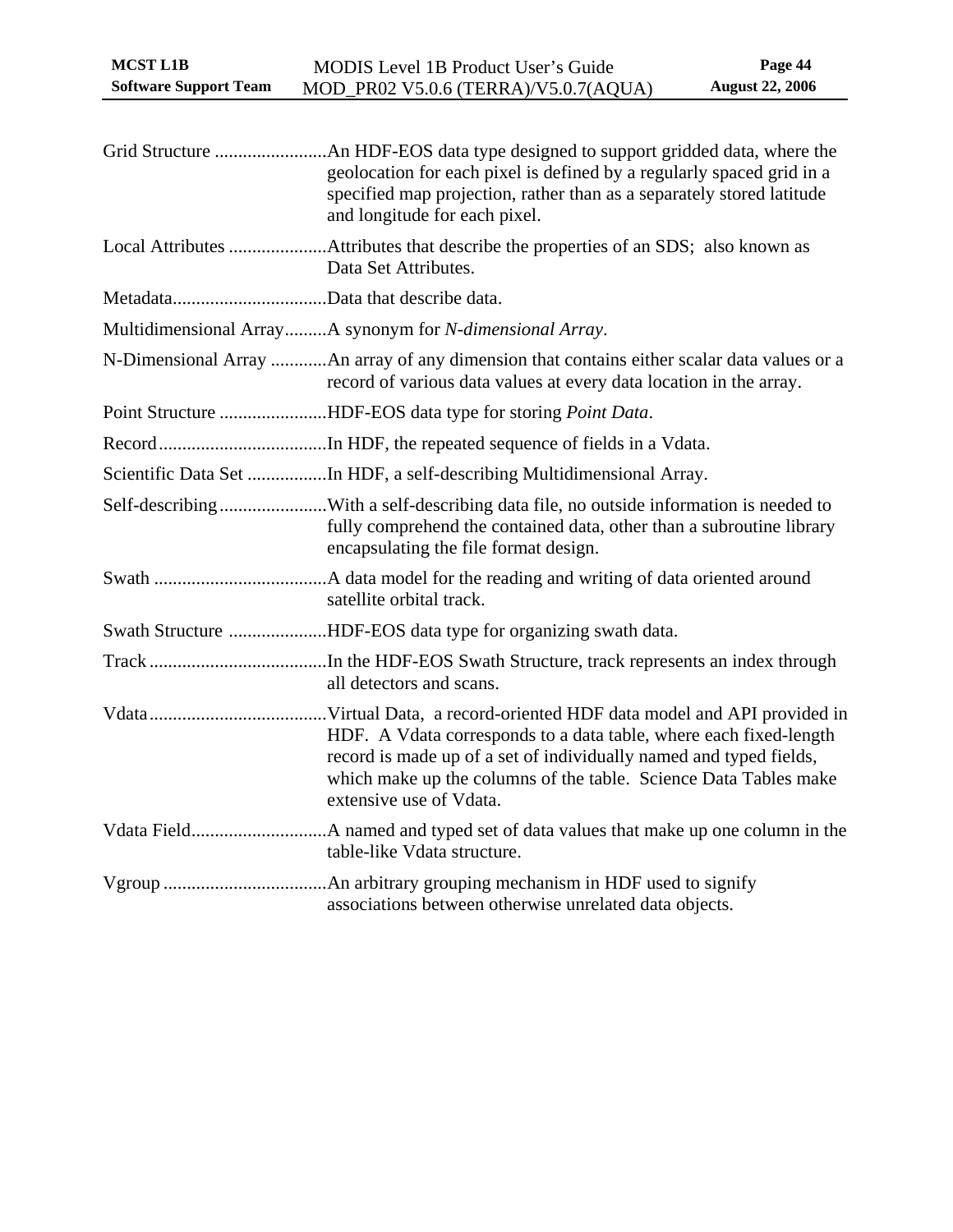## <span id="page-49-0"></span>**SECTION 9 REFERENCES**

- <span id="page-49-5"></span>[1] Barnes, W. L., T. S. Pagano, and V. V. Salomonson, "Prelaunch Characteristics of the Moderate Resolution Imaging Spectroradiometer (MODIS) on EOS-AM1", *IEEE Transactions on Geoscience and Remote Sensing*, 36, 1088 (1998).
- <span id="page-49-6"></span>[2] Guenther, B., G. D. Godden, X. Xiong, E.J. Knight, S. Y. Qiu, H. Montgomery, M. M. Hopkins, M. G. Khayat, and Z. Hao, "Prelaunch Algorithm and Data Format for the Level 1B Calibration Products for the EOS AM-1 Moderate Resolution Imaging Spectroradiometer (MODIS)", *IEEE Transactions on Geoscience and Remote Sensing*, 36, 1142 (1998).
- <span id="page-49-8"></span>[3] "HDF Users Guide v4.1r5". Available on-line as part of <ftp://ftp.ncsa.uiuc.edu/HDF/HDF/HDF4.1r5/>.
- <span id="page-49-9"></span>[4] "HDF-EOS Library Users Guide for the ECS Project, Volume 1: Overview and Examples". 170-TP-100-02. Available on-line at [http://hdfeos.gsfc.nasa.gov/hdfeos.](http://hdfeos.gsfc.nasa.gov/hdfeos)
- <span id="page-49-7"></span>[5] MODIS Characterization Support Team, "MODIS Level 1B In-Granule Calibration Code (MOD\_PR02) High-Level Design". MCST Internal Memorandum # M1037, August 16, 2006. Latest release is available on-line at [http://www.mcst.ssai.biz/mcstweb/L1B/product.html.](http://www.mcst.ssai.biz/mcstweb/L1B/product.html)
- [6] MODIS Characterization Support Team, "MODIS Level 1B Products Data Dictionary", MCM-02-2.3.1-PROC\_L1BPDD-U-01-0107- REV B (MCST Internal Memorandum # M1039), August 16, 2006. Latest release is available on-line at [http://www.mcst.ssai.biz/mcstweb/L1B/product.html.](http://www.mcst.ssai.biz/mcstweb/L1B/product.html)
- [7] MODIS Characterization Support Team, "MODIS LUT Information Guide For Level 1B", MCST Internal Memorandum # M1036, August 16, 2006. Latest release is available online at [http://www.mcst.ssai.biz/mcstweb/L1B/product.html.](http://www.mcst.ssai.biz/mcstweb/L1B/product.html)
- <span id="page-49-1"></span>[8] "L1B 1km File Specification", V4.3.0 (Terra) or V4.3.1 (Aqua), December 1, 2003. Latest releases are available on-line at <http://www.mcst.ssai.biz/mcstweb/L1B/product.html>.
- <span id="page-49-2"></span>[9] "L1B 250m File Specification", V5.0.6 (Terra) or V5.0.7 (Aqua), December 1, 2005. Latest releases are available on-line at [http://www.mcst.ssai.biz/mcstweb/L1B/product.html.](http://www.mcst.ssai.biz/mcstweb/L1B/product.html)
- <span id="page-49-3"></span>[10] "L1B 500m File Specification", V5.0.6 (Terra) or V5.0.7 (Aqua), December 1, 2005. Latest releases are available on-line at [http://www.mcst.ssai.biz/mcstweb/L1B/product.html.](http://www.mcst.ssai.biz/mcstweb/L1B/product.html)
- <span id="page-49-4"></span>[11] "L1B OBC File Specification", V5.0.6 (Terra) or V5.0.7 (Aqua), December 1, 2005. Latest releases are available on-line at <http://www.mcst.ssai.biz/mcstweb/L1B/product.html>.
- [12] "MODIS -Applications Programmer Interface Version 2.3 Programmer's Reference Guide", SDST-090C.
- [13] Nishihama, M., R. Wolfe, D. Solomon, F. Patt, J. Blanchette, A. Fleig, and E. Masuoka, "MODIS Level 1A Earth Location Algorithm Theoretical Basis Document", Version 3.0, SDST-092 August,1998.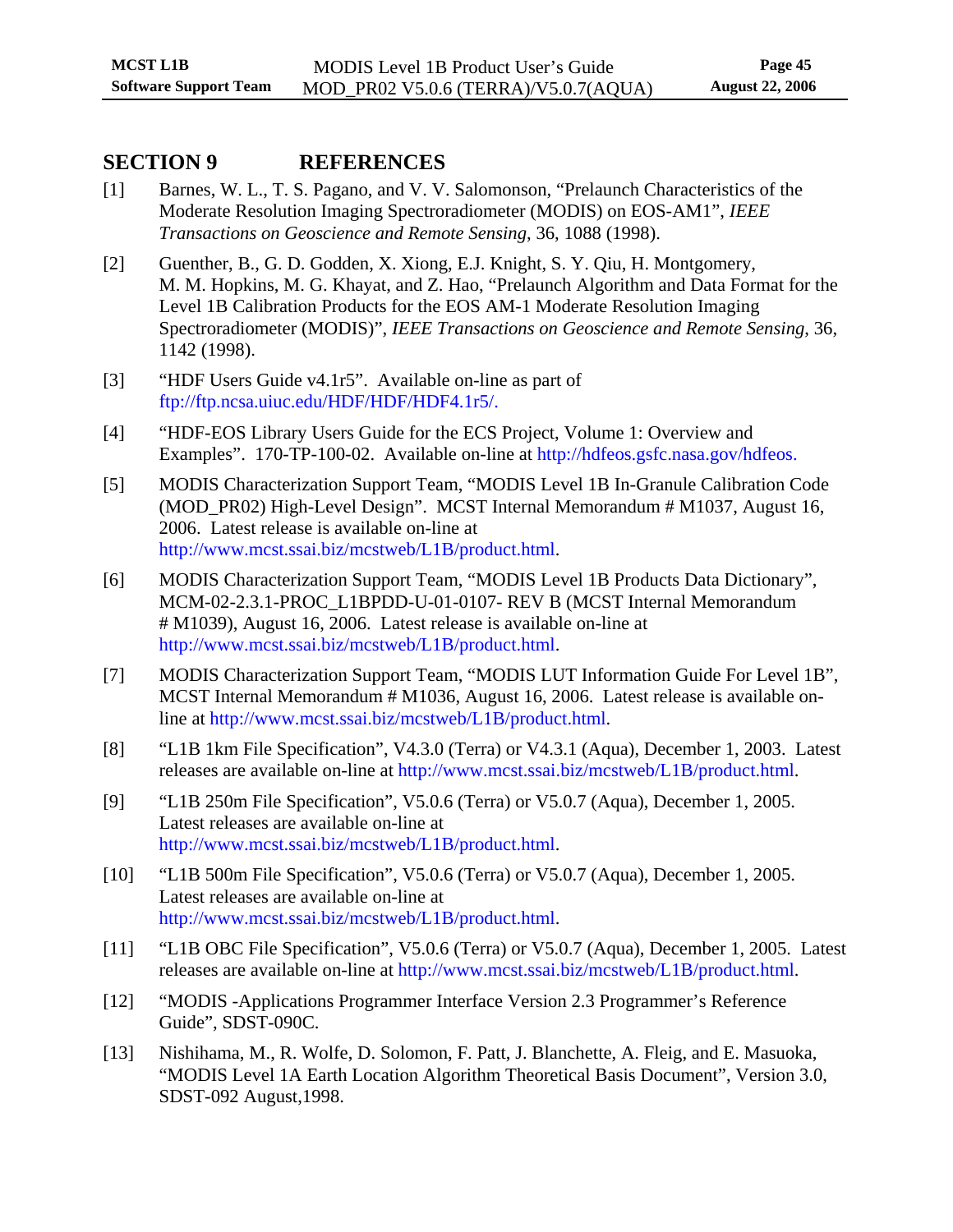# <span id="page-50-0"></span>**SECTION 10 INDEX**

| Algorithmpackage                                 |
|--------------------------------------------------|
|                                                  |
| <b>Bands</b>                                     |
| Reflective Solar 21, 29, 35, 39, 40, 52, 54,     |
| 55                                               |
|                                                  |
|                                                  |
|                                                  |
| Detector                                         |
|                                                  |
|                                                  |
| Detectors                                        |
| Thermal, Change In Relative Responses 15         |
| <b>Distributed Data Active Archive Center</b>    |
|                                                  |
| Earth View data                                  |
|                                                  |
| Earth-Sun Distance  32, 54, 55                   |
| Geolocation. 2, 3, 8, 9, 12, 13, 19, 37, 41, 42, |
| 47, 49, 51                                       |
| Granule                                          |
|                                                  |
| HDF                                              |
|                                                  |
|                                                  |
| Infrared                                         |
|                                                  |
|                                                  |
|                                                  |
|                                                  |
| National Center for Supercomputing               |
| Applications (NCSA) 4, 10, 39, 40, 46            |
| Number                                           |
|                                                  |
|                                                  |
| Offsets                                          |
|                                                  |

| On Board Calibrator 3, 11, 16, 28, 37, 40 |  |
|-------------------------------------------|--|
| Order                                     |  |
|                                           |  |
|                                           |  |
|                                           |  |
|                                           |  |
| Quality Assurance  3, 12, 15, 37, 40      |  |
| <b>Scales</b>                             |  |
|                                           |  |
|                                           |  |
|                                           |  |
|                                           |  |
| Science Data Processing (SDP)  46         |  |
|                                           |  |
| Serial Number                             |  |
|                                           |  |
|                                           |  |
|                                           |  |
| Spectro-Radiometric Calibration Assembly  |  |
|                                           |  |
|                                           |  |
|                                           |  |
|                                           |  |
| Uncertainty                               |  |
|                                           |  |
|                                           |  |
|                                           |  |
|                                           |  |
|                                           |  |
| Version                                   |  |
| ALGORITHMPACKAGEVERSION  24,              |  |
| 25, 54                                    |  |
|                                           |  |
|                                           |  |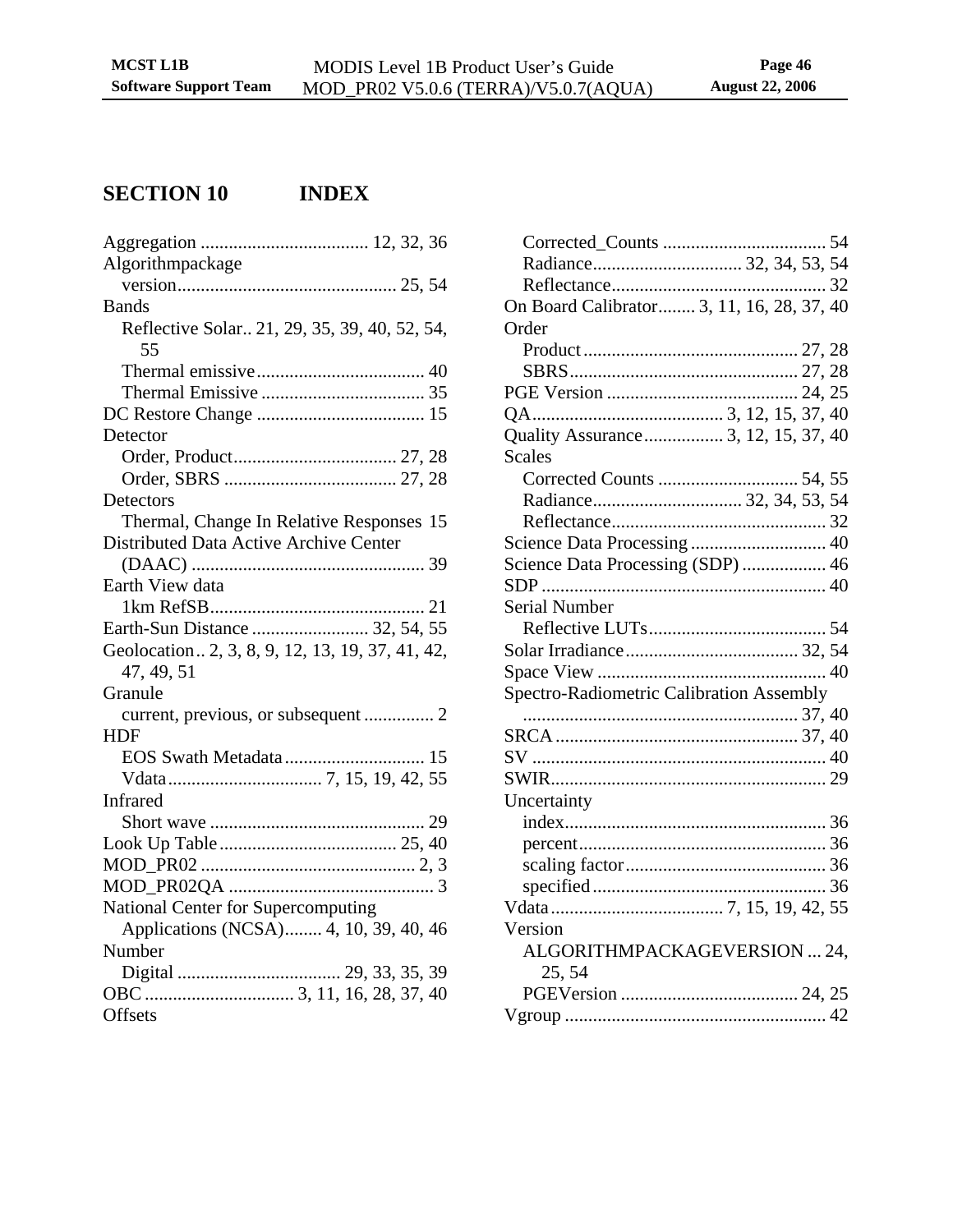## <span id="page-51-1"></span><span id="page-51-0"></span>**APPENDIX A AVAILABILITY OF HDF AND HDF TOOLS**

## **Appendix A.1 Availability of HDF**

HDF manuals and software may be obtained via anonymous ftp at [ftp.ncsa.uiuc.edu.](ftp://ftp.ncsa.uiuc.edu/) Communications to NCSA concerning HDF may be made by email to [help@hdfgroup.org](mailto:help@hdfgroup.org) or by postal mail to:

> The HDF Group 1901 So. First St., Suite C-2 Champaign, IL 61820 USA

The NCSA HDF Homepage at <http://hdf.ncsa.uiuc.edu/>provides product updates and documentation. This homepage also contains a link [\(http://hdf.ncsa.uiuc.edu/training/HDFtraining/\)](http://hdf.ncsa.uiuc.edu/training/HDFtraining) to a User's Guide and Tutorial.

**Appendix A.2 SDP Toolkit** 

<span id="page-51-2"></span>The SDP toolkit provides the interface between EOS science data production software and the remainder of the Science Data Production System. It allows portability of science software across approved platforms.

Information on the current release can be found at <http://newsroom.gsfc.nasa.gov/sdptoolkit/toolkit.html>.

The SDP Toolkit is available via anonymous ftp from [ftp://edhs1.gsfc.nasa.gov.](ftp://edhs1.gsfc.nasa.gov/) Because this software was developed under a NASA contract and is intended for the use of EOS Instrument Teams and science investigators, access to download it is password protected. To obtain the password, send email to pgstlkit@eos.hitc.com.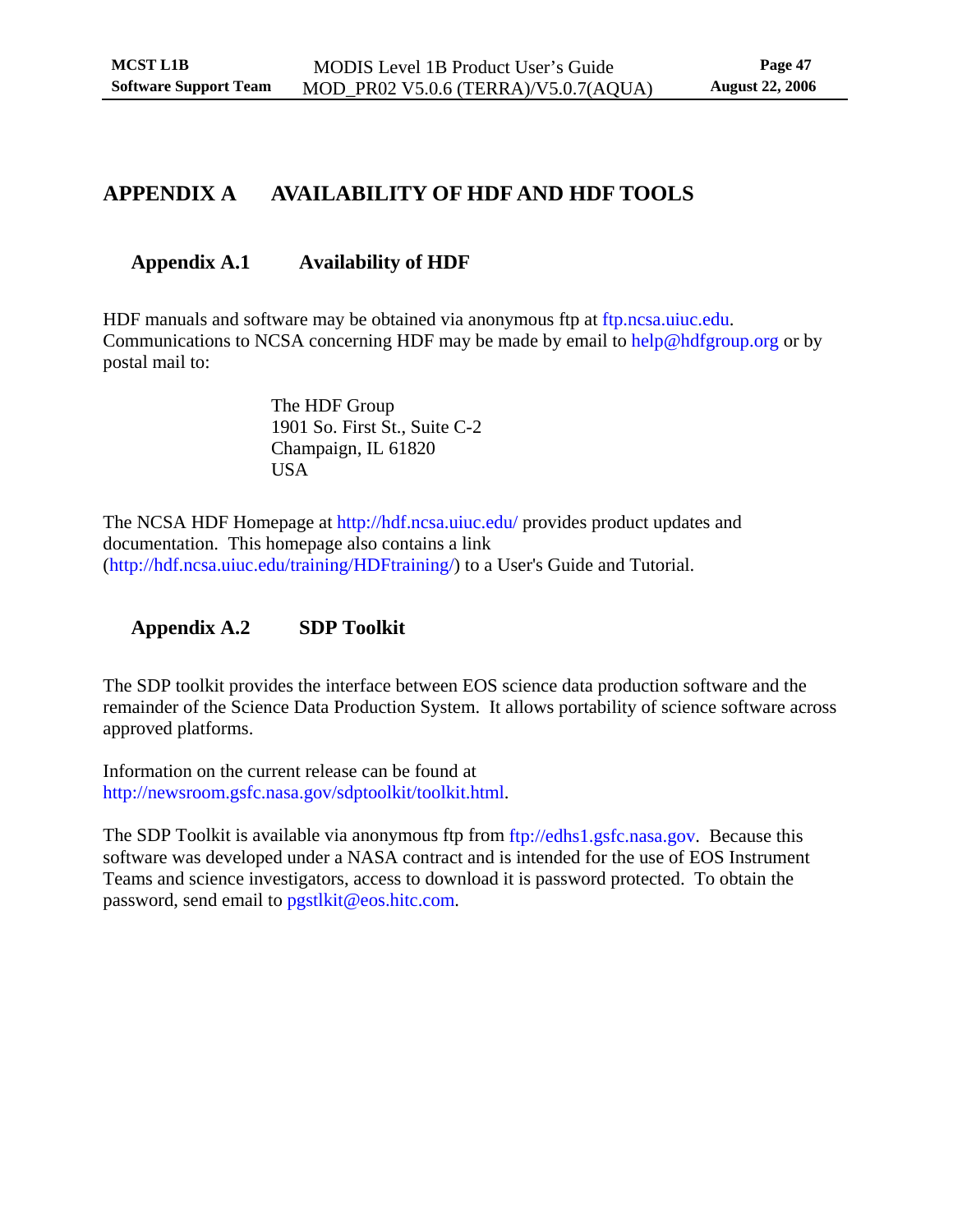## <span id="page-52-0"></span>**Appendix A.3 HDF-EOS**

Data written by an HDF-EOS call can be read by software that reads "vanilla" HDF, but is unlikely to be able to interpret the HDF-EOS geolocation data. The HDF-EOS library should be used to write and access HDF-EOS data. This library consists of standard HDF with ECS conventions for point, grid and swath metadata added; these allow the file contents to be queried by time and geolocation. The library also supports ECS core metadata, used by ECS search services.

The HDF-EOS libraries may be downloaded from the HDF-EOS Standards and Tools and Information Center at [http://hdfeos.gsfc.nasa.gov/hdfeos.](http://hdfeos.gsfc.nasa.gov/hdfeos)

HDF-EOS documentation may be obtained from <http://hdfeos.gsfc.nasa.gov/hdfeos>.

## **Appendix A.4 Tools for Reading, Writing and Displaying HDF-EOS files**

The DAAC maintains a web page with tools for working with MODIS data at [http://daac.gsfc.nasa.gov/MODIS/software.shtml.](http://daac.gsfc.nasa.gov/MODIS/software.shtml) The following tools are also generally available.

### *Appendix A.4.1 HDF-EOS Standards and Tools and Information Center*

The HDF-EOS Standards and Tools and Information Center has a number of tools available for extracting and displaying ECS metadata. The source code for UNIX, Win '95 and Macintosh platforms may be downloaded from<http://hdfeos.gsfc.nasa.gov/hdfeos>

The MODIS -Applications Programmer Interface Version 2.3 Programmer's Reference Guide (SDST-090C) ([12]) describes the HDF-EOS API for the swath structure, and provides many programming examples in FORTRAN and C.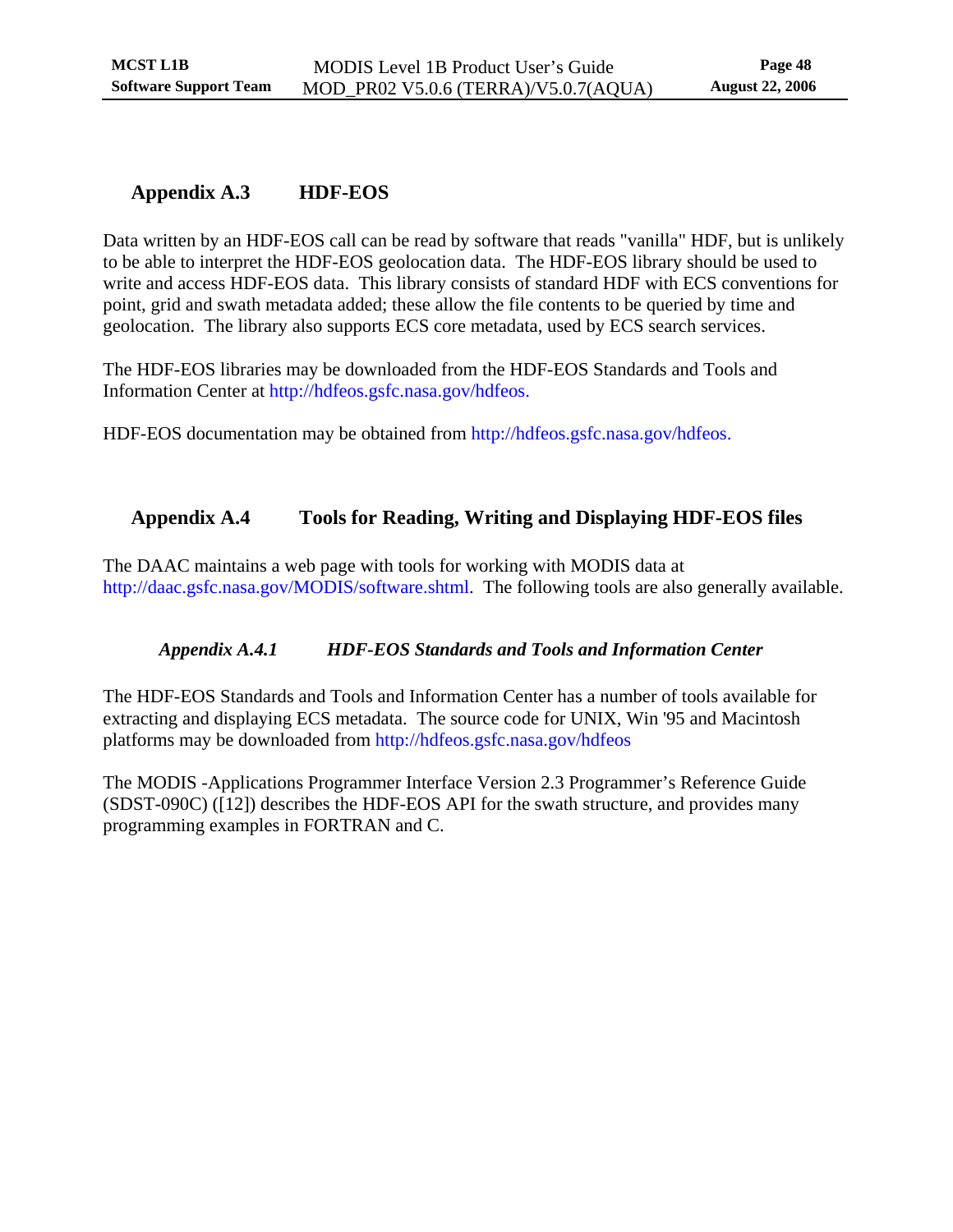### <span id="page-53-0"></span>*Appendix A.4.2 EOSVIEW*

EOSView is an HDF file verification tool. The contents of HDF files can be displayed and individual objects can be selected for display. Displays include Raster Images, datasets in tables, pseudocolor images of datasets, attributes, and annotations. Simple animations can be performed for a file with multiple raster images. A unique interface has been provided for handling HDF-EOS data structures. The Swath/Point/Grid interface uses only HDF-EOS library calls. The EOSView user will not see the underlying HDF structures but will be prompted for what parts of the structure they wish to view.

EOSView is available via anonymous ftp from [ftp://edhs1.gsfc.nasa.gov](ftp://edhs1.gsfc.nasa.gov/). Since this software was developed under a NASA contract and is intended for the use of EOS Instrument Teams and science investigators, access to download it is password protected. To obtain the password, send email to pgstlkit@eos.hitc.com.

## *Appendix A.4.3 Interactive Data Language (IDL)*

IDL is a 4<sup>th</sup> generation language (4GL) offered commercially by ITT Visual Information Solutions. [\(http://www.ittvis.com\)](http://www.ittvis.com/)**.** It is a powerful environment for interactive analysis and visualization of data, and is widely used by Earth scientists. Releases 5.3 (December 1999) and above provide an API for creating, accessing and manipulating Grid, Swath and Point Structures defined in HDF-EOS.

### *Appendix A.4.4 Other Tools Available from ITT Visual Information Solutions.*

A particularly useful free utility is *NOeSYS* , which reads and verifies contents of an HDF, HDF-EOS, text or binary file. It is supported by Windows 95/98/NT and Power Macintosh, but not by UNIX. It may be found at [http://www.ittvis.com/noesys/.](http://www.ittvis.com/noesys/)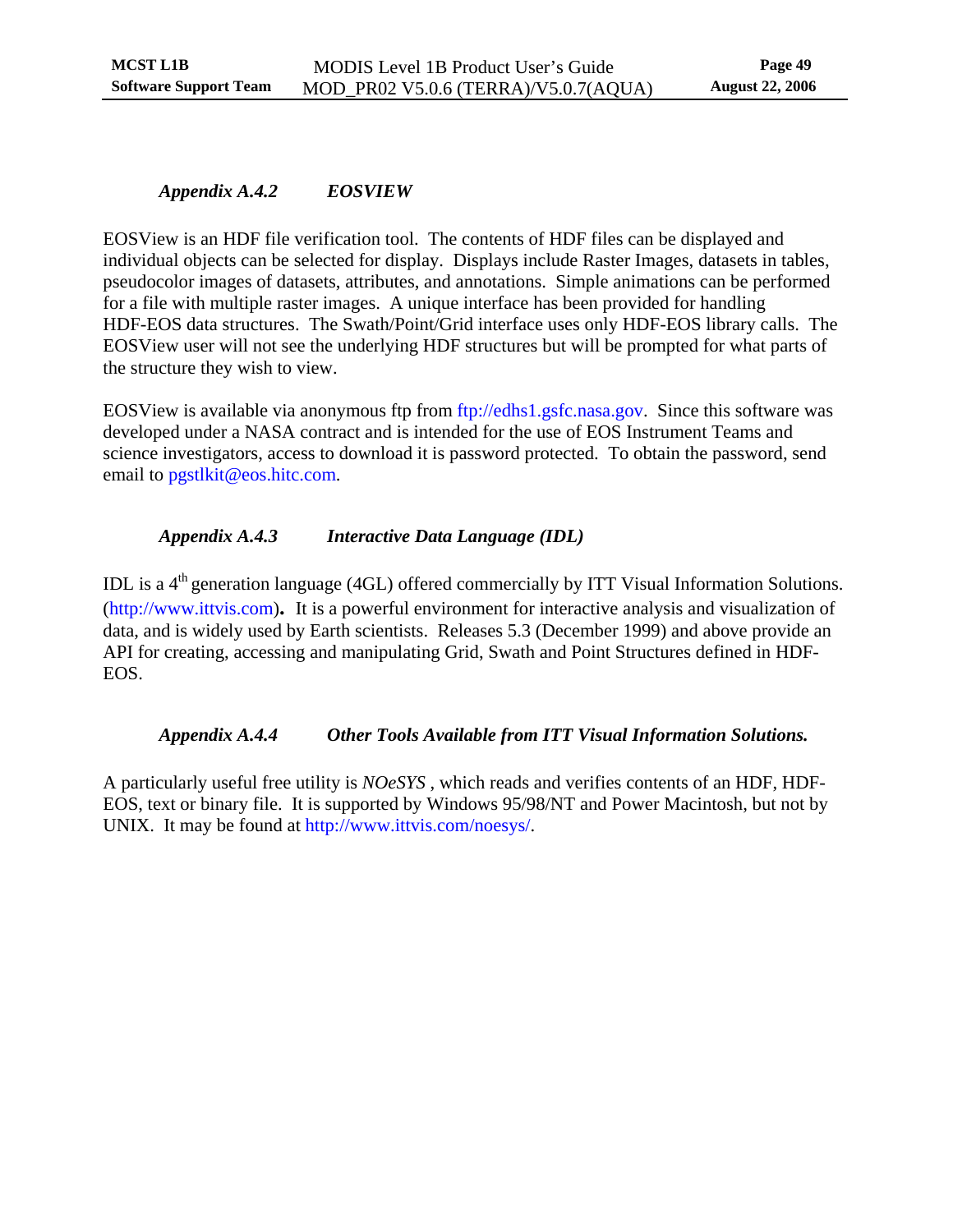## <span id="page-54-0"></span>**APPENDIX B SAMPLE OF HDF-EOS SWATH STRUCTURE**

Some knowledge of the design philosophy of the MODIS Level 1B Swath Structure may be valuable for users who are expert in HDF who wish a deeper understanding of the subject. The Swath Structure Vgroup is a special example of a Vgroup in that it is implemented as a global attribute. That is, the four components of the swath - definitions of the dimensions, dimension maps, data fields and geolocation fields - are organized in the same way as a Vgroup but implemented as a block of text. ECS was led to this design largely because HDF does not define attributes for Vgroups. The following is an example of the MODIS Level 1BSwath Structure as implemented in the global attribute "StructMetadata.0" in a Level 1B 250m EV file:

```
GROUP = SwathStructure 
GROUP = SWATH_1 
       SwathName = "MODIS_SWATH_Type_L1B" 
       GROUP = Dimension 
             OBJECT = Dimension_1 
                    DimensionName = "Band_250M" 
                    Size = 2 
             END_OBJECT = Dimension_1 
             OBJECT = Dimension_2 
                    DimensionName = "40*nscans" 
                    Size = 8120 
             END_OBJECT = Dimension_2 
             OBJECT = Dimension_3 
                    DimensionName = "4*Max_EV_frames" 
                    Size = 5416 
             END_OBJECT = Dimension_3 
             OBJECT = Dimension_4 
                    DimensionName = "10*nscans" 
                    Size = 2030 
             END_OBJECT = Dimension_4 
             OBJECT = Dimension_5 
                    DimensionName = "Max_EV_frames" 
                    Size = 1354 
             END_OBJECT = Dimension_5 
       END_GROUP = Dimension 
       GROUP = DimensionMap 
             OBJECT = DimensionMap_1 
                    GeoDimension = "10*nscans" 
                    DataDimension = "40*nscans" 
                   offset = 0 Increment = 4 
             END_OBJECT = DimensionMap_1
```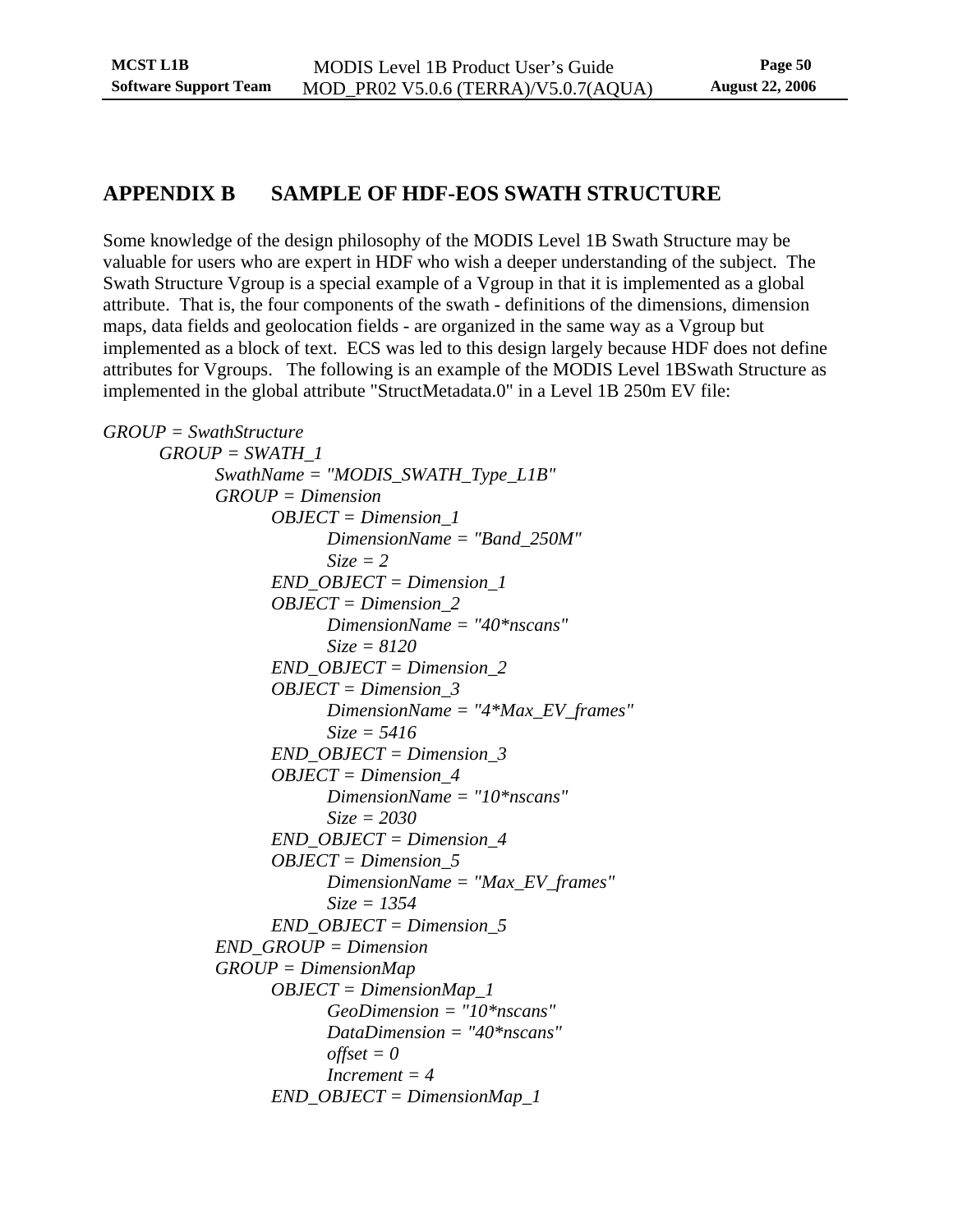*OBJECT = DimensionMap\_2 GeoDimension = "Max\_EV\_frames" DataDimension = "4\*Max\_EV\_frames"*   $offset = 0$  *Increment = 4 END\_OBJECT = DimensionMap\_2 END\_GROUP = DimensionMap GROUP = IndexDimensionMap END\_GROUP = IndexDimensionMap GROUP = GeoField OBJECT = GeoField\_1 GeoFieldName = "Latitude" DataType = DFNT\_FLOAT32 DimList = ("10\*nscans","Max\_EV\_frames") END\_OBJECT = GeoField\_1 OBJECT = GeoField\_2 GeoFieldName = "Longitude" DataType = DFNT\_FLOAT32 DimList = ("10\*nscans","Max\_EV\_frames") END\_OBJECT = GeoField\_2 END\_GROUP = GeoField GROUP = DataField OBJECT = DataField\_1 DataFieldName = "EV\_250\_RefSB" DataType = DFNT\_UINT16 DimList = ("Band\_250M","40\*nscans","4\*Max\_EV\_frames") END\_OBJECT = DataField\_1 OBJECT = DataField\_2 DataFieldName = "EV\_250\_RefSB\_Uncert\_Indexes" DataType = DFNT\_UINT8 DimList = ("Band\_250M","40\*nscans","4\*Max\_EV\_frames") END\_OBJECT = DataField\_2 OBJECT = DataField\_3 DataFieldName = "Band\_250M" DataType = DFNT\_FLOAT32 DimList = ("Band\_250M") END\_OBJECT = DataField\_3 END\_GROUP = DataField GROUP = MergedFields END\_GROUP = MergedFields END\_GROUP = SWATH\_1 END\_GROUP = SwathStructure*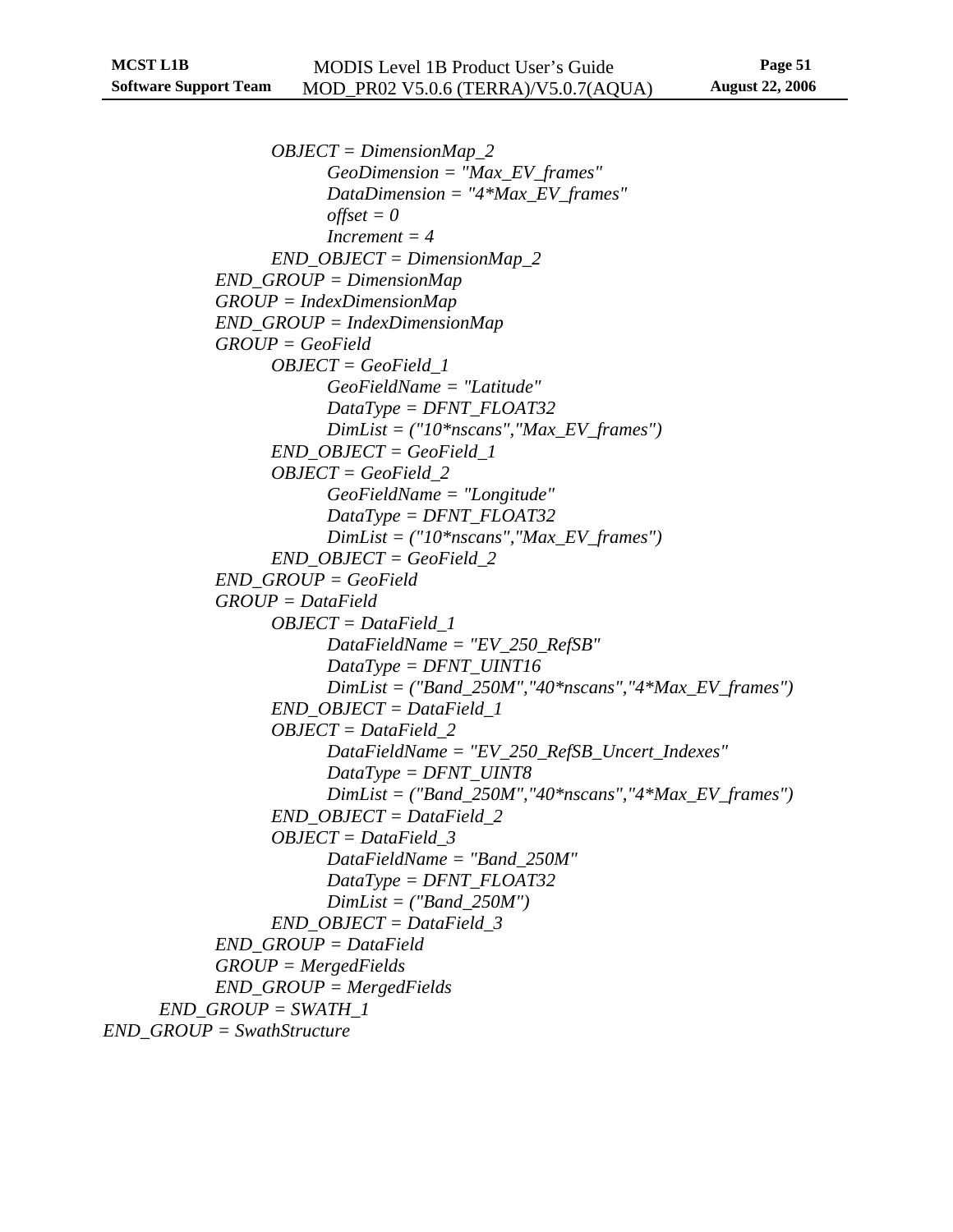| <b>MCST L1B</b>              | MODIS Level 1B Product User's Guide  | Page 52                |
|------------------------------|--------------------------------------|------------------------|
| <b>Software Support Team</b> | MOD_PR02 V5.0.6 (TERRA)/V5.0.7(AQUA) | <b>August 22, 2006</b> |

The "GROUP = Dimension" table associates names (strings) with actual dimensions present in the "GeoField" and "DataField" SDSs. Any Data or Geolocation SDS defined in the Swath Structure inherits the dimensions already defined in the Dimensions Group. Thus, the axes of the geolocation and science data need be defined only once. The "GROUP = DimensionMap" table associates geolocation dimensions with data dimensions. The offsets and increments allow specific geolocation points to be aligned with the data points (used for visualization and geolocation subsetting). The "GROUP  $=$  GeoField" lists the geolocation latitude and longitude SDSs and the "GROUP = DataField" group lists all SDSs. See the file specifications ([8], [9], [10], and [11]) for a full description of the Swath Structure.

The objects in the four components of the swath are implemented in Object Descriptor Language (ODL). This language is superficially similar to PVL in that it defines the structure of an object by statements of the form "label = value".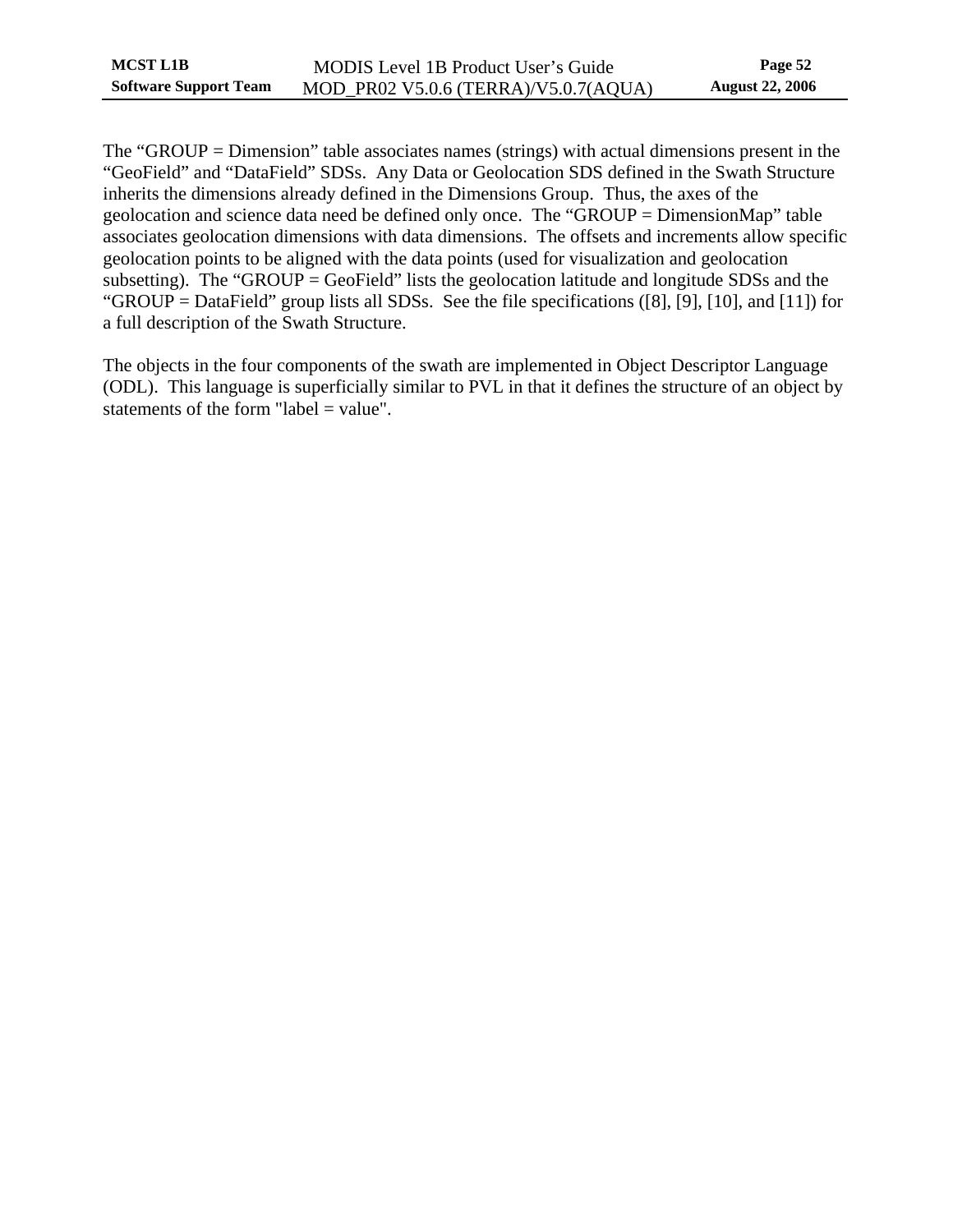## <span id="page-57-0"></span>**APPENDIX C RSB EARTH VIEW DATA PRODUCTS**

The value of *dn\** may be recovered from the integer representation of *dn\*\**, SI, by reversing the operation in Level 1B which equalizes the calibration parameters across each band. The detectorto-detector variations in calibration parameters are captured in look up tables input to Level 1B that are not written to the Level 1B products. The indexing scheme applied to the calibration parameters by MCST differs from the indexing scheme used for the RSB SDSs. Knowledge of this indexing scheme and how it used in the equations representing MCST's calibration algorithm is requisite to proper recovery of the *dn\** values. This will be described next, followed by the procedure for deriving *dn\**.

## **Appendix C.1 Algorithm for Calculation of** *dn\*\** **inside Level 1B**

MCST's linear calibration algorithm for the reflectance product for any pixel is given by:

$$
[\rho cos(\Theta) \,]_{EV} = m_0 + m_1 \, d_{ES}^2 \, dn^*
$$

Equation C.1

where  $m_0$  and  $m_1$  are *calibration parameters*, refreshed periodically through measurements of the Solar Diffuser and input to Level 1B as look up tables;  $d_{E-S}$  is the Earth-Sun distance in AU at the time of the Earth View measurement  $(d<sub>E-S</sub>$  varies sufficiently slowly that the value appropriate to the middle of the granule may be applied throughout each 5-minute granule), and *dn\** is the digital signal corrected for instrumental effects.

The parameters  $m_0$  and  $m_1$  are indexed by [BAND, DETECTOR, SAMPLES IN A 1km FRAME, MIRROR SIDE]. This indexing scheme has been chosen by MCST because it captures the quantities affecting the values of the calibration parameters. Thus, the indexing in MCST's calibration equation can be expressed by:

$$
[\rho cos(\Theta) \, I_{EVB,T,FS} = m_0 \, B_{D,S,M} + m_1 \, B_{D,S,M} \, d_{ES}^2 \, dn \, \ast \, B_{T,FS}
$$

Equation C.2

where S is the sample index in each 1 km-frame index and may have values of 0 (1 km bands), 0–1 (500m bands) or 0–3 (250m bands).

The architecture of the Level 1B products requires that a single calibration be used for each band. This is equivalent to saying that that Equation C.2 must be rewritten in the form:

$$
\rho cos(\Theta) \, B_{\rm T} T_{\rm F} S \, J \, EV = (M_{\rm I} \, B \, d_{\rm E} \, s^2) \, dn^{**} \, B_{\rm T} T_{\rm F} S
$$

Equation C.3

This is easily achieved by defining quantity *dn\*\** for *each measured pixel* as follows: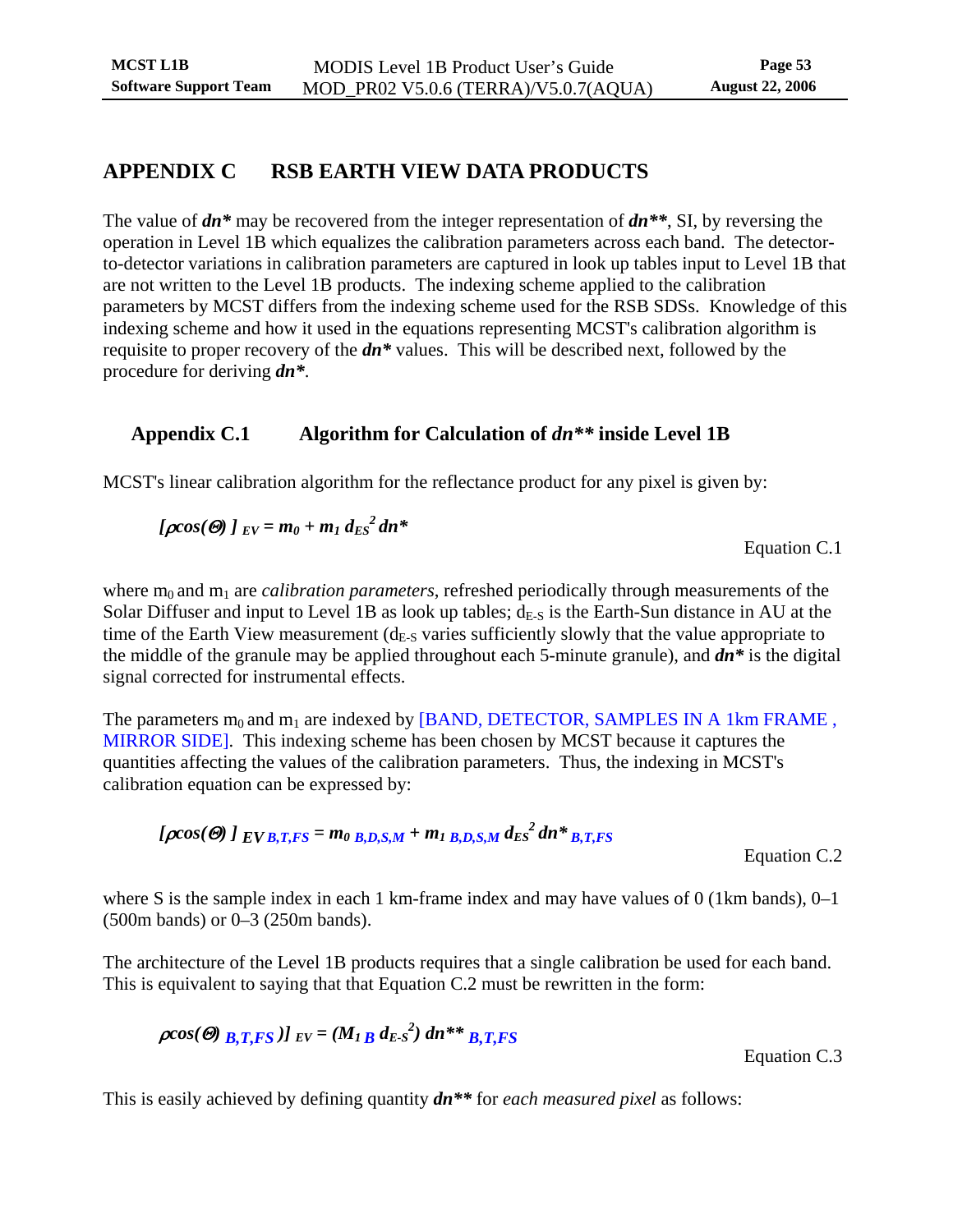<span id="page-58-0"></span>
$$
dn^{**} B_{1, T, FS} = [m_0 B_{1, D, S, M} + m_1 B_{1, D, S, M} d_{ES}^2 dn^* B_{1, D, S, M}] / [M_1 B d_{ES}^2]
$$

Equation C.4

where values indexed by mirror side correspond to the correct track index in the product. Equation C.4 shows that *dn\*\** is simply the reflectance product divided by an arbitrary scaling factor that depends on band only. The quantity  $M_1$  has been chosen by MCST as the maximum value of  $m_1$  in each band.

### **Appendix C.2 Calculation of reflectance scales and offsets in Level 1B**

The *reflectance\_scales* and *reflectance\_offsets* are computed from the calibration parameters in such a fashion that the reflectance product can be found directly from the integer representation of *dn\*\**, SI, by an equation of the form:

$$
\rho \cos(\Theta)_{B,T,FS} = reflectance_scales_B (SI_{B,T,FS} - reflectance_soffses_B)
$$

Equation C.5

Level 1B finds the maximum value,  $M<sub>1</sub>$  of the input calibration parameter,  $m<sub>1</sub>$ , for each band, and computes the Earth Sun distance for the granule. The values of  $[M_{1B} d_{ES}^2]$  are transformed into reflectance\_scales and reflectance\_offsets by the following equations:

*reflectance\_scales B = [M1 B dES 2 ] corrected\_counts\_scales B* 

Equation C.6

*reflectance\_offsets*  $\bf{B}$  = corrected\_counts\_offsets  $\bf{B}$ 

Equation C.7

### **Appendix C.3 Calculation of radiance scales and offsets in Level 1B.**

Level 1B also computes the values of *radiance\_scales* and *radiance\_offsets* from the input radiometric gain factors. The radiance, L, is given by:

 $L_{B,T,FS} = [1/R^*]_B \, dn^{**} \, B, T, FS$ 

where  $[I/R^*]_B$  is a gain factor that depends on band only. There is no Earth–Sun distance correction factor in the radiance product.

Equation C.8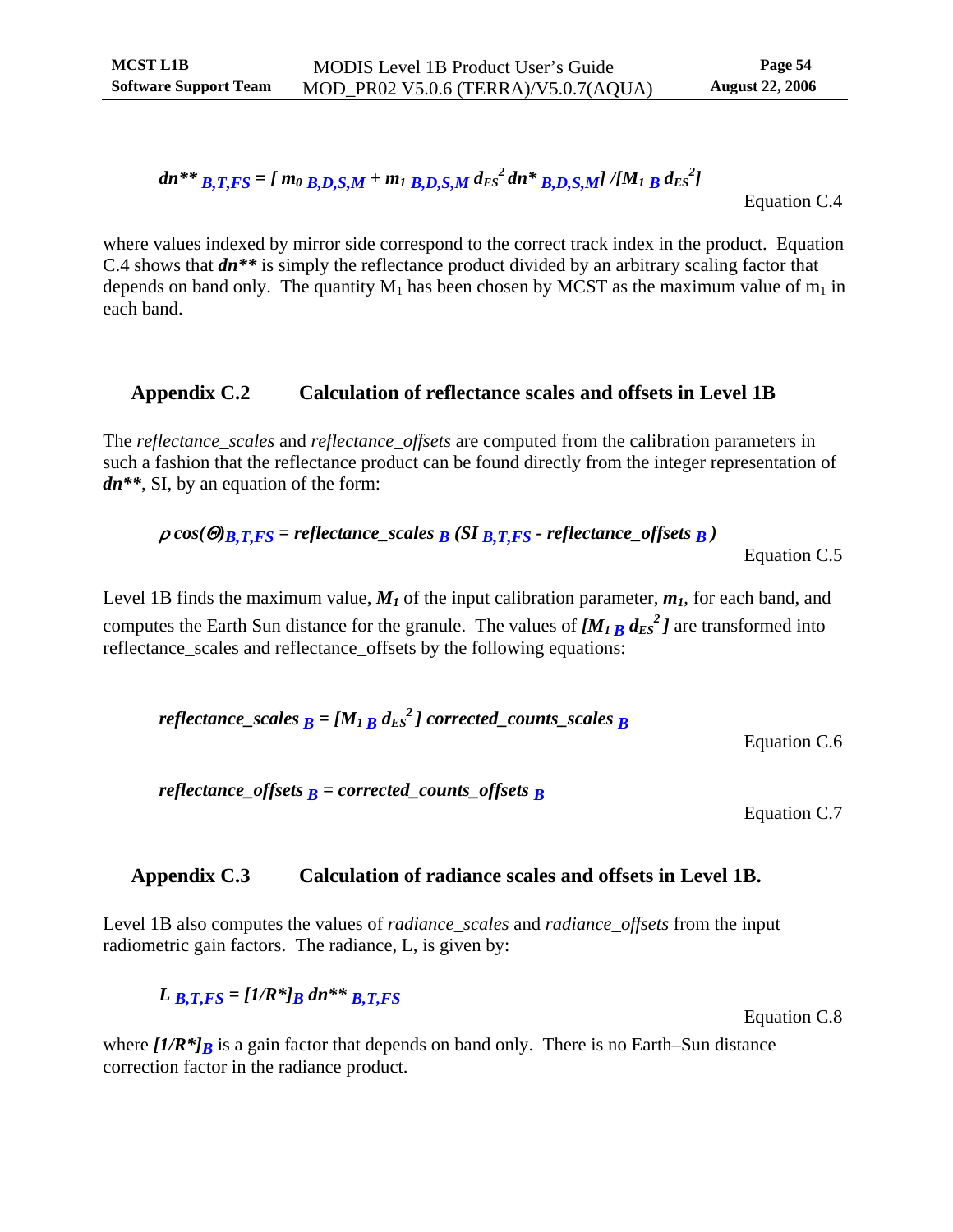<span id="page-59-0"></span>The values of  $[I/R^*]_B$  are transformed in Level 1B into *radiance\_scales* and *radiance\_offsets* terms so that the radiance can be recovered from the products by an equation of the form:

$$
L_{B,T,FS}
$$
 = radiance\_scales  $B$  (SI  $B,T,FS$  - radiance\_offsets  $B$ )

The transformations from  $[I/R^*]_B$  to radiance\_scales and radiance\_offsets are given by:

\n
$$
\text{radiance\_scales } B = [1/R^*] \, B \, \text{corrected\_counts\_scales } B
$$
\n

\n\n $\text{Equation C.10}$ \n

\n\n $\text{radiance\_offsets } B = \text{corrected\_counts\_offsets } B$ \n

\n\n $\text{Equation C.11}$ \n

As noted in Section 5.4.3, RSB radiance may also be computed directly from reflectance by using the global attributes "Earth-Sun Distance" and "Solar Irradiance on RSB Detectors over pi" (see [6]). To do so, compute reflectance using the reflectance scale and offset terms (see Equation C.5). The derivation of radiance is then

$$
radiance = \left[ \left( E^{sun} B_{,D} / \pi \right) / d_{Es}^{2} \right] \cdot reflectance
$$

Equation C.12

Equation C.9

where  $(E^{sun}B D/\pi)$  is the detector-specific weighted Solar irradiance and  $d_{ES}^2$  is the square of the Earth-Sun distance.

## **Appendix C.4 Calculation of** *dn\** **from** *dn\*\**

With the above discussion in mind, the procedure for calculating  $dn^*$  can be simply described:

- 1. Contact MCST to obtain the calibration parameter look up tables. Specify the value of ALGORITHMPACKAGEVERSION (found in ECS archive metadata) or the value of "Reflective LUT Serial Number and Date of Last Change" (a product granule metadata attribute). Specifying the ALGORITHMPACKAGEVERSION is the preferred method.
- 2. Follow the steps below to ensure correct matching of the indexing of the products to the indexing of the calibration coefficients:
	- a. Convert SI to *dn\*\** via the relation:

$$
dn^{**} \underline{B,T,FS} = corrected\_counts\_scales_B \left( SI_{B,T,FS} - corrected\_counts\_offsets_B \right)
$$
  
Equation C.13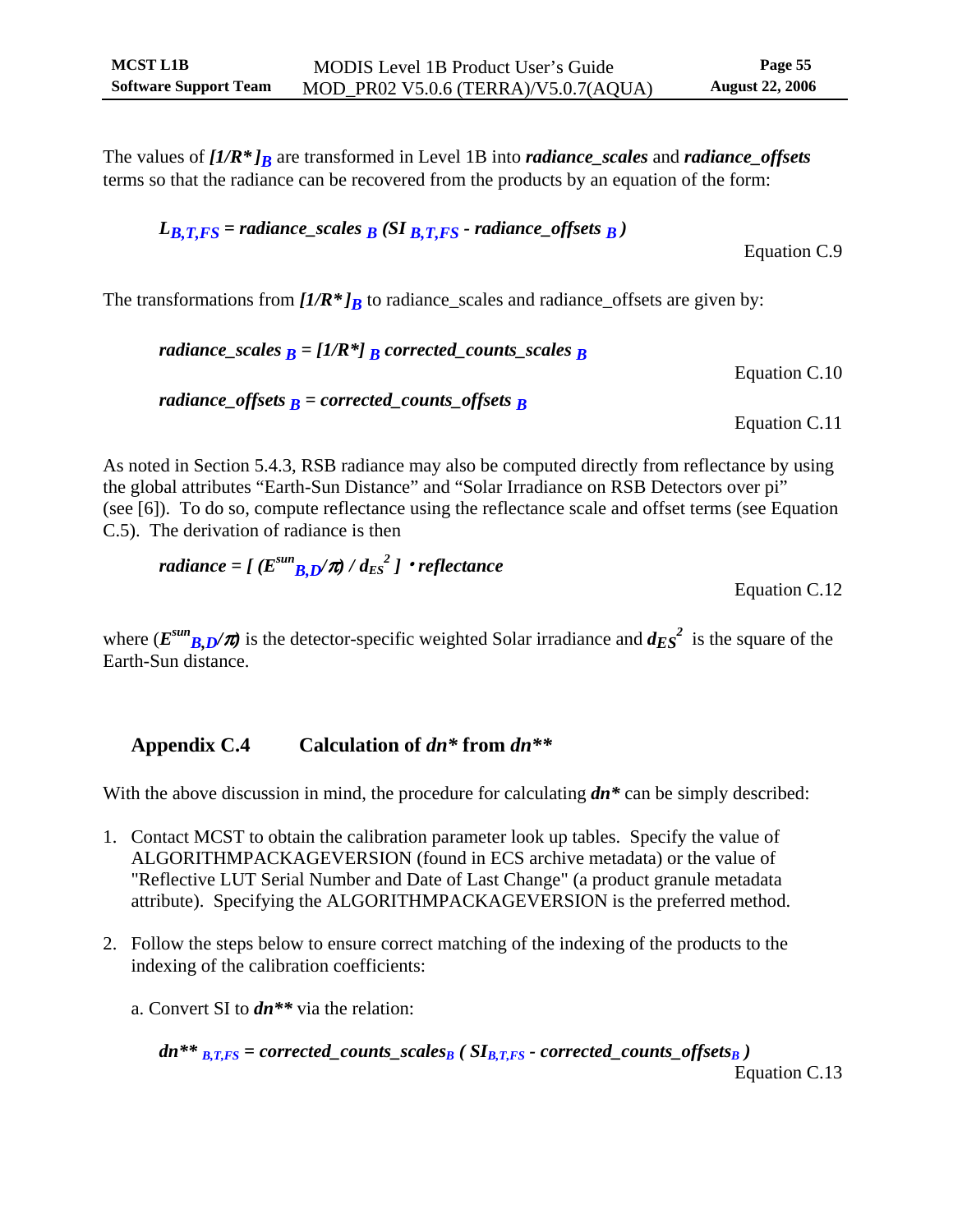b. Obtain the mirror side index, M, from the product Vdata "Level 1B Swath Metadata". Each scan has a corresponding mirror side index and thus the first step is to determine the scan index (scan\_index) corresponding to the track index (T) from

$$
scan\_index = int [T / N_D(B)]
$$

Equation C.14

where  $N_D(B)$  = number of detectors in band *B*. Use the recovered scan index to obtain the corresponding mirror side index.

c. Get the value of Earth-Sun distance,  $d_{ES}$ , used during the Level 1B code execution from the product metadata attribute "Earth-Sun Distance". The single value applies to all scans of the granule.

d. Get the values of  $[M_{1B} d_{ES}^2]$  from the reflectance\_scales attributes to the RSB SDSs from the following relation:

$$
(M_{1B} d_{ES}^{2}) = reflectance_scales_{B}/corrected_counts_scales_{B}
$$

Equation C.15

Equation C.17

e. Apply the equation below to convert *dn\*\** to *dn\**:

$$
dn*_{B,T,FS} = [dn**_{B,T,FS} M_1 B d_{ES}^2 - m_0 B,D, S,M]/[m_1 B,D, S,M d_{ES}^2]
$$
  
Equation C.16

where the detector index  $(D)$  corresponding to the track index  $(T)$  is given by:

$$
D = T - scan\_index * N_D(B)
$$

and the sample index (*S*) is determined from the frame-and-sample index (*FS*) and the 1km frame index  $(F)$  by:

$$
S = [FS - F * N_S(B)]
$$

and where  $N_S(B)$  = number of samples per 1km frame in band *B*. *F* is given by:

$$
F = int [FS / N_S(B)]
$$

Equation C.19

Equation C.18